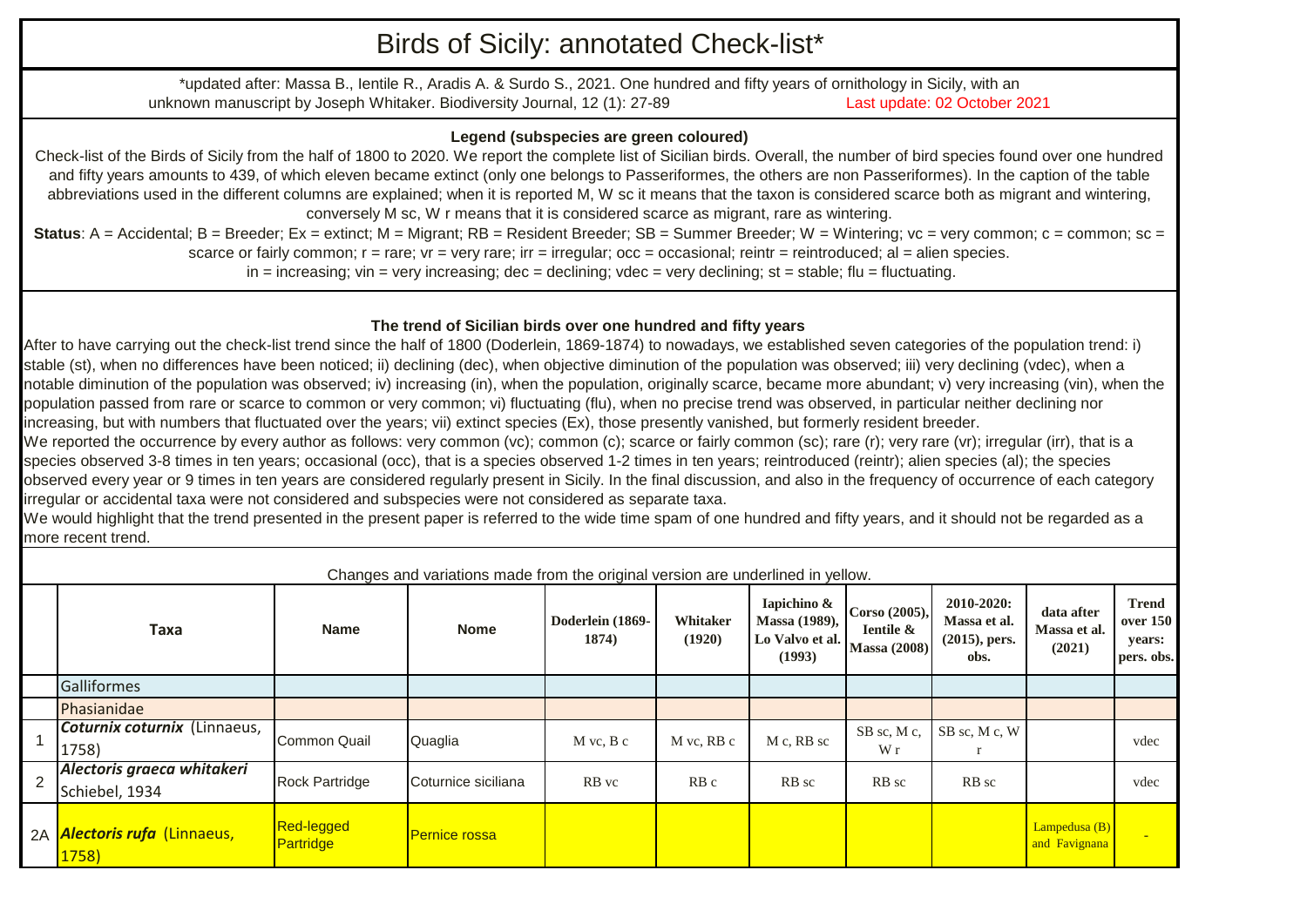| 3               | <b>Francolinus francolinus</b><br>(Linnaeus, 1766) | <b>Black Francolin</b>                        | Francolino                 | Ex (ca. 1870)              | Ex                       | Ex                       | Ex                       | Ex             |                                                          | Ex   |
|-----------------|----------------------------------------------------|-----------------------------------------------|----------------------------|----------------------------|--------------------------|--------------------------|--------------------------|----------------|----------------------------------------------------------|------|
| 4               | <b>Phasianus colchicus</b><br>Linnaeus, 1758       | Common Pheasant                               | Fagiano comune             | Ex (introduced in<br>1800) |                          | $\overline{?}$           | $\overline{\phantom{a}}$ |                | Palermo-Boccadit<br>alco Airport -<br>Levanzo Island (B) |      |
|                 | Anseriformes                                       |                                               |                            |                            |                          |                          |                          |                |                                                          |      |
|                 | Anatidae                                           |                                               |                            |                            |                          |                          |                          |                |                                                          |      |
| 5               | Oxyura leucocephala<br>(Scopoli, 1769)             | White-headed Duck Gobbo rugginoso             |                            | M, W c, B occ              | M, W sc                  | A                        | A                        | A              |                                                          | vdec |
| 6               | (Gmelin, 1789)<br><b>Cygnus olor</b>               | Mute Swan                                     | Cigno reale                | M r                        |                          | M, W irr                 | M, W irr                 | $M$ , W irr, r |                                                          |      |
| $\overline{7}$  | (Linnaeus,<br>Cygnus cygnus<br>1758)               | Whooper Swan                                  | Cigno selvatico            | M, Wr                      | M, W occ                 | M, W irr                 | A                        | A              |                                                          |      |
| 8               | Cygnus columbianus<br>bewickii Yarrell, 1830       | Bewick's Swan                                 | Cigno minore               | А                          |                          | A                        | A                        | A              |                                                          |      |
| 9               | Branta bernicla (Linnaeus,<br>1758)                | <b>Brant</b>                                  | Oca colombaccio            |                            | M, W sc                  | A                        | A                        | A              |                                                          |      |
| 10              | Branta ruficollis (Pallas,<br>1769)                | Red-breasted<br>Goose                         | Oca collorosso             |                            |                          | $\overline{\phantom{a}}$ | A                        | $\mathbf{A}$   |                                                          |      |
| 11a             | Anser anser anser (Linnaeus,<br>1758)              | <b>Greylag Goose</b>                          | Oca selvatica              | M vr                       | M, Wr                    | M, W sc                  | M, W sc                  | M, W irr, r    |                                                          | in   |
| 11 <sub>b</sub> | Anser anser rubrirostris<br>Swinhoe, 1871          | Eastern Greylag<br>Goose                      | Oca selvatica<br>orientale |                            |                          | A                        | A                        | A              |                                                          |      |
|                 | 12 <b>Anser fabalis</b> (Latham, 1787)             | Taiga bean Goose                              | Oca granaiola              | $M$ , W $c$                | M, Wr                    | A                        | M occ                    | M occ          |                                                          | dec  |
| 13              | Anser albifrons (Scopoli,<br>1769)                 | Greater white-<br>fronted Goose               | Oca lombardella            |                            | M, Wr                    | M, W irr                 | M, W irr                 | M, W irr, r    |                                                          | st   |
| 14              | Anser erythropus (Linnaeus,<br>1758)               | Lesser white-fronted Oca lombardella<br>Goose | minore                     |                            |                          | A                        | A                        | A              |                                                          |      |
| 15              | Somateria mollissima<br>(Linnaeus, 1758)           | Common Eider                                  | Edredone                   |                            |                          |                          | A                        | A              |                                                          |      |
| 16              | Melanitta fusca (Linnaeus,<br>1758)                | Velvet Scoter                                 | Orco marino                | A                          | A                        |                          | A                        | A              |                                                          |      |
| 17              | Melanitta nigra (Linnaeus,<br>1758)                | Common Scoter                                 | Orchetto marino            | $\overline{\phantom{a}}$   | $\overline{\phantom{a}}$ | A                        | $\mathbf{A}$             | $\mathbf{A}$   |                                                          |      |
| 18              | <b>Bucephala clangula</b><br>(Linnaeus, 1758)      | Common<br>Goldeneye                           | Quattrocchi                | M, r                       | M, W, r                  | A                        | A                        | $\mathbf{A}$   |                                                          | vdec |
| 19              | <b>Mergellus albellus</b><br>(Linnaeus, 1758)      | Smew                                          | Pesciaiola                 | M, W sc                    | M, W occ                 | A                        | A                        | $\mathbf{A}$   |                                                          | vdec |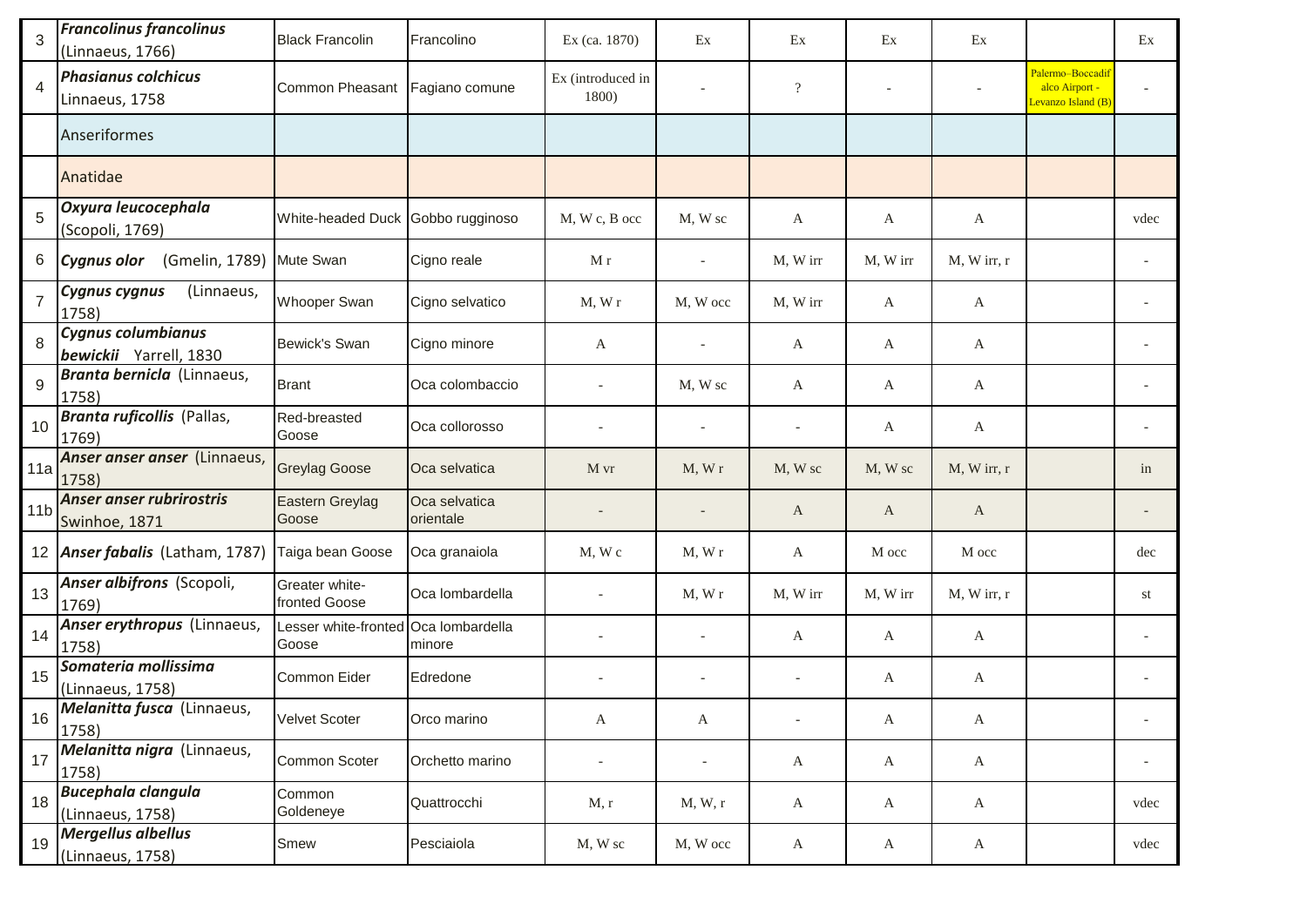| 20 | <b>Mergus merganser</b><br>Linnaeus, 1758         | Common Merganser Smergo maggiore    |                     | M, r             |                          | A                | A                             | A                   |      |
|----|---------------------------------------------------|-------------------------------------|---------------------|------------------|--------------------------|------------------|-------------------------------|---------------------|------|
| 21 | Mergus serrator Linnaeus,<br>1758                 | Red-breasted<br>Merganser           | Smergo minore       | M, Wc            | M, W occ                 | M, W sc          | M, W sc                       | M, W sc             | dec  |
| 22 | Tadorna tadorna (Linnaeus,<br>1758)               | Common Shelduck                     | Volpoca             | M, W sc          | M, Wc                    | M, W sc          | $M$ , W sc, B r               | $M$ , W sc, B r     | in   |
| 23 | Tadorna ferruginea (Pallas,<br>1764)              | <b>Ruddy Shelduck</b>               | Casarca             | M vr             | A                        | M irr            | M, W irr                      | M, W irr, B<br>occ? | in   |
| 24 | <b>Marmaronetta</b><br>angustirostris (Ménétriés, | <b>Marbled Duck</b>                 | Anatra marmorizzata | A                | M irr                    | A                | M, B r                        | M, B r              | in   |
| 25 | Netta rufina (Pallas, 1773)                       | Red-crested<br>Pochard              | Fistione turco      | $M, W, c, B,$ sc | $M, W, c, B,$ sc         | M sc             | M <sub>r</sub> , B occ        | M r, W irr, B<br>Ex | dec  |
| 26 | Aythya ferina (Linnaeus,<br>1758)                 | Common Pochard                      | Moriglione          | $M$ , W c        | M, W vc                  | $M, W, c, B,$ sc | M, W c, B irr                 | $M$ , W sc, B r     | flu  |
| 27 | Aythya nyroca (Güldenstädt,<br>1770)              | Ferruginous Duck                    | Moretta tabaccata   | $M$ , W $c$      | M, W vc, B?              | M, W, B sc       | M, W sc, RB<br>$\mathbf{r}$   | M, W sc, RB r       | vdec |
| 28 | Aythya fuligula (Linnaeus,<br>1758)               | <b>Tufted Duck</b>                  | Moretta             | M, W vc          | M, W sc                  | M, W sc          | M, W sc                       | M, Wr               | vdec |
| 29 | Aythya marila (Linnaeus,<br>1761)                 | <b>Greater Scaup</b>                | Moretta grigia      |                  | $\overline{\phantom{a}}$ | A                | A                             | M, W occ            |      |
| 30 | Spatula querquedula<br>(Linnaeus, 1758)           | Garganey                            | Marzaiola           | M vc             | M vc                     | M c, B occ       | M c, W irr, B<br>$_{\rm occ}$ | M c, B, W occ       | dec  |
| 31 | Spatula clypeata (Linnaeus,<br>1758)              | Northern Shoveler                   | Mestolone           | $M$ , W c        | M, W sc                  | M, W sc          | M, W sc, B<br>$_{\rm occ}$    | M, W sc             | dec  |
| 32 | Mareca strepera (Linnaeus,<br>1758)               | Gadwall                             | Canapiglia          | M, W sc          | M, Wc                    | M, W sc          | M, W sc, B<br>$_{\rm occ}$    | M, W sc, B occ      | flu  |
| 33 | Mareca penelope (Linnaeus,<br>1758)               | Eurasian Wigeon                     | Fischione           | M, W vc          | M, W vc                  | M, W sc          | M, W c                        | M, W c              | dec  |
| 34 | <b>Anas platyrhynchos</b><br>Linnaeus, 1758       | Mallard                             | Germano reale       | M, W vc, B sc    | M, W vc, B sc            | M, W, B sc,      | M, W c, RB<br>${\rm sc}$      | M, W c, RB sc       | st   |
| 35 | Anas acuta Linnaeus, 1758                         | Northern Pintail                    | Codone              | $M$ , W $c$      | M, Wc                    | M, W sc          | M, W sc                       | M, W sc             | dec  |
|    | 36   Anas crecca Linnaeus, 1758   Eurasian Teal   |                                     | Alzavola            | M, W sc          | M, W vc                  | M, W sc          | M, Wc, B<br>$_{\rm occ}$      | M, W c              | flu  |
|    | Podicipediformes                                  |                                     |                     |                  |                          |                  |                               |                     |      |
|    | Podicipedidae                                     |                                     |                     |                  |                          |                  |                               |                     |      |
| 37 | <b>Tachybaptus ruficollis</b><br>(Pallas, 1764)   | Little Grebe                        | Tuffetto            | RB vc            | RB, Mc                   | RB, Mc           | M, WRB c                      | M, W, RB c          | dec  |
| 38 | Podiceps grisegena<br>(Boddaert, 1783)            | Red-necked Grebe                    | Svasso collorosso   | A                | $\overline{\phantom{a}}$ | A                | A                             | $\mathbf{A}$        |      |
| 39 | Podiceps cristatus (Linnaeus,<br>1758)            | Great crested Grebe Svasso maggiore |                     | $M, W, B$ c      | RB, M, Wc                | M, W, B sc       | M, W, B sc                    | RB, M, W sc         | dec  |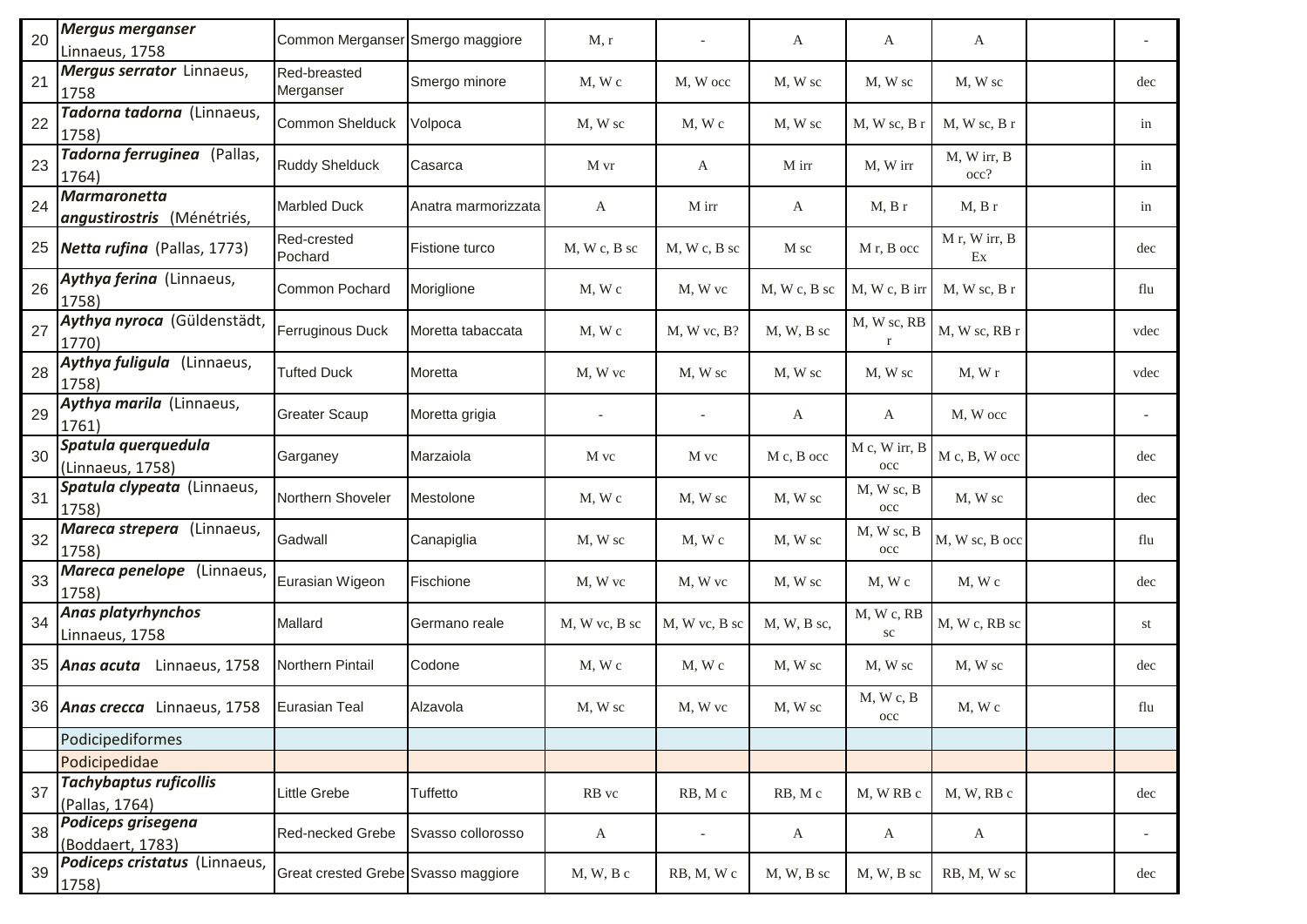| 40              | Podiceps auritus (Linnaeus,<br>1758)                       | <b>Horned Grebe</b>               | Svasso cornuto             | A            | M, W occ                 | A              | A                     | A                                  |      |
|-----------------|------------------------------------------------------------|-----------------------------------|----------------------------|--------------|--------------------------|----------------|-----------------------|------------------------------------|------|
| 41              | Podiceps nigricollis C. L.<br>Brehm, 1831                  | Black-necked Grebe Svasso piccolo |                            | M, W vc      | RB, Mc                   | M, Wc, Br      | MW c, B r             | $M$ , W sc, B r                    | dec  |
|                 | Phoenicopteriformes                                        |                                   |                            |              |                          |                |                       |                                    |      |
|                 | Phoenicopteridae                                           |                                   |                            |              |                          |                |                       |                                    |      |
| 42              | <b>Phoenicopterus roseus</b><br>Pallas, 1811               | Greater Flamingo                  | Fenicottero                | Mr           | M occ                    | M sc           | M, Wc                 | M, Wc, Br                          | vin  |
|                 | Columbiformes                                              |                                   |                            |              |                          |                |                       |                                    |      |
|                 | Columbidae                                                 |                                   |                            |              |                          |                |                       |                                    |      |
| 43              | Columba livia Gmelin, 1789                                 | <b>Rock Dove</b>                  | Piccione selvatico         | RB vc        | RB vc                    | RB c           | RB c                  | RB sc                              | vdec |
| 44              | Columba oenas Linnaeus,<br>1758                            | <b>Stock Dove</b>                 | Colombella                 | M, Wc        | M c                      | M, W irr, B vr | M, W irr              | M irr                              | vdec |
| 45              | Columba palumbus Linnaeus, Common wood<br>1758             | Pigeon                            | Colombaccio                | M, W c, B sc | M c                      | $M, W, B$ c    | RB, M, Wc             | RB, M, W vc                        | vin  |
| 46              | Streptopelia turtur<br>(Linnaeus, 1758)                    | European turtle<br>Dove           | Tortora selvatica          | M vc, SB c   | M vc, SB c, W<br>irr     | M, SB c        | SB sc, M c,<br>W irr  | SB, M sc                           | vdec |
| 47              | Streptopelia orientalis<br>(Latham, 1790)                  | Oriental turtle Dove              | Tortora orientale          |              | $\overline{\phantom{a}}$ | $\blacksquare$ |                       | $\mathbf{A}$                       |      |
| 48              | Streptopelia decaocto<br>(Frivaldszky, 1838)               | Eurasian collared<br>Dove         | Tortora dal collare        |              |                          | A              | RB <sub>c</sub>       | RB vc                              | vin  |
| 49              | Spilopelia senegalensis<br>(Linnaeus, 1766)                | Laughing Dove                     | Tortora delle palme        |              |                          | A              | RB c<br>(Pantelleria) | KB C<br>(Pantelleria)<br>$RR_{vr}$ | in   |
|                 | Pterocliformes                                             |                                   |                            |              |                          |                |                       |                                    |      |
|                 | Pteroclidae                                                |                                   |                            |              |                          |                |                       |                                    |      |
| 50              | <b>Pterocles senegallus</b><br>(Linnaeus, 1771)            | Spotted Sandgrouse                | Grandule del<br>Senegal    |              | A                        | A              | A                     | A                                  |      |
| 51              | Pterocles alchata (Linnaeus,<br>1766)                      | Pin-tailed<br>Sandgrouse          | Grandule                   | A            | $\overline{\phantom{a}}$ |                | A                     | A                                  |      |
|                 | Caprimulgiformes                                           |                                   |                            |              |                          |                |                       |                                    |      |
|                 | Caprimulgidae                                              |                                   |                            |              |                          |                |                       |                                    |      |
| 52              | <b>Caprimulgus ruficollis</b><br>desertorum Erlanger, 1899 | Red-necked Nightjar allows        | Succiacapre                |              | A                        | A              | A                     | A                                  |      |
| 53a             | Caprimulgus europaeus<br>europaeus Linnaeus, 1758          | European Nightjar                 | Succiacapre                |              |                          | M sc           | M sc                  | M sc                               | dec  |
| 53 <sub>b</sub> | Caprimulgus europaeus<br>meridionalis Hartert, 1896        | Southern European<br>Nightjar     | Succiacapre<br>meridionale | M vc, SB sc  | M vc, B r                | M, B sc        | SB, M sc, W<br>occ    | SB, M sc                           | dec  |
| 54              | Caprimulgus aegyptius<br>saharae Erlanger, 1899            | Egyptian Nightjar                 | Succiacapre<br>isabellino  |              | $\mathbf{A}$             | A              | A                     | $\mathbf{A}$                       |      |
|                 | Apodidae                                                   |                                   |                            |              |                          |                |                       |                                    |      |
|                 |                                                            |                                   |                            |              |                          |                |                       |                                    |      |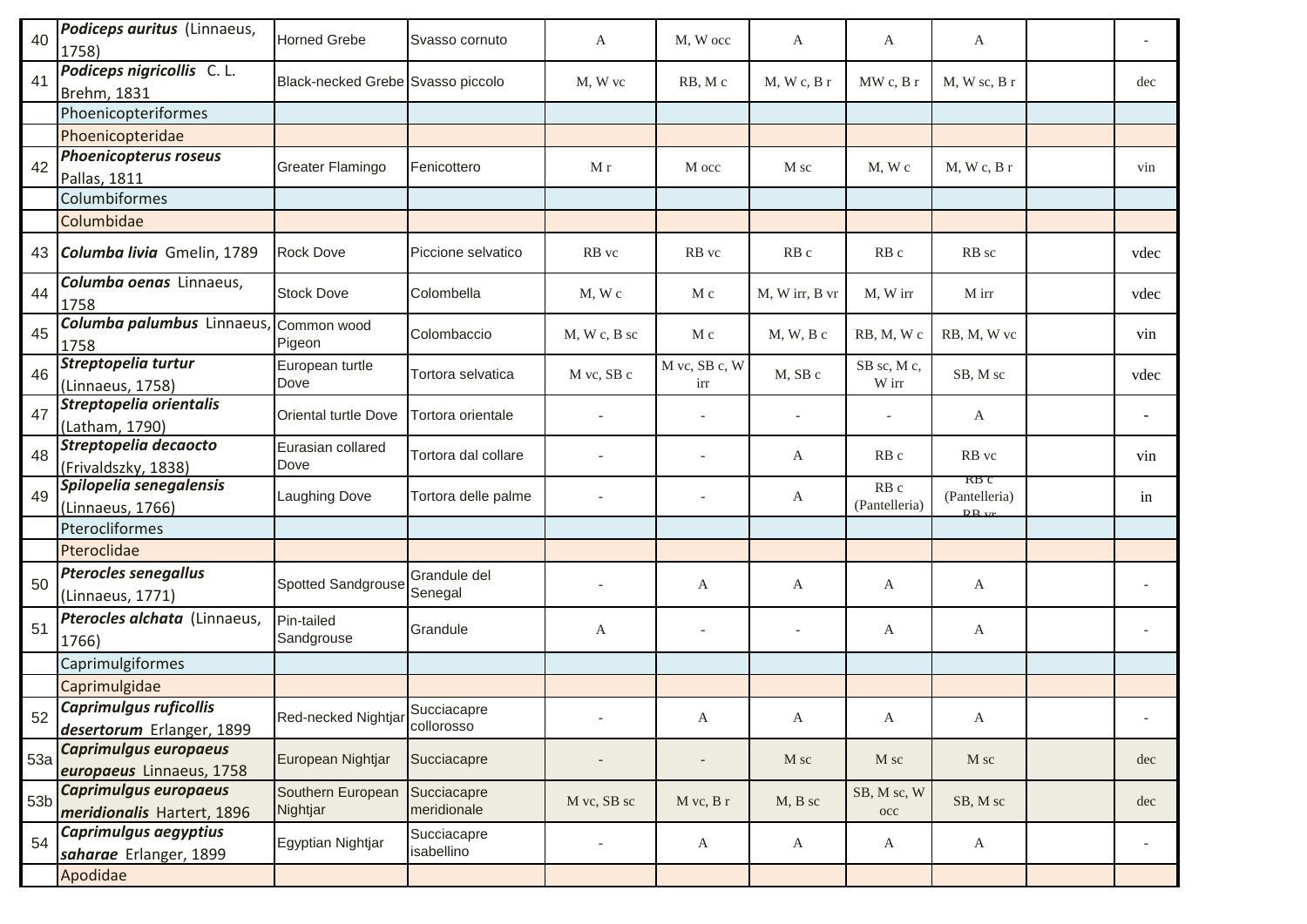| 55  | <b>Tachymarptis melba</b><br>(Linnaeus, 1758)                        | <b>Alpine Swift</b>            | Rondone maggiore            | M, SB c           | M, SB c                  | M, SB sc                 | SB, M sc, W<br>$_{\rm occ}$ | SB, M sc, W<br>occ | dec       |
|-----|----------------------------------------------------------------------|--------------------------------|-----------------------------|-------------------|--------------------------|--------------------------|-----------------------------|--------------------|-----------|
|     | 56 <b>Apus affinis</b> (Gray, 1830)                                  | <b>Little Swift</b>            | Rondone indiano             |                   | $\overline{\phantom{a}}$ | $\overline{\phantom{a}}$ | A                           | A                  |           |
| 57  | Apus pallidus brehmorum<br>Hartert, 1901                             | <b>Pallid Swift</b>            | Rondone pallido             | Not recorded      | Not recorded             | M, SB sc                 | SB, M sc, W<br>irr          | SB, Mc             | vin       |
|     | 58 Apus apus (Linnaeus, 1758)                                        | Common Swift                   | Rondone comune              | M, SB vc          | M, SB vc                 | M, SB vc                 | SB c, M vc,<br>W irr        | SB, M c, W occ     | dec       |
|     | Cuculiformes                                                         |                                |                             |                   |                          |                          |                             |                    |           |
|     | Cuculidae                                                            |                                |                             |                   |                          |                          |                             |                    |           |
| 59  | <b>Clamator glandarius</b><br>(Linnaeus, 1758)                       | Great spotted<br>Cuckoo        | Cuculo dal ciuffo           | A                 | A                        | M r                      | M irr, B irr                | SB, Mr             | in        |
| 60  | Coccyzus americanus<br>(Linnaeus, 1758)                              | Yellow-billed<br>Cuckoo        | Cuculo americano            | $\overline{a}$    |                          | A                        | A                           | A                  |           |
| 61  | <b>Cuculus canorus</b> Linnaeus,<br>1758                             | Common Cuckoo                  | Cuculo                      | SB c, M c         | SB c, M vc               | SB, M sc                 | SB, M sc, W<br>irr          | SB, M sc           | dec       |
|     | Gruiformes                                                           |                                |                             |                   |                          |                          |                             |                    |           |
|     | Rallidae                                                             |                                |                             |                   |                          |                          |                             |                    |           |
| 62  | Rallus aquaticus Linnaeus,<br>1758                                   | <b>Water Rail</b>              | Porciglione                 | RB <sub>c</sub>   | RB, Mc                   | RB sc                    | RB, M, W sc                 | RB, M, W sc        | dec       |
|     | 63 Crex crex (Linnaeus, 1758)                                        | Corn Crake                     | Re di quaglie               | $M$ , $W$ $c$     | $M, W$ sc, $B$ ?         | M sc                     | M, W irr                    | M irr, W occ       | vdec      |
| 64  | Porzana porzana (Linnaeus,<br>1766)                                  | <b>Spotted Crake</b>           | Voltolino                   | $M c$ , $B r$ (?) | $M, W$ sc, $B$ ?         | M sc                     | M sc, W irr                 | M sc, W occ        | flu       |
| 65  | Zapornia parva (Scopoli,<br>1769)                                    | Little Crake                   | Schiribilla                 | M sc              | M, W sc                  | M sc, B occ              | M irr, W occ                | M irr, W occ       | dec       |
| 66  | Zapornia pusilla (Pallas,<br>1776)                                   | <b>Baillon's Crake</b>         | Schiribilla grigiata        | M sc              | M, W sc                  | M r                      | M sc, W irr                 | M irr              | dec       |
| 67a | Porphyrio porphyrio<br><i>porphyrio</i> (Linnaeus, 1758)             | Western Swamphen Pollo sultano |                             | RB <sub>c</sub>   | RB sc, M                 | Ex (ca. 1960)            | RB reintr                   | RB reintr          | RB reintr |
|     | Porphyrio porphyrio<br>67b <i>madagascariensis</i> (Latham,<br>1801) | African Swamphen               | Pollo sultano<br>dorsoverde | A                 | A                        | A                        | A                           | A                  |           |
| 68  | Porphyrio alleni Thomson,<br>1842                                    | Allen's Gallinule              | Pollo sultano di Allen      |                   | $\mathbf{A}$             | A                        | $\mathbf{A}$                | A                  |           |
| 69  | Gallinula chloropus<br>(Linnaeus, 1758)                              | Common Moorhen                 | Gallinella d'acqua          | RB vc             | RB, Mc                   | RB, Mc                   | RB vc, M, W<br>$\mathbf{C}$ | RB, vc, M, W c     | st        |
|     | 70 <b>Fulica cristata</b> Gmelin, 1789                               | Red-knobbed Coot               | Folaga crestata             | A                 | A                        | A                        | A                           | A                  |           |
| 71  | Fulica atra Linnaeus, 1758                                           | Eurasian Coot                  | Folaga                      | M, W vc, B sc     | M, W vc                  | $M$ , W c, B sc          | RB sc, M, W<br>$\mathbf{C}$ | RB sc, M, W c      | vdec      |
|     | Gruidae                                                              |                                |                             |                   |                          |                          |                             |                    |           |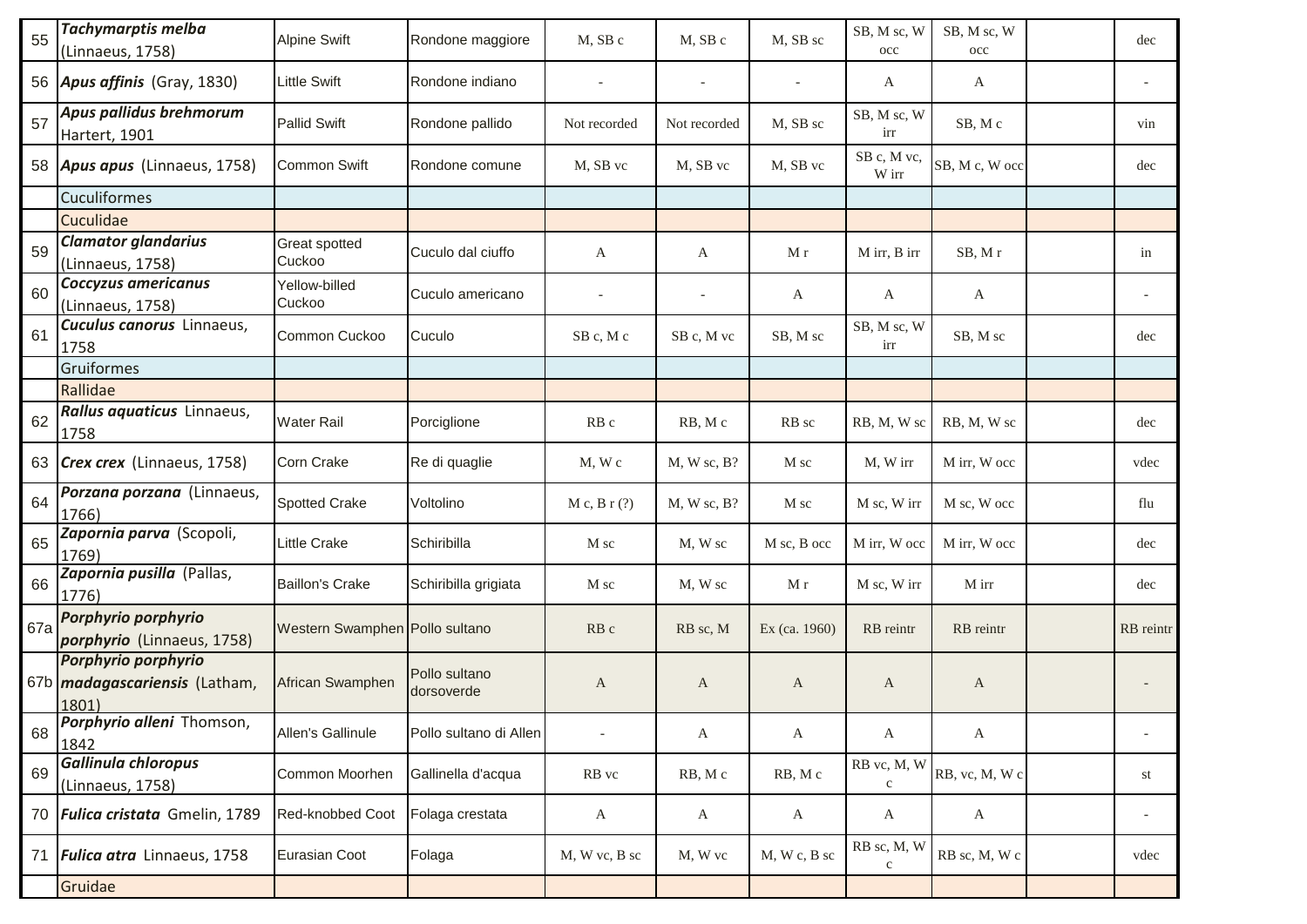| 72 | Anthropoides virgo<br>(Linnaeus, 1758)                     | Demoiselle Crane                     | Damigella della<br>Numidia                | $B$ ?                    | A                        | A                        | A            | A            |                          |
|----|------------------------------------------------------------|--------------------------------------|-------------------------------------------|--------------------------|--------------------------|--------------------------|--------------|--------------|--------------------------|
| 73 | Grus grus (Linnaeus, 1758)                                 | Common Crane                         | Gru                                       | M c                      | M c                      | M c                      | M c, W sc    | M c, W sc    | st                       |
| 74 | <b>Balearica pavonina</b><br>(Linnaeus, 1758)              | <b>Black crowned</b><br>Crane        | Gru coronata nera                         | A                        |                          |                          |              | A            |                          |
|    | <b>Otidiformes</b>                                         |                                      |                                           |                          |                          |                          |              |              |                          |
|    | Otididae                                                   |                                      |                                           |                          |                          |                          |              |              |                          |
| 75 | Tetrax tetrax (Linnaeus,<br>1758)                          | Little Bustard                       | Gallina prataiola                         | RB c, M r                | RBr                      | Ex (ca. 1965)            | Ex           | Ex           | Ex                       |
| 76 | Otis tarda Linnaeus, 1758                                  | <b>Great Bustard</b>                 | Otarda                                    | A                        | A                        | A                        | A            | A            |                          |
| 77 | Chlamydotis undulata<br>(Jacquin, 1784)                    | Houbara Bustard                      | Ubara africana                            | A                        |                          | A                        | A            | A            |                          |
| 78 | Chlamydotis macqueenii<br>(Gray, 1832)                     | MacQueen's<br><b>Bustard</b>         | Ubara asiatica                            | $\sim$                   |                          | A                        | A            | A            |                          |
|    | Gaviiformes                                                |                                      |                                           |                          |                          |                          |              |              |                          |
|    | Gaviidae                                                   |                                      |                                           |                          |                          |                          |              |              |                          |
| 79 | Gavia stellata (Pontoppidan,<br>1763)                      | Red-throated Loon                    | Strolaga minore                           | A                        | M, W occ                 | A                        | A            | $\mathbf{A}$ |                          |
| 80 | Gavia arctica (Linnaeus,<br>1758)                          | Black-throated Loon Strolaga mezzana |                                           | M, W vr                  | M, W occ                 | A                        | M irr?       | A            | st                       |
| 81 | Gavia immer (Brünnich,<br>1764)                            | Common Loon                          | Strolaga maggiore                         |                          |                          |                          |              | A            |                          |
|    | Procellariiformes                                          |                                      |                                           |                          |                          |                          |              |              |                          |
|    | Hydrobatidae                                               |                                      |                                           |                          |                          |                          |              |              |                          |
| 82 | <b>Hydrobates pelagicus</b><br>melitensis (Schembri, 1843) | Mediterranean<br><b>Storm Petrel</b> | Uccello delle<br>tempeste<br>mediterraneo | RB c                     | RB sc                    | RB sc                    | RB sc        | RB sc        | dec                      |
| 83 | <b>Hydrobates leucorhous</b><br>(Vieillot, 1818)           | Leach's Storm<br>Petrel              | Uccello delle<br>tempeste<br>codaforcuta  | $\overline{\phantom{a}}$ |                          | A                        | A            | A            |                          |
|    | Diomedeidae                                                |                                      |                                           |                          |                          |                          |              |              |                          |
| 84 | Diomedea dabbenena<br>Mathews, 1929                        | <b>Tristan Albatross</b>             | Albatro urlatore<br>atlantico             |                          |                          | A                        | $\mathbf{A}$ | A            |                          |
| 85 | <b>Thalassarche melanophris</b><br>(Temminck, 1828)        | Black-browed<br>Albatross            | Albatro<br>sopracciglineri                |                          |                          | $\overline{\phantom{a}}$ | $\mathbf{A}$ | $\mathbf{A}$ | $\overline{\phantom{a}}$ |
|    | Procellariidae                                             |                                      |                                           |                          |                          |                          |              |              |                          |
| 86 | Daption capense (Linnaeus,<br>1758)                        | Cape Petrel                          | Procellaria del Capo                      |                          |                          | A                        | $\mathbf{A}$ | $\mathbf{A}$ |                          |
| 87 | Ardenna grisea (Gmelin,<br>1789)                           | Sooty Shearwater                     | Berta grigia                              | $\overline{\phantom{a}}$ | $\overline{\phantom{a}}$ | A                        | A            | $\mathbf{A}$ |                          |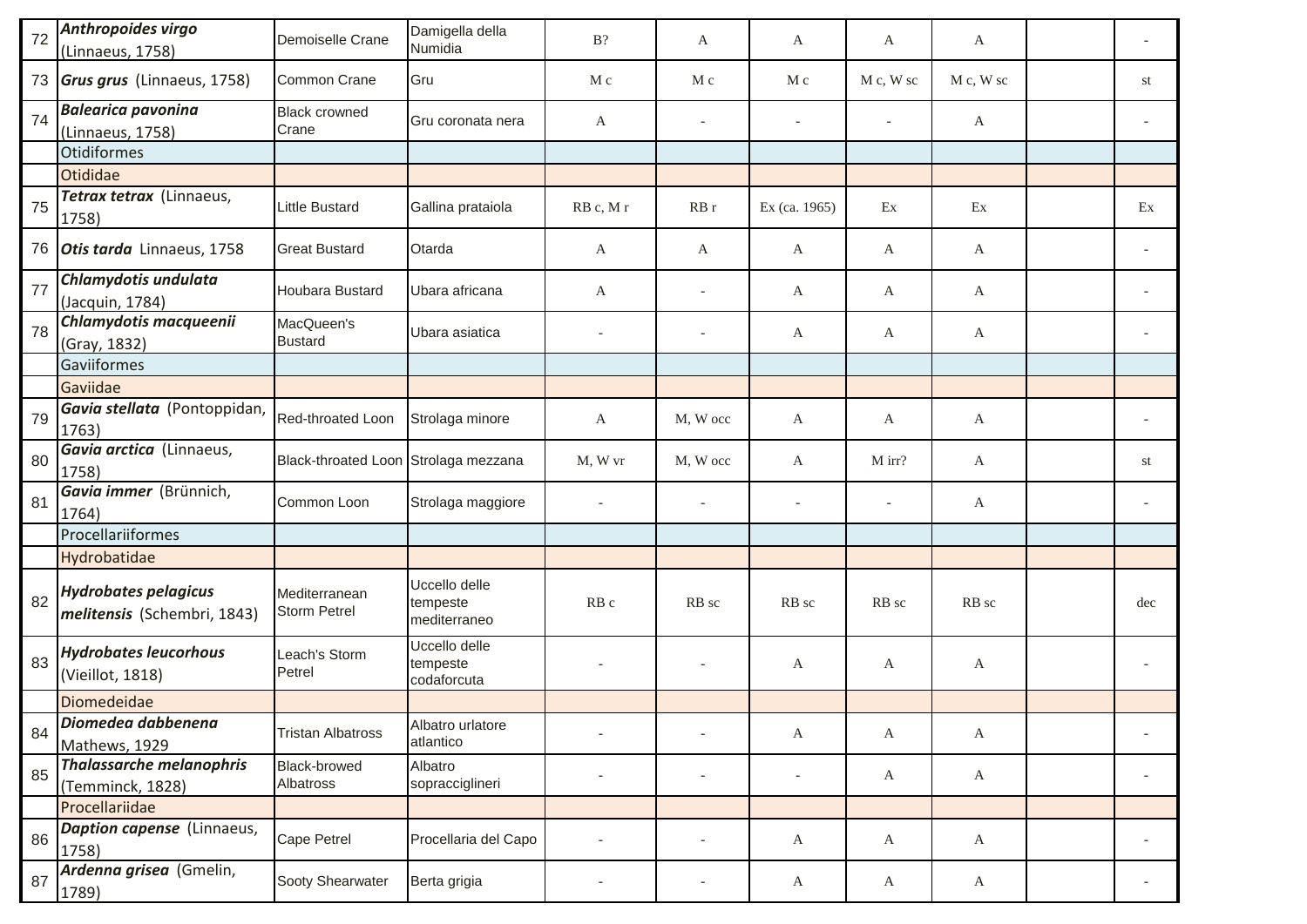| 88  | Calonectris diomedea<br>(Scopoli, 1769)              | Scopoli's<br>Shearwater                | Berta maggiore               | RB sc           | RB vc                    | M, SB c                  |                             | SB, M sc, W r SB, M, sc, W r   | dec  |
|-----|------------------------------------------------------|----------------------------------------|------------------------------|-----------------|--------------------------|--------------------------|-----------------------------|--------------------------------|------|
| 89  | Calonectris borealis (Cory,<br>1881)                 | Cory's Shearwater                      | Berta maggiore<br>atlantica  |                 |                          | $\overline{\phantom{a}}$ |                             | A                              |      |
| 90  | Puffinus yelkouan (Acerbi,<br>1827)                  | Yelkouan<br>Shearwater                 | Berta minore<br>mediterranea | RBr             | RB sc                    | SB sc                    | SB sc, W r                  | SB, M, Wr                      | st   |
| 91  | Puffinus mauretanicus Lowe,<br>1921                  | Balearic Shearwater Berta balearica    |                              |                 |                          |                          | A                           | A                              |      |
| 92  | Puffinus Iherminieri baroli<br>(Bonaparte, 1857)     | <b>Barolo Shearwater</b>               | Berta minore fosca           |                 |                          |                          | A                           | A                              |      |
| 93  | <b>Bulweria bulwerii</b> (Jardine et<br>Selby, 1828) | <b>Bulwer's Petrel</b>                 | Berta di Bulwer              |                 |                          |                          | A                           | A                              |      |
|     | Ciconiiformes                                        |                                        |                              |                 |                          |                          |                             |                                |      |
|     | Ciconiidae                                           |                                        |                              |                 |                          |                          |                             |                                |      |
| 94  | Ciconia nigra (Linnaeus,<br>1758)                    | <b>Black Stork</b>                     | Cicogna nera                 | M r             | M r                      | M sc                     | M sc, W occ                 | M sc, W occ                    | flu  |
| 95  | Ciconia ciconia (Linnaeus,<br>1758)                  | <b>White Stork</b>                     | Cicogna bianca               | M r             | M r                      | M sc                     | M c, W, RB<br>SC            | M c, W, RB sc                  | vin  |
|     | Pelecaniformes                                       |                                        |                              |                 |                          |                          |                             |                                |      |
|     | Threskiornithidae                                    |                                        |                              |                 |                          |                          |                             |                                |      |
| 96  | Platalea leucorodia<br>Linnaeus, 1758                | Eurasian Spoonbill                     | Spatola                      | M sc            | M, W sc                  | M, W sc                  | $M$ , W sc, B?              | M, W c                         | in   |
| 97  | <b>Plegadis falcinellus</b><br>(Linnaeus, 1766)      | Glossy Ibis                            | Mignattaio                   | $M c$ , $B r$   | M c                      | M sc                     | M, W sc, B r                | M sc, W irr, B<br>$_{\rm occ}$ | flu  |
|     | Ardeidae                                             |                                        |                              |                 |                          |                          |                             |                                |      |
| 98  | Botaurus stellaris (Linnaeus,<br>1758)               | Eurasian Bittern                       | Tarabuso                     | M sc            | $M$ , RB $(?)$ sc        | M, W sc                  | M, W sc                     | M sc, W irr                    | st   |
| 99  | Ixobrychus minutus<br>(Linnaeus, 1766)               | Little Bittern                         | Tarabusino                   | M, SB vc        | M, SB c                  | M, SB sc                 | M sc, W r, SB<br>${\rm sc}$ | SB sc, M, W<br>$_{\rm occ}$    | vdec |
| 100 | <b>Nycticorax nycticorax</b><br>(Linnaeus, 1758)     | Black-crowned night<br>Heron           | Nitticora                    | $M c$ , $B r$   | M c                      | $M c$ , $B r$            | M, W irr, B r               | B, M sc, W occ                 | dec  |
| 101 | Ardeola ralloides (Scopoli,<br>1769)                 | Squacco Heron                          | Sgarza ciuffetto             | M c             | M c                      | M sc                     | M sc, B sc                  | B, M sc, W occ                 | dec  |
| 102 | <b>Bubulcus ibis</b> (Linnaeus,<br>1758)             | Western cattle Egret Airone guardabuoi |                              | A               | $\overline{\phantom{a}}$ | M irr r                  | M, W sc, B r                | RB, M, Wc                      | vin  |
|     | 103 Ardea cinerea Linnaeus, 1758 Grey Heron          |                                        | Airone cenerino              | M, Wc, Br       | M, W, c, B?              | M, W, c, B               | M, Wc, Br                   | M, W c, B sc                   | st   |
| 104 | Ardea purpurea Linnaeus,<br>1766                     | Purple Heron                           | Airone rosso                 | $M$ , W c, B sc | M, W, c, B?              | M sc                     | M, W sc, B r                | $M$ sc, $B$ r                  | dec  |
|     | 105 Ardea alba Linnaeus, 1758                        | <b>Great Egret</b>                     | Airone bianco<br>maggiore    | M r             | M sc                     | M sc                     | M, W sc                     | M, W sc                        | in   |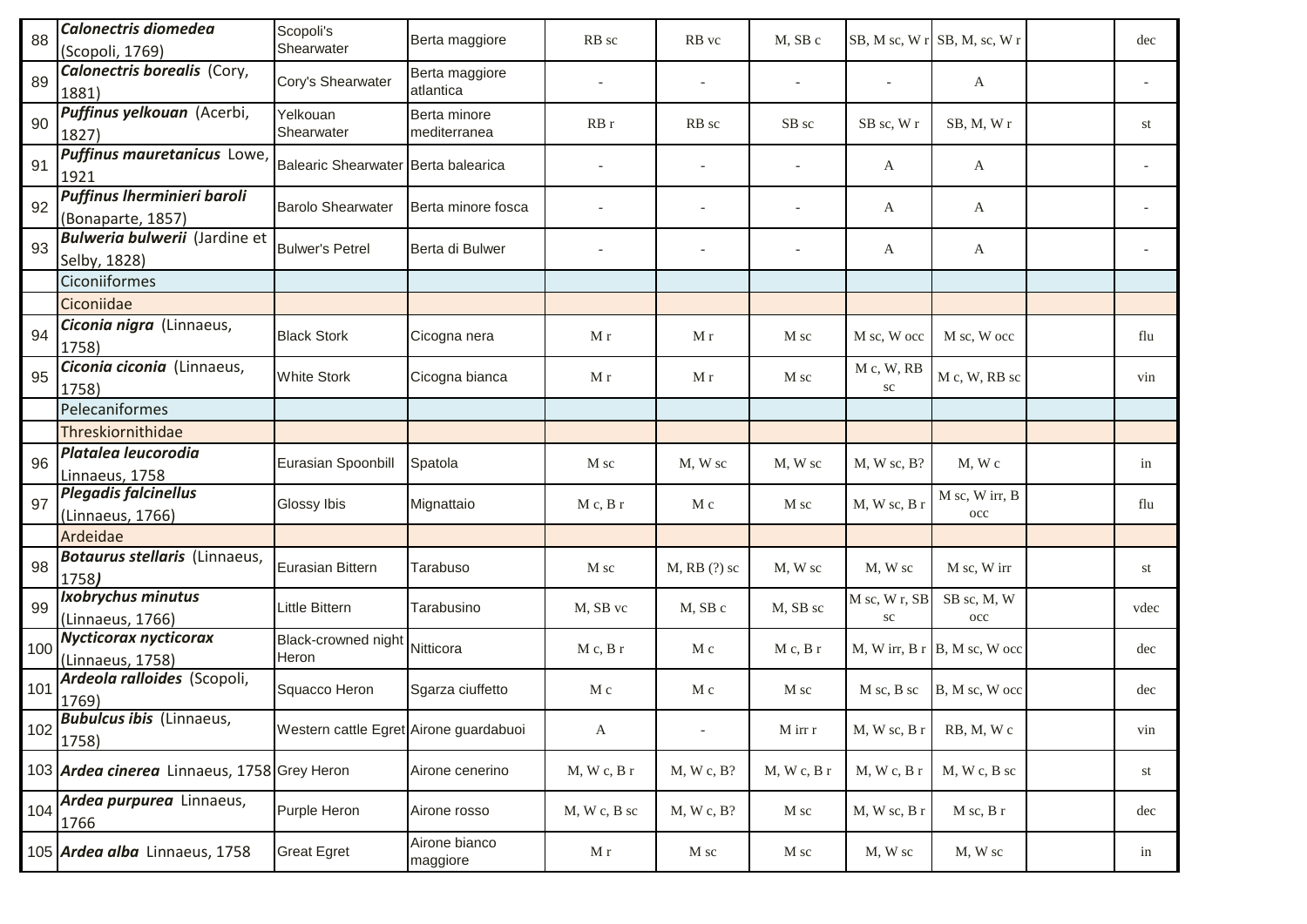| 106  | Egretta garzetta (Linnaeus,<br>1766)                                | Little Egret                     | Garzetta                             | M vc, W sc, B sc         | M c      | M c, W r                          | M, W, c, B                  | $M, W, c, B,$ sc | dec  |
|------|---------------------------------------------------------------------|----------------------------------|--------------------------------------|--------------------------|----------|-----------------------------------|-----------------------------|------------------|------|
| 107a | Egretta gularis gularis (Bosc,<br>1792)                             | Western reef Egret               | Airone schistaceo                    |                          |          | A                                 | A                           | A                |      |
|      | Egretta gularis schistacea<br>107b (Hemprich et Ehrenberg,<br>1828) | Indian reef Egret                | Airone schistaceo<br>orientale       |                          |          | A                                 | A                           | A                |      |
|      | Pelecanidae                                                         |                                  |                                      |                          |          |                                   |                             |                  |      |
| 108  | Pelecanus crispus Bruch,<br>1832                                    | Dalmatian Pelican                | Pellicano riccio                     | A                        | A        | A                                 | A                           | A                |      |
| 109  | <b>Pelecanus onocrotalus</b><br>Linnaeus, 1758                      | <b>Great white Pelican</b>       | Pellicano comune                     | A                        | A        | A                                 | A                           | M irr            |      |
|      | <b>Suliformes</b>                                                   |                                  |                                      |                          |          |                                   |                             |                  |      |
|      | <b>Sulidae</b>                                                      |                                  |                                      |                          |          |                                   |                             |                  |      |
| 110  | Morus bassanus (Linnaeus,<br>1758)                                  | Northern Gannet                  | Sula                                 | A                        | M irr?   | M, W sc                           | M, W sc                     | M, W sc          | vin  |
| 111  | Sula leucogaster (Boddaert,<br>1783)                                | <b>Brown Booby</b>               | Sula fosca                           |                          |          |                                   | A                           | A                |      |
|      | Phalacrocoracidae                                                   |                                  |                                      |                          |          |                                   |                             |                  |      |
| 112  | Microcarbo pygmaeus<br>(Pallas, 1773)                               | Pygmy Cormorant                  | Marangone minore                     |                          | A        | A                                 | A                           | A                |      |
|      | <b>Gulosus aristotelis</b><br>113 desmarestii (Payraudeau,<br>1826) | European Shag                    | Marangone dal ciuffo<br>mediterraneo | $\mathbf M$ r            | RB vc    | RB r (only<br>Lampedusa), M<br>vr | M, W irr, RB<br>$\mathbf r$ | B Ex, M irr      | vdec |
| 114  | Phalacrocorax carbo<br>(Linnaeus, 1758)                             | <b>Great Cormorant</b>           | Cormorano                            | M, Wc, B sc              | RB vc    | M, W sc                           | M, Wc, B<br>$_{\rm occ}$    | M, Wc, Br        | flu  |
|      | Charadriiformes                                                     |                                  |                                      |                          |          |                                   |                             |                  |      |
|      | <b>Burhinidae</b>                                                   |                                  |                                      |                          |          |                                   |                             |                  |      |
| 115a | <b>Burhinus oedicnemus</b><br>oedicnemus (Linnaeus, 1758)           | Eurasian Stone-<br>Curlew        | Occhione                             | M, W c, B sc             | M, RB sc | RB, M, W sc                       | RB r, M, W<br>${\rm sc}$    | RB, M, W sc      | st   |
| 115b | <b>Burhinus oedicnemus</b><br>saharae (Reichenow, 1894)             | <b>Eurasian Stone-</b><br>Curlew | Occhione del Sahara                  | $\overline{\phantom{a}}$ |          | A                                 | A                           | A                |      |
|      | Haematopodidae                                                      |                                  |                                      |                          |          |                                   |                             |                  |      |
| 116  | <b>Haematopus ostralegus</b><br>Linnaeus, 1758                      | Eurasian<br>Oystercatcher        | Beccaccia di mare                    | M sc                     | M irr    | M sc                              | M sc, W irr                 | M sc, W irr      | st   |
|      | Recurvirostridae                                                    |                                  |                                      |                          |          |                                   |                             |                  |      |
| 117  | Recurvirostra avosetta<br>Linnaeus, 1758                            | Pied Avocet                      | Avocetta                             | M, B r                   | M irr    | M sc, B r                         | SB, M, W sc                 | SB, M, W sc      | in   |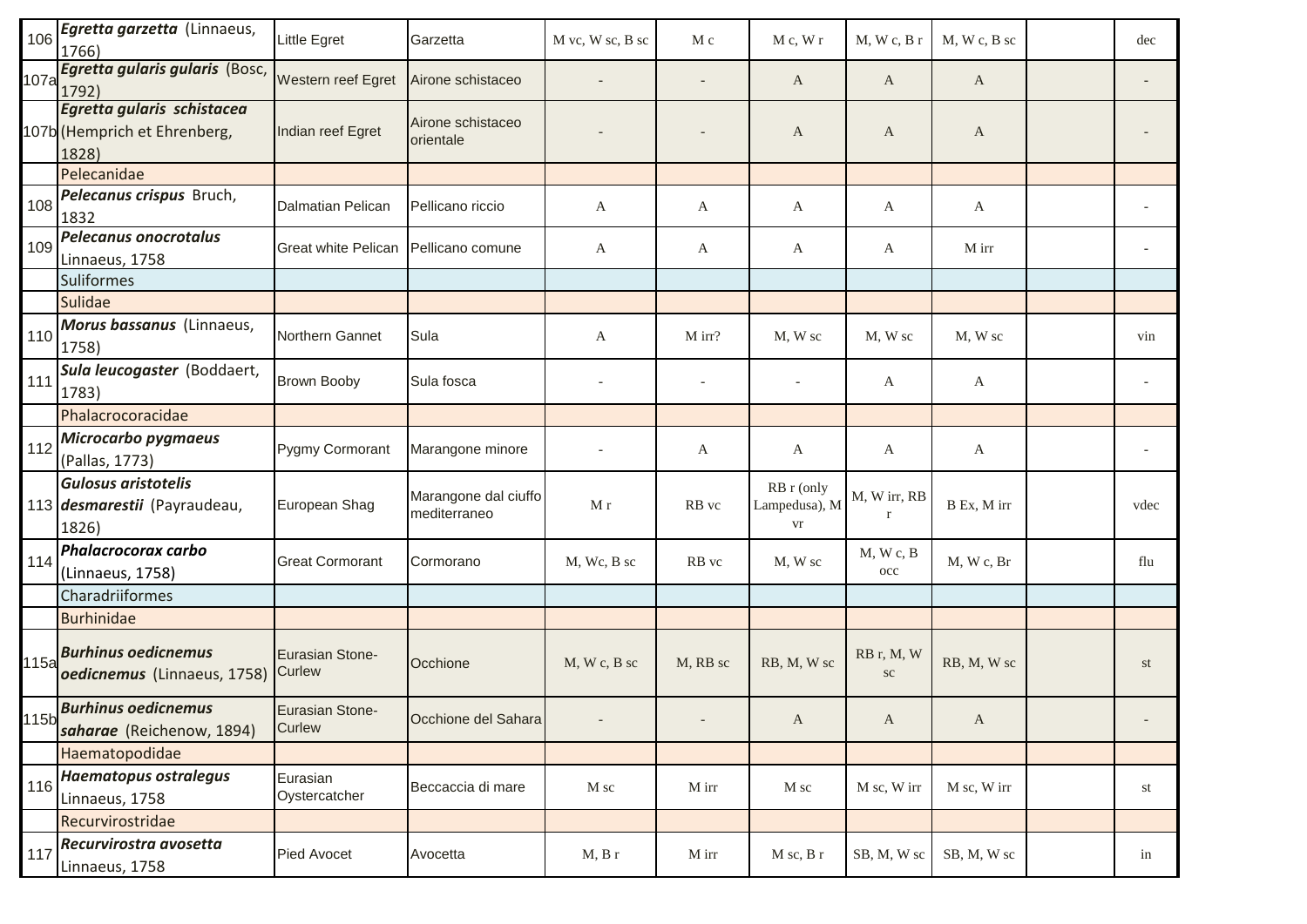| 118  | <b>Himantopus himantopus</b><br>(Linnaeus, 1758)     | <b>Black-winged Stilt</b>         | Cavaliere d'Italia               | M sc             | M          | M, B sc (first<br>breed. 1970s) | SB, M, W sc              | SB, M, W sc          | in            |
|------|------------------------------------------------------|-----------------------------------|----------------------------------|------------------|------------|---------------------------------|--------------------------|----------------------|---------------|
|      | Charadriidae                                         |                                   |                                  |                  |            |                                 |                          |                      |               |
| 119  | Pluvialis squatarola<br>(Linnaeus, 1758)             | <b>Grey Plover</b>                | Pivieressa                       | M sc             | M sc       | M, W sc                         | M, W sc                  | M, W sc              | st            |
| 120a | Pluvialis apricaria apricaria<br>(Linnaeus, 1758)    | European golden<br>Plover         | Piviere dorato                   | $M$ , W $c$      | M, Wc      | $M$ , W $c$                     | M, Wc                    | M, W sc              | dec           |
| 120b | Pluvialis apricaria altifrons<br>(C. L. Brehm, 1831) | European golden<br>Plover         | Piviere dorato<br>settentrionale |                  |            | $M$ , W $c$                     | M, Wc                    | M, W sc              | dec           |
| 121  | <b>Pluvialis dominica</b> (Statius<br>Müller, 1776)  | American golden<br>Plover         | Piviere americano                |                  |            | A                               | A                        | A                    |               |
| 122  | <b>Eudromias morinellus</b><br>(Linnaeus, 1758)      | Eurasian Dotterel                 | Piviere tortolino                | M, W sc          | M, W sc    | M sc                            | M r, W irr               | M r                  | dec           |
| 123  | <b>Charadrius hiaticula</b><br>Linnaeus, 1758        | Common ringed<br>Plover           | Corriere grosso                  | M, W, c, B, r(?) | M, W sc    | M, W sc                         | $M$ sc, $W$ r            | M, W sc              | flu           |
| 124  | Charadrius dubius Scopoli,<br>1786                   | Little ringed Plover              | Corriere piccolo                 | $M$ , W sc, B r  | M sc       | B sc. M. W c                    | RB sc, M c,<br>W irr     | RB sc, M c, W<br>irr | st            |
| 125  | <b>Charadrius alexandrinus</b><br>Linnaeus, 1758     | Kentish Plover                    | Fratino                          | M r              | $M, B,$ sc | $M, W, B$ c                     | RB c, M, W<br>${\rm sc}$ | RB, M, W sc          | flu           |
| 126  | Charadrius leschenaultii<br>Lesson, 1826             | <b>Greater sand Plover</b>        | Corriere di<br>Leschenault       |                  |            |                                 | A                        | A                    |               |
| 127  | <b>Charadrius asiaticus Pallas,</b><br>1773          | Caspian Plover                    | Corriere asiatico                |                  |            | A                               | A                        | A                    |               |
| 128  | Vanellus vanellus (Linnaeus,<br>1758)                | Northern Lapwing                  | Pavoncella                       | M, W vc          | M, W vc    | $M$ , W $c$                     | $M$ , W $c$              | M, W sc              | vdec          |
| 129  | Vanellus gregarius (Pallas,<br>1771)                 | Sociable Lapwing                  | Pavoncella gregaria              |                  |            | A                               | A                        | A                    |               |
| 130  | <b>Vanellus leucurus</b><br>(Lichtenstein, 1823)     | White-tailed<br>Lapwing           | Pavoncella<br>codabianca         |                  |            | A                               | A                        | A                    |               |
|      | Scolopacidae                                         |                                   |                                  |                  |            |                                 |                          |                      |               |
| 131  | <b>Bartramia longicauda</b><br>(Bechstein, 1812)     | <b>Upland Sandpiper</b>           | Piro piro codalunga              |                  |            | A                               | A                        | A                    |               |
| 132  | Numenius phaeopus<br>(Linnaeus, 1758)                | Eurasian Whimbrel Chiurlo piccolo |                                  | Mr               | M, W sc    | M, W sc                         | M sc, W irr              | M sc, W occ          | in            |
| 133  | <b>Numenius tenuirostris</b><br>Vieillot, 1817       | Slender-billed<br>Curlew          | Chiurlottello                    | M vc             | M, W c     | $\mathbf{A}$                    | A                        | Ex?                  | vdec<br>(EX?) |
| 134a | Numenius arquata arquata<br>(Linnaeus, 1758)         | <b>Eurasian Curlew</b>            | Chiurlo maggiore                 | $M$ , W $c$      | M, Wc      | $M$ , W $c$                     | M, W sc                  | M, W sc              | dec           |
| 134b | Numenius arquata orientalis<br>C. L. Brehm, 1831     | <b>Eurasian Curlew</b>            | Chiurlo maggiore<br>orientale    |                  |            | $\overline{\phantom{a}}$        | M, W sc                  | M, W sc              |               |
| 135  | Limosa lapponica (Linnaeus,<br>1758)                 | <b>Bar-tailed Godwit</b>          | Pittima minore                   | M irr, r         | M irr, r   | M sc                            | M sc, W irr              | M sc, W irr          | in            |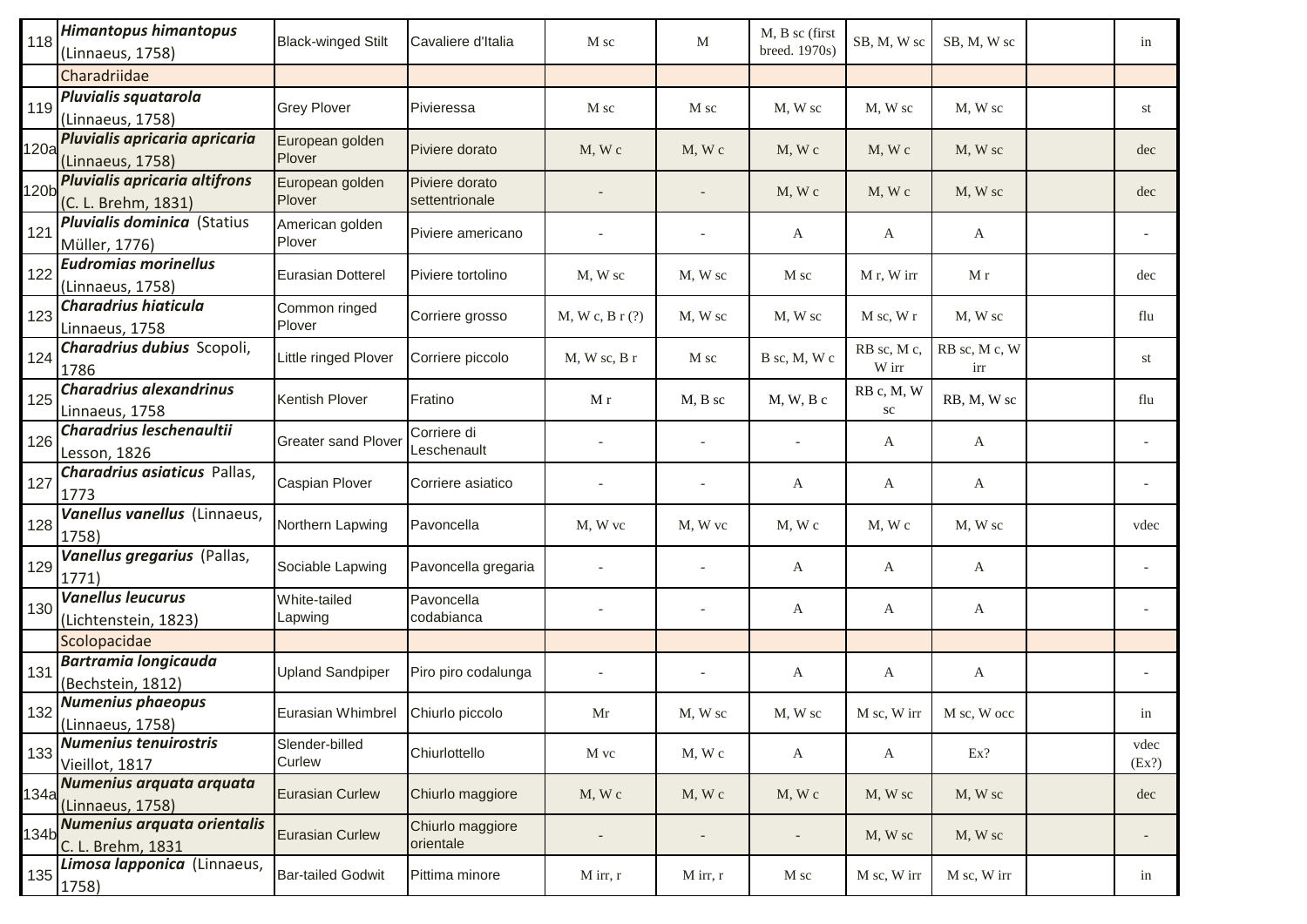| 136  | Limosa limosa (Linnaeus,<br>1758)                            | <b>Black-tailed Godwit</b>       | Pittima reale                      | M c                      | M sc                     | M c                      | M sc, W irr   | M sc, W irr  | dec                      |
|------|--------------------------------------------------------------|----------------------------------|------------------------------------|--------------------------|--------------------------|--------------------------|---------------|--------------|--------------------------|
| 137  | Arenaria interpres (Linnaeus,<br>1758)                       | Turnstone                        | Voltapietre                        | M r                      | M irr                    | M sc                     | M sc, W irr   | M sc, W irr  | in                       |
| 138  | <b>Calidris canutus</b> (Linnaeus,<br>1758)                  | Red Knot                         | Piovanello maggiore                | A                        | M vr                     | M vr                     | M r           | M r, W irr   | in                       |
| 139  | Calidris pugnax (Linnaeus,<br>1758)                          | Ruff                             | Combattente                        | M, Wc                    | M, Wc                    | M c, W occ               | M c, W r      | M c, W r     | dec                      |
| 140  | <b>Calidris falcinellus</b><br>(Pontoppidan, 1763)           | <b>Broad-billed</b><br>Sandpiper | Gambecchio frullino                | A                        | A                        | A                        | M irr         | M irr        |                          |
| 141  | Calidris ferruginea<br>(Pontoppidan, 1763)                   | <b>Curlew Sandpiper</b>          | Piovanello comune                  | $M$ , W $c$              | M vc, W irr              | M c                      | M c           | M c          | st                       |
| 142  | Calidris temminckii (Leisler,<br>1812)                       | Temminck's Stint                 | Gambecchio nano                    | M r                      |                          | M sc                     | $M$ sc, $W$ r | M sc, W irr  | st                       |
| 143  | <b>Calidris ruficollis</b> (Pallas,<br>1776)                 | Red-necked Stint                 | Gambecchio<br>collorosso           |                          |                          | $\overline{\phantom{a}}$ |               | A            |                          |
|      | 144 Calidris alba (Pallas, 1764)                             | Sanderling                       | Piovanello tridattilo              | M irr, W sc              | $M$ , W $c$              | M, W sc                  | M, W sc       | M, W sc      | st                       |
| 145a | Calidris alpina alpina<br>(Linnaeus, 1758)                   | Dunlin                           | Piovanello<br>pancianera           | $M$ , W c                | M vc, W irr              | $M$ , W $c$              | M c, W sc     | M c, W sc    | flu                      |
| 145b | Calidris alpina schinzii (C. L.<br>Brehm et Schilling, 1822) | Short-billed Dunlin              | Piovanello<br>pancianera atlantico |                          |                          | M sc                     | M sc          | M sc         |                          |
| 146  | Calidris maritima (Brünnich,<br>1764)                        | Purple Sandpiper                 | Piovanello violetto                |                          |                          |                          | A             | A            |                          |
| 147  | Calidris minuta (Leisler,<br>1812)                           | Little Stint                     | Gambecchio<br>comune               | M vc                     | M vc, W irr              | $M$ , W c                | M c, W sc     | M c, W sc    | dec                      |
| 148  | Calidris subruficollis (Vieillot,<br>1819)                   | Buff-breasted<br>Sandpiper       | Piro piro fulvo                    |                          |                          | A                        | A             | A            |                          |
| 149  | Calidris melanotos (Vieillot,<br>1819)                       | <b>Pectoral Sandpiper</b>        | Piovanello pettorale               |                          |                          | A                        | A             | A            |                          |
| 150  | Limnodromus scolopaceus<br>(Say, 1822)                       | Long-billed<br>Dowitcher         | Limnodromo<br>pettorossiccio       |                          |                          | $\overline{\phantom{a}}$ | A             | A            |                          |
| 151  | Scolopax rusticola Linnaeus,<br>1758                         | Eurasian Woodcock Beccaccia      |                                    | M, W vc                  | M, W vc                  | M, Wc                    | $M$ , W $c$   | $M$ , W $c$  | dec                      |
| 152  | Gallinago stenura<br>(Bonaparte, 1831)                       | <b>Pin-tailed Snipe</b>          | Beccaccino stenuro                 | $\overline{\phantom{a}}$ | $\overline{\phantom{a}}$ | $\overline{\phantom{a}}$ | $\mathbf{A}$  | $\mathbf{A}$ | $\overline{\phantom{a}}$ |
| 153  | Gallinago media (Latham,<br>1787)                            | <b>Great Snipe</b>               | Croccolone                         | M c                      | M sc                     | M sc                     | M irr         | M irr        | vdec                     |
| 154  | Gallinago gallinago<br>(Linnaeus, 1758)                      | Common Snipe                     | Beccaccino                         | M, W vc                  | M, Wc                    | M, Wc                    | $M$ , W $c$   | M, W sc      | vdec                     |
| 155  | Lymnocryptes minimus<br>(Brünnich, 1764)                     | Jack Snipe                       | Frullino                           | M, W vc                  | M, Wc                    | M, W sc                  | $M$ sc, $W$ r | M, W irr     | vdec                     |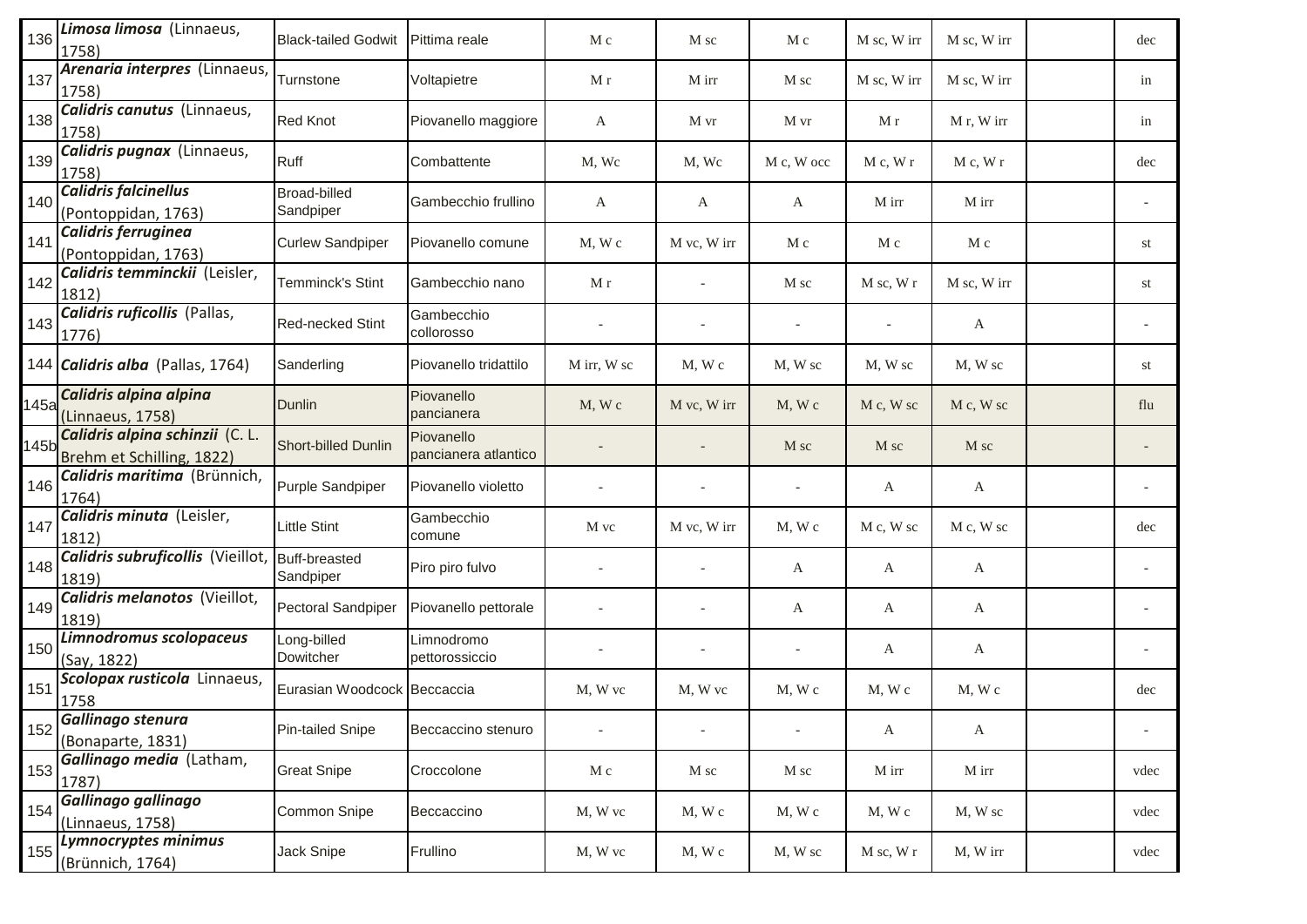| 156 | <b>Phalaropus lobatus</b><br>(Linnaeus, 1758)                   | Red-necked<br>Phalarope    | Falaropo<br>beccosottile     |                 |               | A           | A                           | M irr         |     |
|-----|-----------------------------------------------------------------|----------------------------|------------------------------|-----------------|---------------|-------------|-----------------------------|---------------|-----|
| 157 | <b>Phalaropus fulicarius</b><br>(Linnaeus, 1758)                | Red Phalarope              | Falaropo beccolargo          |                 | A             | A           | A                           | A             |     |
| 158 | Xenus cinereus (Güldenstädt,<br>1775)                           | Terek Sandpiper            | Piro piro del Terek          |                 |               | $M$ irr, r  | M r, W occ                  | M irr, W irr  |     |
| 159 | Actitis hypoleucos (Linnaeus,<br>1758)                          | Common Sandpiper           | Piro piro piccolo            | RB, M, Wc       | M vc, RB sc   | $M$ , W $c$ | M, Wc                       | M, W c, B occ | st  |
| 160 | Actitis macularius (Linnaeus,<br>1766)                          | Spotted Sandpiper          | Piro piro macchiato          |                 |               |             | A                           | $\mathbf{A}$  |     |
| 161 | Tringa ochropus Linnaeus,<br>1758                               | <b>Green Sandpiper</b>     | Piro piro culbianco          | M, W vc         | M, W c        | M sc        | M sc, W irr                 | M c, W r      | flu |
| 162 | Tringa flavipes (Gmelin,<br>1789)                               | Lesser Yellowlegs          | Totano zampegialle<br>minore |                 |               |             | A                           | $\mathbf{A}$  |     |
| 163 | Tringa erythropus (Pallas,<br>1764)                             | <b>Spotted Redshank</b>    | Totano moro                  | M sc            | M, W sc       | M, W sc     | $M$ sc, $W$ r               | M, W sc       | st  |
| 164 | Tringa nebularia (Gunnerus,<br>1767)                            | Common<br>Greenshank       | Pantana                      | M c             | M sc          | M sc        | M, W sc                     | M, W sc       | dec |
| 165 | Tringa totanus (Linnaeus,<br>1758)                              | Common Redshank Pettegola  |                              | $M$ , W $c$     | M c           | M c         | Mc, W sc, B<br>$_{\rm occ}$ | M, W c, B occ | st  |
| 166 | Tringa glareola Linnaeus,<br>1758                               | <b>Wood Sandpiper</b>      | Piro piro<br>boschereccio    | M sc            | M, Wc         | M sc        | Mc, W irr                   | M c, W r      | flu |
| 167 | Tringa stagnatilis (Bechstein,<br>1803)                         | Marsh Sandpiper            | Albastrello                  | M r             | M sc          | M sc        | M sc, W irr                 | M sc, W irr   | flu |
|     | Turnicidae                                                      |                            |                              |                 |               |             |                             |               |     |
| 168 | <b>Turnix sylvaticus</b><br>(Desfontaines, 1789)                | Common<br>Buttonquail      | Quaglia tridattila           | RB <sub>c</sub> | Ex (ca. 1920) | Ex          | Ex                          | Ex            | Ex  |
|     | Glareolidae                                                     |                            |                              |                 |               |             |                             |               |     |
| 169 | Cursorius cursor (Latham,<br>1787)                              | Cream-colored<br>Courser   | Corrione biondo              | A               | A             | M irr       | A                           | M occ         |     |
| 170 | Glareola pratincola<br>(Linnaeus, 1766)                         | <b>Collared Pratincole</b> | Pernice di mare              | SB, Mc          | SB, M sc      | SB r, M sc  | SB r, M sc                  | SB r, M sc    | dec |
| 171 | Glareola nordmanni Fischer   Black-winged<br>von Waldheim, 1842 | Pratincole                 | Pernice di mare<br>orientale |                 | A             | A           | A                           | A             |     |
|     | Laridae                                                         |                            |                              |                 |               |             |                             |               |     |
| 172 | <b>Hydrocoloeus minutus</b><br>(Pallas, 1776)                   | Little Gull                | Gabbianello                  | M, W sc         | M irr, W sc   | M irr, W sc | M, Wr                       | M, W irr      | dec |
|     | 173 Xema sabini (Sabine, 1819)                                  | Sabine's Gull              | Gabbiano di Sabine           |                 |               |             | $\overline{\phantom{a}}$    | $\mathbf{A}$  |     |
| 174 | Rissa tridactyla (Linnaeus,<br>1758)                            | Black-legged<br>Kittiwake  | Gabbiano tridattilo          | M, Wr           | M, W irr, sc  | M, W sc     | M, W irr                    | M, W irr      | flu |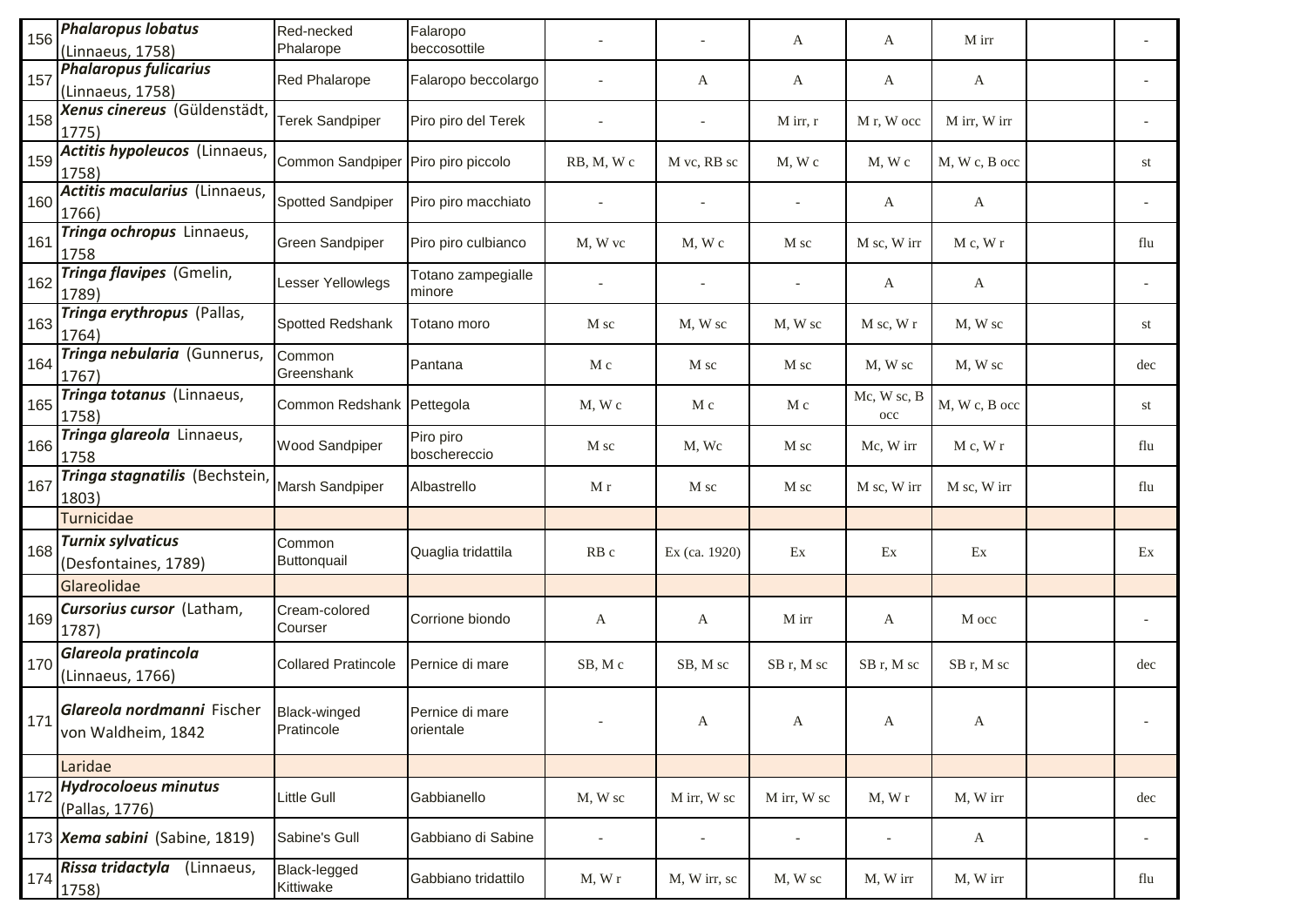|             | 175 Larus genei Brème, 1839                                | Slender-billed Gull          | Gabbiano roseo                 | M r            | M, Wr          | M, W sc                 | M, W sc, B<br>occ              | M, W sc     | in   |
|-------------|------------------------------------------------------------|------------------------------|--------------------------------|----------------|----------------|-------------------------|--------------------------------|-------------|------|
| 176         | Larus ridibundus Linnaeus,<br>1766                         | <b>Black-headed Gull</b>     | Gabbiano comune                | M. W vc        | M, W c         | M, W c, B occ<br>(1980) | $M$ , $W$ $c$                  | M, W sc     | vdec |
|             | 177 Larus pipixcan Wagler, 1831                            | <b>Franklin's Gull</b>       | Gabbiano di Franklin           |                |                |                         |                                | A           |      |
|             | 178 Larus atricilla Linnaeus, 1758 Laughing Gull           |                              | Gabbiano<br>sghignazzante      |                |                |                         | A                              | A           |      |
| 179         | Larus ichthyaetus Pallas,<br>1773                          | Pallas's Gull                | Gabbiano di Pallas             |                |                |                         | M, W irr                       | M, W irr    |      |
| 180         | Larus melanocephalus<br>Temminck, 1820                     | Mediterranean Gull           | Gabbiano corallino             | M, W vc        | $M$ , $W$ $c$  | M, W sc                 | $M$ , $W$ $c$                  | M, W sc     | vdec |
| 181         | Larus audouinii Payraudeau,<br>1826                        | Audouin's Gull               | Gabbiano corso                 | A              | RBr            | M, W sc                 | M sc, W r                      | SB, M, Wr   | in   |
|             | 182 Larus canus Linnaeus, 1758                             | <b>Common Gull</b>           | Gavina                         | M, W vc        | M, W sc        | M, W irr                | M, Wr                          | M, W irr    | vdec |
| 183a        | Larus fuscus fuscus Linnaeus, Baltic Lesser black-<br>1758 | backed Gull                  | Zafferano                      | M, W sc        | M, Wc          | M, W sc                 | M, W sc                        | M, W sc     | flu  |
| 183b        | Larus fuscus intermedius<br>Schiøler, 1922                 | _esser black-<br>backed Gull | Zafferano intermedio           |                |                | M, W sc                 | M, W sc                        | M, W sc     |      |
| 183c        | Larus fuscus graellsii A. E.<br><b>Brehm, 1857</b>         | Lesser black-<br>backed Gull | Zafferano<br>occidentale       |                |                |                         | M, W sc                        | A           |      |
| <b>183d</b> | Larus fuscus heuglini Bree,<br>1876                        | Heuglin's Gull               | Zafferano di Heuglin           |                |                |                         | A                              | A           |      |
| 184         | Larus argentatus<br>Pontoppidan, 1763                      | European herring<br>Gull     | Gabbiano reale<br>nordico      |                |                |                         | A                              | A           |      |
| 185         | Larus michahellis Naumann,<br>1840                         | Yellow-legged Gull           | Gabbiano reale<br>mediterraneo | M, Wc, Br      | RB c           | RB, M, Wc               | RB, M, Wc                      | RB, M, W vc | vin  |
| 186         | Larus cachinnans Pallas,<br>1811                           | Caspian Gull                 | Gabbiano reale<br>pontico      |                |                |                         | M, Wr                          | M, W irr    |      |
| 187         | Larus marinus Linnaeus,<br>1758                            | Great black-backed<br>Gull   | Mugnaiaccio                    | M vr           | M vr           |                         | A                              | A           |      |
| 188         | Sternula albifrons (Pallas,<br>1764)                       | Little Tern                  | Fraticello                     | $M c$ , SB r   | M vc, SB c     | M, SB sc                | M, SB sc                       | M, SB sc    | flu  |
| 189         | Gelochelidon nilotica<br>(Gmelin, 1789)                    | <b>Gull-billed Tern</b>      | Sterna zampenere               | $\mathbf M$ sc | $\mathbf M$ sc | M sc                    | M sc, W irr, B<br>$_{\rm occ}$ | M sc, W occ | st   |
| 190         | Hydroprogne caspia (Pallas,<br>1770)                       | Caspian Tern                 | Sterna maggiore                | $\mathbf{A}$   | M occ, r       | M, W sc                 | M sc, W irr                    | M sc, W occ | in   |
| 191         | Chlidonias hybrida (Pallas,<br>1811)                       | Whiskered Tern               | Mignattino piombato            | Mr             | M occ, r       | M sc                    | M sc, W irr                    | M sc, W irr | st   |
| 192         | <b>Chlidonias leucopterus</b><br>(Temminck, 1815)          | White-winged Tern            | Mignattino<br>alibianche       | M sc           | M c            | M sc                    | M sc, W occ                    | M sc, W occ | st   |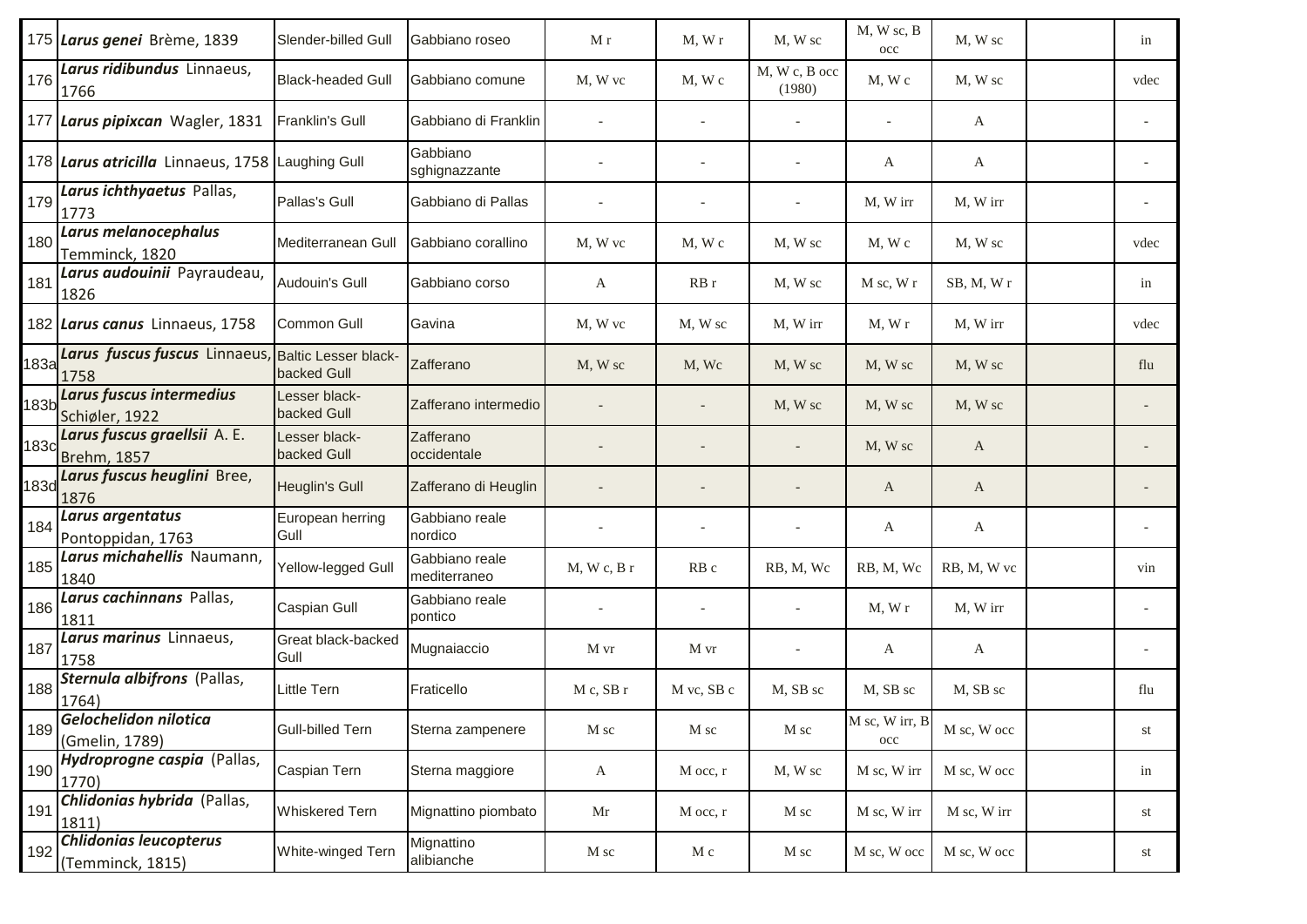| 193 | Chlidonias niger (Linnaeus,<br>1758)                       | <b>Black Tern</b>                      | Mignattino comune    | M vc             | Mc              | M sc               | M sc, W irr             | M sc, W occ     | dec |
|-----|------------------------------------------------------------|----------------------------------------|----------------------|------------------|-----------------|--------------------|-------------------------|-----------------|-----|
| 194 | Sterna hirundo Linnaeus,<br>1758                           | Common Tern                            | Sterna comune        | M vc, SB sc      | M vc, SB sc     | $M$ irr, r         | M r, W occ              | M sc, B irr     | dec |
| 195 | Sterna paradisaea<br>Pontoppidan, 1763                     | Arctic Tern                            | Sterna codalunga     |                  | $\sim$          | A                  | A                       | A               |     |
| 196 | <b>Thalasseus bengalensis</b><br>emigratus (Neumann, 1934) | Lesser crested Tern Sterna di Rueppell |                      | А                | A               | A                  | A                       | A               |     |
| 197 | <b>Thalasseus sandvicensis</b><br>(Latham, 1787)           | Sandwich Tern                          | Beccapesci           | M, W sc          | M c, B?         | M, Wc              | M, W sc, B<br>occ       | M, W sc         | flu |
|     | Stercorariidae                                             |                                        |                      |                  |                 |                    |                         |                 |     |
| 198 | <b>Stercorarius longicaudus</b><br>Vieillot, 1819          | Long-tailed Jaeger                     | Labbo codalunga      | M, Wr            |                 | A                  | A                       | A               |     |
| 199 | <b>Stercorarius parasiticus</b><br>(Linnaeus, 1758)        | Parasitic Jaeger                       | Labbo                | M, Wr            | $\bar{a}$       | M, W sc            | M, W vr                 | M, W vr         |     |
| 200 | <b>Stercorarius pomarinus</b><br>(Temminck, 1815)          | Pomarine Jaeger                        | Stercorario mezzano  | M, Wr            | M, Wr           | M, W sc            | M, W sc                 | M, W vr         | st  |
| 201 | Catharacta skua Brünnich,<br>1764                          | <b>Great Skua</b>                      | Stercorario maggiore |                  |                 | M, Wr              | M, W vr                 | M, Wr           |     |
|     | Alcidae                                                    |                                        |                      |                  |                 |                    |                         |                 |     |
| 202 | Fratercula arctica (Linnaeus,<br>1758)                     | <b>Atlantic Puffin</b>                 | Pulcinella di mare   | M irr, vr        | M, W irr, sc    | M, Wr              | M, W irr                | M, W irr        | in  |
|     | 203 Alca torda Linnaeus, 1758                              | Razorbill                              | Gazza marina         | M irr, vr        | M, W irr, sc    | $M$ , W irr, r     | M, W occ                | M, W irr        | in  |
| 204 | Uria aalge (Pontoppidan,<br>1763)                          | Common Guillemot                       | Uria                 |                  |                 |                    | A                       | $\mathbf{A}$    |     |
|     | Strigiformes                                               |                                        |                      |                  |                 |                    |                         |                 |     |
|     | Tytonidae                                                  |                                        |                      |                  |                 |                    |                         |                 |     |
|     | 205 Tyto alba (Scopoli, 1769)                              | <b>Barn Owl</b>                        | Barbagianni          | RB vc            | RB sc           | RB, M, Wsc         | RB, M, Wsc              | RB, M, Wsc      | dec |
|     | Strigidae                                                  |                                        |                      |                  |                 |                    |                         |                 |     |
| 206 | Athene noctua (Scopoli,<br>1769)                           | Little Owl                             | Civetta              | RB c             | RB sc           | RB c               | RB <sub>c</sub>         | RB <sub>c</sub> | st  |
|     | 207 Otus scops (Linnaeus, 1758) Eurasian scops Owl Assiolo |                                        |                      | SB c, M vc       | RB c, M c       | $RB$ c, M $\it{c}$ | Rb, M c, W sc           | SB, M, Wc       | dec |
|     | 208 Asio otus (Linnaeus, 1758)                             | Long-eared Owl                         | Gufo comune          | RB sc            | RB <sub>c</sub> | M, RB sc           | RB r, M, W<br>$\rm{sc}$ | RB sc, M, W r   | st  |
| 209 | <b>Asio flammeus</b><br>(Pontoppidan, 1763)                | Short-eared Owl                        | Gufo di palude       | $M, W, B$ (?) sc | M, W c          | M sc               | M sc, W irr             | M sc, W irr     | st  |
|     | 210 Strix aluco Linnaeus, 1758                             | <b>Tawny Owl</b>                       | Allocco              | RB <sub>c</sub>  | RB c            | RB c               | RB c                    | RB c            | st  |
|     | 211 Bubo bubo (Linnaeus, 1758)                             | Eurasian Eagle-Owl Gufo reale          |                      | RB sc            | RB sc           | Ex (1970')         | Ex                      | Ex              | Ex  |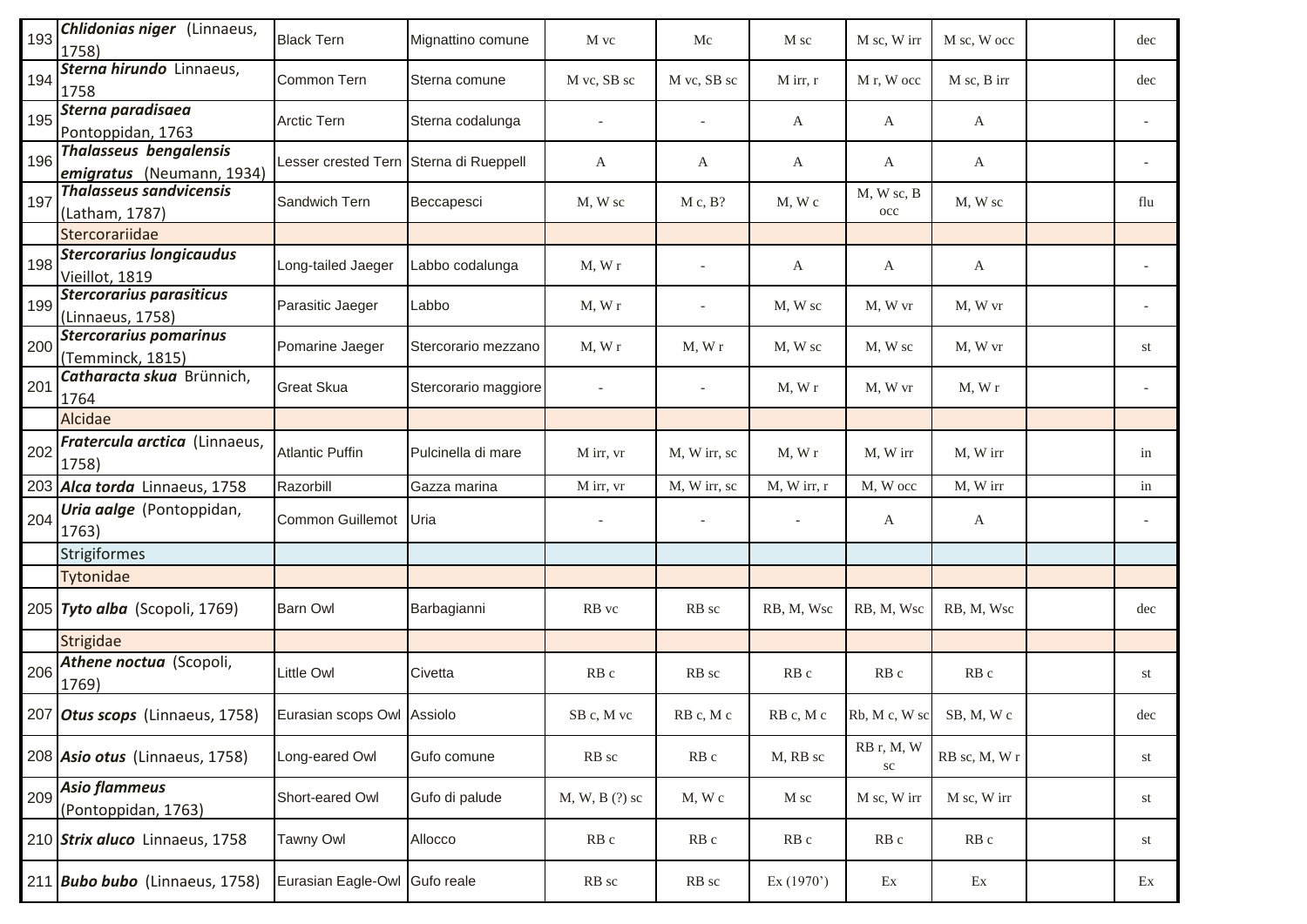|     | Accipitriformes                                      |                                  |                             |            |                 |                              |                                      |                               |                                        |           |
|-----|------------------------------------------------------|----------------------------------|-----------------------------|------------|-----------------|------------------------------|--------------------------------------|-------------------------------|----------------------------------------|-----------|
|     | Pandionidae                                          |                                  |                             |            |                 |                              |                                      |                               |                                        |           |
| 212 | Pandion haliaetus (Linnaeus,<br>1758)                | Osprey                           | Falco pescatore             | RBr        | M, W sc, RB?    | $M, W$ sc, $B$ (Ex<br>1960'  | M sc, W irr                          | M, W sc                       |                                        | dec       |
|     | Accipitridae                                         |                                  |                             |            |                 |                              |                                      |                               |                                        |           |
| 213 | Pernis apivorus (Linnaeus,<br>1758)                  | European honey<br><b>Buzzard</b> | Falco pecchiaiolo           | M c        | M c             | M c                          | M c, W irr, B<br>occ                 | M c, B occ                    |                                        | st        |
| 214 | <b>Gypaetus barbatus</b><br>(Linnaeus, 1758)         | Bearded Vulture,<br>Lammergeier  | Gipeto                      | RB vr      | Ex (ca. 1850)   | Ex                           | Ex, A?                               | Ex                            |                                        | Ex        |
| 215 | <b>Neophron percnopterus</b><br>(Linnaeus, 1758)     | <b>Egyptian Vulture</b>          | Capovaccaio                 | SBr        | M, SB           | SB sc (20 pairs)             | $SBT(5-6)$<br>pairs), M sc,<br>W irr | SB (7-9 pairs),<br>M r, W irr |                                        | dec       |
| 216 | Circaetus gallicus (Gmelin,<br>1788)                 | Short-toed snake<br>Eagle        | <b>Biancone</b>             | M sc       | M sc            | M, W sc                      | M sc, W r,<br>SB?                    | M, W sc, SB?                  |                                        | st        |
|     | 217 Gyps fulvus (Hablizl, 1783)                      | <b>Griffon Vulture</b>           | Grifone                     | RB c       | RB <sub>c</sub> | Ex (1965), M<br>irr          | Ex, A?                               | RB reintr                     |                                        | RB reintr |
|     | 218 Gyps rueppeli (Brehm, 1852)                      | Rüppell's Vulture                | Grifone di Rueppel          |            |                 |                              |                                      | A                             |                                        |           |
| 219 | Aegypius monachus<br>(Linnaeus, 1766)                | <b>Cinereous Vulture</b>         | Avvoltoio monaco            | $A$ ?      | $A$ ?           | $A$ ?                        | A                                    | A                             |                                        |           |
| 220 | Clanga pomarina (C. L.<br>Brehm, 1831)               | Lesser spotted<br>Eagle          | Aquila anatraia<br>minore   | RB(?)r     | RB(?)r          | M r                          | M, W irr                             | M r, W irr                    | 2 osservazioni<br>individui<br>diversi |           |
|     | 221 Clanga clanga (Pallas, 1811)                     | Greater spotted<br>Eagle         | Aquila anatraia<br>maggiore |            |                 | $M$ irr, r                   | M, W irr                             | M, W occ                      |                                        |           |
| 222 | Aquila nipalensis Hodgson,<br>1833                   | Steppe Eagle                     | Aquila delle steppe         |            |                 |                              | A                                    | A                             |                                        |           |
|     | 223 Aquila heliaca Savigny, 1809                     | Eastern imperial<br>Eagle        | Aquila imperiale            |            |                 | A                            | A                                    | A                             |                                        |           |
| 224 | Aquila chrysaetos (Linnaeus,<br>1758)                | Golden Eagle                     | Aquila reale                | RBr        | RB r            | RB sc (15 pairs)             | RB sc                                | RB sc (17-21<br>pairs)        |                                        | st        |
|     | 225 Aquila fasciata Vieillot, 1822 Bonelli's Eagle   |                                  | Aquila di Bonelli           | RBr        | RBr             | RB r (less than<br>12 pairs) | RB r (less<br>than 20 pairs)         | RB sc (ca. 50<br>pairs)       |                                        | vin       |
| 226 | <b>Hieraaetus pennatus</b><br>(Gmelin, 1788)         | <b>Booted Eagle</b>              | Aquila minore               |            |                 | M sc                         | M sc, W r                            | M, W sc                       |                                        | vin       |
| 227 | Circus aeruginosus (Linnaeus, Western marsh<br>1758) | Harrier                          | Falco di palude             | RB c, M c  | RB c            | M, Wc                        | M c, W sc                            | M c, W sc                     |                                        | dec       |
| 228 | (Linnaeus,<br><b>Circus cyaneus</b><br>1766)         | Hen Harrier                      | Albanella reale             | $RB(?)$ sc | $RB(?)$ sc      | M, W sc                      | M sc, W r                            | M sc, W r                     |                                        | dec       |
| 229 | Circus macrourus (S. G.<br>Gmelin, 1770)             | <b>Pallid Harrier</b>            | Albanella pallida           | M sc       | M sc            | M sc                         | M sc, W occ                          | M sc, W occ                   |                                        | st        |
| 230 | Circus pygargus (Linnaeus,<br>1758)                  | Montagu's Harrier                | Albanella minore            | M sc       | M sc            | M sc                         | M sc, W occ                          | M sc                          |                                        | st        |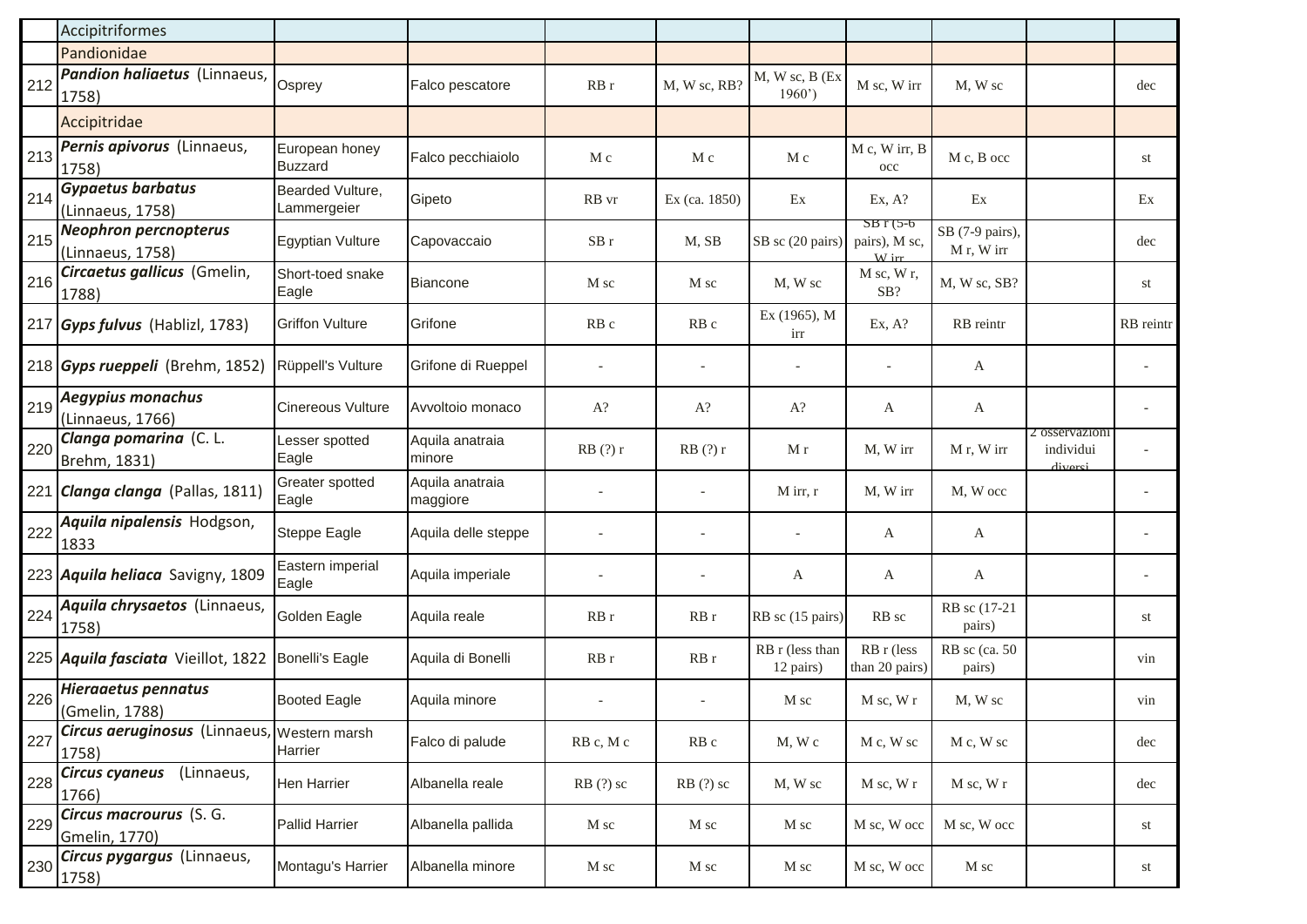| 231  | <b>Accipiter brevipes</b><br>(Severtsov, 1850)           | Levant<br>Sparrowhawk               | Sparviere levantino               |                 |                 |                                    | A                                       | A                             |      |
|------|----------------------------------------------------------|-------------------------------------|-----------------------------------|-----------------|-----------------|------------------------------------|-----------------------------------------|-------------------------------|------|
| 232  | Accipiter nisus (Linnaeus,<br>1758)                      | Eurasian<br>Sparrowhawk             | Sparviere                         | RB <sub>c</sub> | RB, Mc          | $M$ , W c, B sc                    | RB, M, W sc                             | RB, M, W sc                   | st   |
| 233  | Accipiter gentilis (Linnaeus,<br>1758)                   | Northern Goshawk                    | Astore                            | RB sc           | RB sc           | A                                  | A                                       | M irr                         | dec  |
| 234  | Haliaeetus albicilla<br>(Linnaeus, 1758)                 | White-tailed Eagle                  | Aquila di mare                    |                 | M occ           | A                                  | A                                       | A                             |      |
| 235  | Milvus milvus (Linnaeus,<br>1758)                        | <b>Red Kite</b>                     | Nibbio reale                      | RB c            | RB, Mc          | M sc, RB (ca.<br>40 pairs)         | M, Wr, RB<br>$(5-6 \text{ pairs})$      | RB, M, W vr                   | vdec |
| 236  | Milvus migrans (Boddaert,<br>1783)                       | <b>Black Kite</b>                   | Nibbio bruno                      | M vr            | M r             | M c, B sc<br>(first breed.<br>1979 | M c, W sc, B<br>sc                      | M c, W irr,<br>RB?            | flu  |
| 237  | <b>Buteo lagopus</b> (Pontoppidan, Rough-legged<br>1763) | <b>Buzzard</b>                      | Poiana calzata                    | $\overline{a}$  |                 | A                                  | A                                       | A                             |      |
| 238a | <b>Buteo buteo buteo</b><br>(Linnaeus, 1758)             | <b>Common Buzzard</b>               | Poiana                            | RB c            | RB <sub>c</sub> | RB, M, Wc                          | RB c, M, W<br><b>SC</b>                 | RB c, M, W sc                 | st   |
| 238b | <b>Buteo buteo vulpinus</b><br>(Gloger, 1833)            | <b>Steppe Buzzard</b>               | Poiana delle steppe               |                 |                 | M vr                               | M r                                     | M r                           |      |
| 239a | <b>Buteo rufinus rufinus</b><br>(Cretzschmar, 1829)      | Long-legged<br><b>Buzzard</b>       | Poiana codabianca                 |                 |                 | A                                  | M r, W occ                              | M r, W occ                    |      |
| 239b | <b>Buteo rufinus cirtensis</b><br>(Levaillant, 1850)     | Atlas Long-legged<br><b>Buzzard</b> | Poiana codabianca<br>nordafricana |                 |                 |                                    | M <sub>r</sub> , B occ<br>(Pantelleria) | M irr, B occ<br>(Pantelleria) | in   |
|      | <b>Bucerotiformes</b>                                    |                                     |                                   |                 |                 |                                    |                                         |                               |      |
|      | Upupidae                                                 |                                     |                                   |                 |                 |                                    |                                         |                               |      |
|      | 240 <i>Upupa epops</i> Linnaeus, 1758 Eurasian Hoopoe    |                                     | Upupa                             | SB c, M c       | SB c, M vc      | SB, M c, W r                       | SB, Mc, Wr                              | SB, Mc, Wr                    | st   |
|      | Coraciiformes                                            |                                     |                                   |                 |                 |                                    |                                         |                               |      |
|      | Meropidae                                                |                                     |                                   |                 |                 |                                    |                                         |                               |      |
|      | 241 Merops persicus Pallas, 1773                         | Blue-cheeked Bee-<br>eater          | Gruccione egiziano                | A               | A               | A                                  | A                                       | A                             |      |
| 242  | Merops apiaster Linnaeus,<br>1758                        | European Bee-eater Gruccione        |                                   | SB vr, M c      | SB r, M c       | M, SBr                             | SB sc, M c                              | SB, Mc                        | vin  |
|      | Coraciidae                                               |                                     |                                   |                 |                 |                                    |                                         |                               |      |
| 243  | Coracias garrulus Linnaeus,<br>1758                      | European Roller                     | Ghiandaia marina                  | SB c            | $SB$ c          | M, SB sc                           | SB, M sc                                | SB, M sc                      | dec  |
|      | Alcedinidae                                              |                                     |                                   |                 |                 |                                    |                                         |                               |      |
|      | 244 Alcedo atthis Linnaeus, 1758                         | Common Kingfisher Martin pescatore  |                                   | RB sc, M, W c   | RB <sub>c</sub> | M, W, RB r                         | RB, M, W sc                             | RB, M, W sc                   | dec  |
|      | Piciformes                                               |                                     |                                   |                 |                 |                                    |                                         |                               |      |
|      | Picidae                                                  |                                     |                                   |                 |                 |                                    |                                         |                               |      |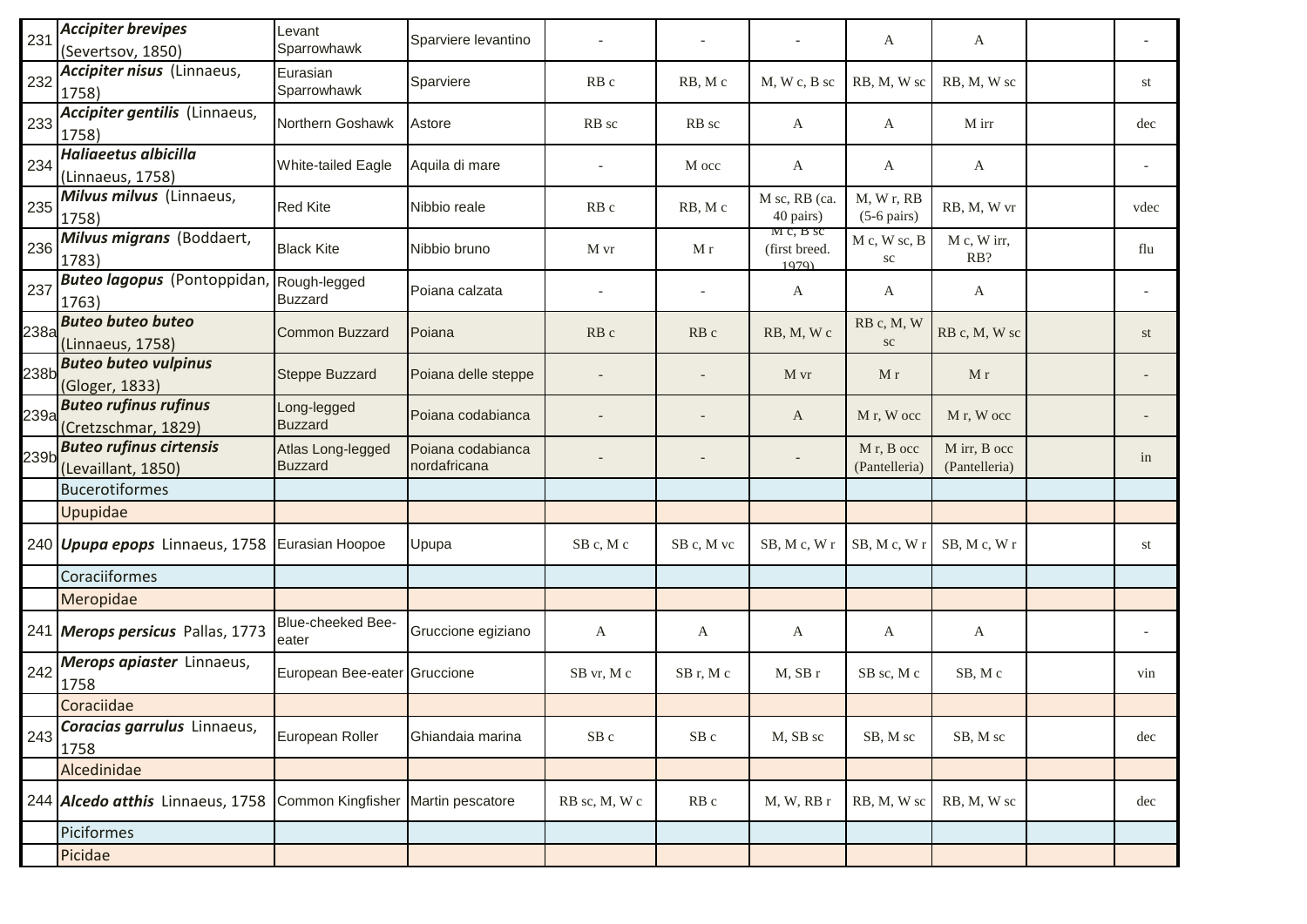|      | 245 Jynx torquilla Linnaeus, 1758   Eurasian Wryneck   |                                   | Torcicollo                         | M c      | $M, W$ vc, $B$ ? | M, W sc, B r                | SB sc, M c,<br>W r        | SB, M, W sc            | dec  |
|------|--------------------------------------------------------|-----------------------------------|------------------------------------|----------|------------------|-----------------------------|---------------------------|------------------------|------|
|      | 246 Picus viridis Linnaeus, 1758                       | European green<br>Woodpecker      | Picchio verde                      | RB vr    | RB vr            | Ex (ca. 1930)               | Ex                        | Ex                     | Ex   |
| 247  | <b>Dryocopus martius</b><br>(Linnaeus, 1758)           | <b>Black Woodpecker</b>           | Picchio nero                       | RB vr    | RB?              | Ex (1900?)                  | Ex                        | A                      | Ex   |
| 248  | <b>Dryobates minor</b> (Linnaeus,<br>1758)             | Lesser spotted<br>Woodpecker      | Picchio rosso minore               | RBr      | RBr              | Ex (ca. 1930)               | Ex                        | Ex                     | Ex   |
| 249  | Dendrocopos major<br>(Linnaeus, 1758)                  | Great spotted<br>Woodpecker       | Picchio rosso<br>maggiore          | RB vc    | RB sc            | RB <sub>c</sub>             | RB <sub>c</sub>           | RB c                   | st   |
|      | Falconiformes                                          |                                   |                                    |          |                  |                             |                           |                        |      |
|      | Falconidae                                             |                                   |                                    |          |                  |                             |                           |                        |      |
| 250  | Falco naumanni Fleischer,<br>1818                      | Lesser Kestrel                    | Grillaio                           | SB vc, W | RB vc            | M c, SB sc                  | SB c, M sc,<br>W occ      | SB, M sc, W irr        | vdec |
| 251  | Falco tinnunculus Linnaeus,<br>1758                    | <b>Common Kestrel</b>             | Gheppio                            | RB vc    | RB vc            | RB vc, M, W c               | RB, M, Wc                 | RB, M, Wc              | dec  |
| 252  | Falco vespertinus Linnaeus,<br>1766                    | Red-footed Falcon                 | Falco cuculo                       | M c      | M c              | M c                         | M sc                      | M sc                   | dec  |
|      | 253 Falco amurensis Radde, 1863 Amur Falcon            |                                   | Falco dell'Amur                    |          |                  |                             | A                         | A                      |      |
|      | 254 Falco eleonorae Gené, 1839                         | Eleonora's Falcon                 | Falco della regina                 |          | M occ            | M, SB sc (ca.<br>150 pairs) | SB sc, M r                | SB, M sc               | in   |
| 255  | Falco concolor Temminck,<br>1825                       | Sooty Falcon                      | Falco unicolore                    |          |                  |                             | A                         | A                      |      |
| 256  | Falco columbarius Linnaeus,<br>1758                    | Merlin                            | Smeriglio                          | M, W sc  | M irr            | M, W sc                     | M, W sc                   | M, Wr                  | flu  |
| 257  | Falco subbuteo Linnaeus,<br>1758                       | Eurasian Hobby                    | Lodolaio                           | M c, B?  | M, SB sc         | M, c, SB sc                 | SB, Mc, W<br>$_{\rm occ}$ | SB, M sc               | dec  |
| 258a | <b>Falco biarmicus feldeggii</b><br>Schlegel, 1843     | Lanner Falcon                     | Lanario                            |          | A                | RB sc (ca. 60<br>pairs)     | RB (100-120)<br>pairs)    | RB (ca. 60)<br>pairs)  | flu  |
| 258b | <b>Falco biarmicus erlangeri</b><br>Kleinschmidt, 1901 | North African<br>Lanner Falcon    | Lanario di Erlanger                |          |                  |                             | A                         | A                      |      |
|      | 259 Falco cherrug Gray, 1834                           | Saker Falcon                      | Sacro                              | A        | A                | A                           | M, Wr                     | M, Wr                  | in   |
| 260a | <b>Falco peregrinus calidus</b><br>Latham, 1790        | Tundra peregrine<br>Falcon        | Falco pellegrino<br>siberiano      |          |                  | M, Wr                       | M, Wr                     | M, Wr                  |      |
| 260b | <b>Falco peregrinus peregrinus</b><br>Tunstall, 1771   | Peregrine Falcon                  | Falco pellegrino                   |          |                  | M, Wr                       | M, Wr                     | M, Wr                  |      |
| 260c | <b>Falco peregrinus brookei</b><br>Sharpe, 1873        | Mediterranean<br>Peregrine Falcon | Falco pellegrino<br>mediterraneo   | RB sc    | RB, Mc           | RB (ca. 150)<br>pairs)      | RB (ca. 250<br>pairs)     | RB (ca. 300)<br>pairs) | vin  |
| 260d | <b>Falco peregrinus</b><br>pelegrinoides Temminck,     | <b>Barbary Falcon</b>             | Falco pellegrino<br>della Barberia |          |                  | A                           | A                         | $\mathbf{A}$           |      |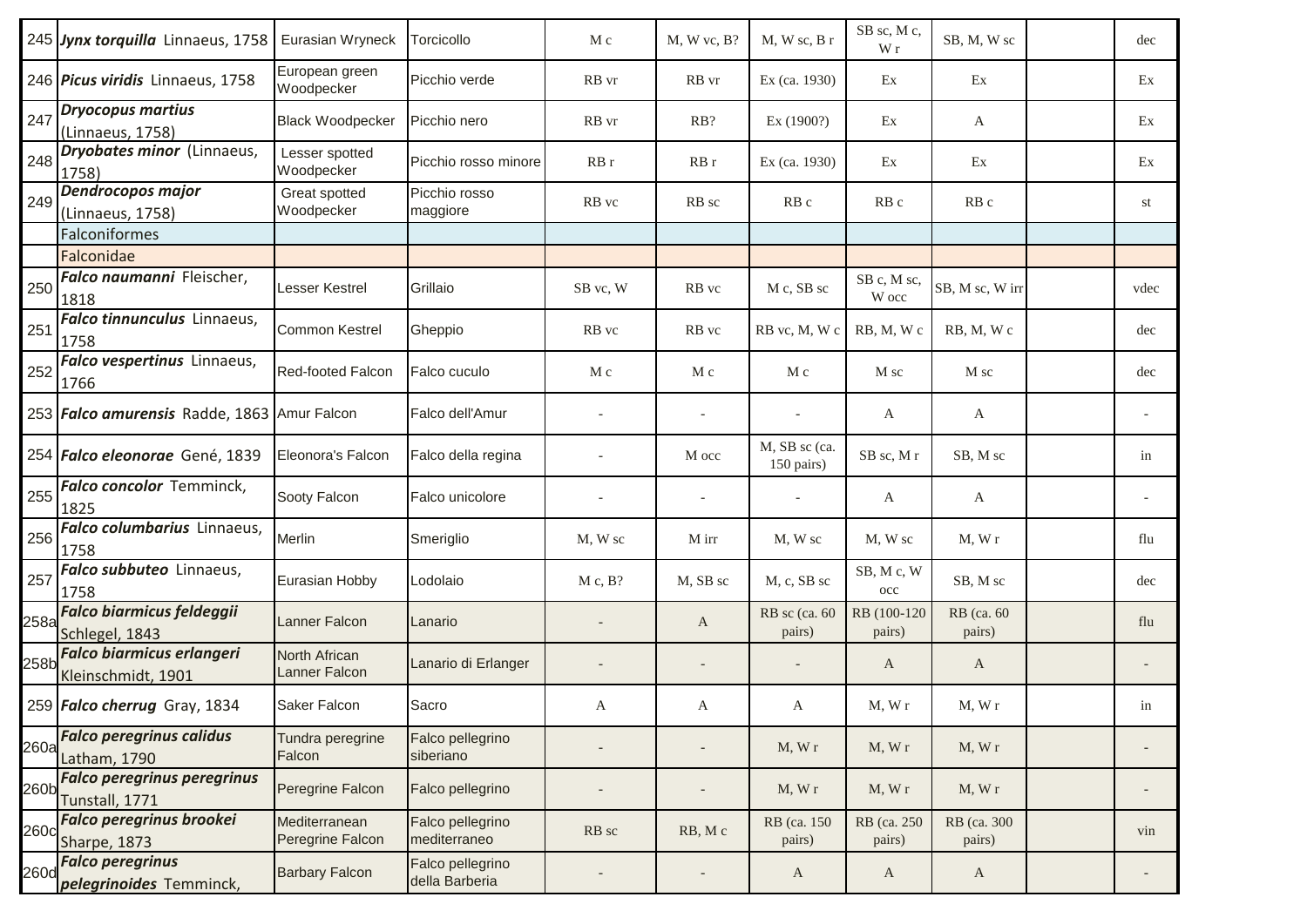|      | Psittaciformes                                         |                                           |                                 |                 |                 |                          |              |                         |              |                |
|------|--------------------------------------------------------|-------------------------------------------|---------------------------------|-----------------|-----------------|--------------------------|--------------|-------------------------|--------------|----------------|
|      | Psittacidae                                            |                                           |                                 |                 |                 |                          |              |                         |              |                |
| 261  | <b>Myiopsitta monachus</b><br>(Boddaert, 1783)         | <b>Monk Parakeet</b>                      | Parrocchetto<br>monaco          |                 |                 |                          | RB r, al     | RB r, al                |              | st             |
| 262  | Psittacula krameri (Scopoli,<br>1769)                  | Rose-ringed<br>Parakeet                   | Parrocchetto dal<br>collare     |                 |                 | $\overline{a}$           | RB sc, al    | RB sc, al               |              | in             |
|      | Passeriformes                                          |                                           |                                 |                 |                 |                          |              |                         |              |                |
|      | Oriolidae                                              |                                           |                                 |                 |                 |                          |              |                         |              |                |
| 263  | <b>Oriolus oriolus</b> (Linnaeus,<br>1758)             | Eurasian golden<br>Oriole                 | Rigogolo                        | $M$ vc, $B$ r   | SB sc, M, vc    | M, SB sc                 | SB sc, M c   | SB, M sc                |              | vdec           |
|      | Vireonidae                                             |                                           |                                 |                 |                 |                          |              |                         |              |                |
| 264  | Vireo olivaceus (Linnaeus,<br>1766)                    | <b>Red-eyed Vireo</b>                     | Vireo occhirossi                |                 |                 |                          |              |                         | $\mathbf{A}$ | $\blacksquare$ |
|      | Laniidae                                               |                                           |                                 |                 |                 |                          |              |                         |              |                |
| 265  | Lanius collurio Linnaeus,<br>1758                      | <b>Red-backed Shrike</b>                  | Averla piccola                  | SB sc           | M sc            | M sc, SB r               | SB r, M sc   | SB r, M sc              |              | dec            |
| 266  | Lanius isabellinus Hemprich<br>et Ehrenberg, 1833      | Red-backed Shrike                         | Averla isabellina               |                 |                 |                          | A            | A                       |              |                |
| 267  | Lanius minor Gmelin, 1788                              | Lesser grey Shrike                        | Averla cenerina                 | SB vc           | SB, M vc        | M sc, SB r               | SBr, Mr      | B (Ex?), M, r           |              | vdec           |
| 268a | Lanius excubitor excubitor<br>Linnaeus, 1758           | <b>Great grey Shrike</b>                  | Averla maggiore                 | $\mathbf{A}$    | A               | A                        | A            | $\mathbf{A}$            |              |                |
| 268b | Lanius excubitor algeriensis<br><b>Lesson, 1839</b>    | Southern Grey<br><b>Shrike</b>            | Averla maggiore<br>algerina     |                 |                 | $\overline{\phantom{a}}$ |              | A                       |              |                |
| 268c | Lanius excubitor elegans<br>Swainson, 1832             | Southern Grey<br><b>Shrike</b>            | Averla maggiore<br>elegante     |                 |                 | A                        | A            | A                       |              |                |
| 268d | <b>Lanius excubitor</b><br>pallidirostris Cassin, 1851 | Steppe grey shrike                        | Averla maggiore<br>beccopallido |                 |                 | A                        | A            | A                       |              |                |
| 269  | <b>Lanius meridionalis</b><br>Temminck, 1820           | Iberian grey Shrike                       | Averla meridionale              |                 |                 |                          | A            | A                       |              |                |
| 270a | Lanius senator senator<br>Linnaeus, 1758               | <b>Woodchat Shrike</b>                    | Averla capirossa                | SB c            | SB, M vc        | M sc, SB r               | SB sc, M c   | SB r, M sc              |              | vdec           |
| 270b | Lanius senator niloticus<br>(Bonaparte, 1853)          | Eastern Woodchat<br><b>Shrike</b>         | Averla capirossa<br>egiziana    |                 |                 | A                        | A            | $\mathbf A$             |              |                |
| 270c | <b>Lanius senator badius</b><br>Hartlaub, 1854         | <b>Balearic Woodchat</b><br><b>Shrike</b> | Averla capirossa<br>baia        |                 |                 | M r                      | M sc, SB occ | M <sub>r</sub> , SB occ |              |                |
|      | Corvidae                                               |                                           |                                 |                 |                 |                          |              |                         |              |                |
| 271  | Pyrrhocorax pyrrhocorax<br>(Linnaeus, 1758)            | Red-billed Chough                         | Gracchio corallino              | RB <sub>c</sub> | RB <sub>c</sub> | RB sc                    | RB sc        | RB sc                   |              | dec            |
| 272  | <b>Garrulus glandarius</b><br>(Linnaeus, 1758)         | Eurasian Jay                              | Ghiandaia                       | RB <sub>c</sub> | RB c            | RB c                     | RB c         | RB c                    |              | st             |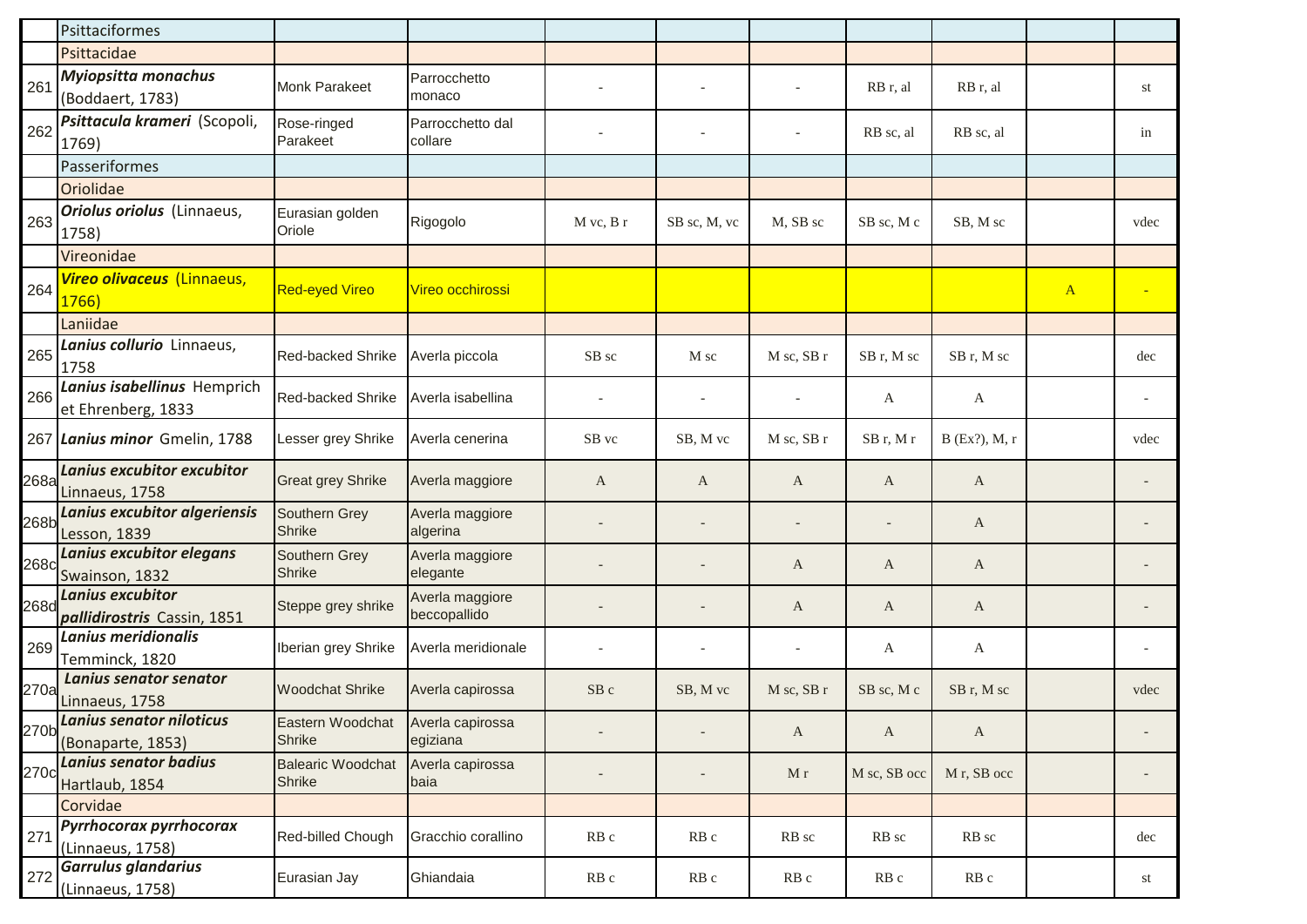|      | 273 Pica pica (Linnaeus, 1758)                           | Eurasian Magpie            | Gazza                          | RB <sub>c</sub> | RB <sub>c</sub>          | RB c                       | RB vc                      | RB c                       | st   |
|------|----------------------------------------------------------|----------------------------|--------------------------------|-----------------|--------------------------|----------------------------|----------------------------|----------------------------|------|
| 274  | Nucifraga caryocatactes<br>(Linnaeus, 1758)              | <b>Spotted Nutcracker</b>  | Nocciolaia                     | $A$ ?           | $A$ ?                    |                            |                            |                            |      |
| 275  | Corvus monedula Linnaeus,<br>1758                        | Western Jackdaw            | Taccola                        | RB c            | RB c                     | RB c                       | RB <sub>c</sub>            | RB c                       | st   |
| 276  | Corvus frugilegus Linnaeus,<br>1758                      | Rook                       | Corvo comune                   | $M$ , W $c$     | M, Wc                    | A                          | A                          | A                          | vdec |
| 277a | Corvus corax corax Linnaeus,<br>1758                     | Common Raven               | Corvo imperiale                | RB vc           | RB <sub>c</sub>          | RB <sub>c</sub>            | RB c                       | RB sc                      | vdec |
| 277b | Corvus corax tingitanus Irby,<br>1874                    | North African Raven        | Corvo imperiale<br>tingitano   |                 |                          |                            |                            | A (Linosa)                 |      |
|      | 278 Corvus ruficollis Lesson, 1831                       | Brown-necked<br>Raven      | Corvo collobruno               |                 |                          |                            |                            | A                          |      |
| 279  | Corvus corone cornix<br>Linnaeus, 1758                   | <b>Hooded Crow</b>         | Cornacchia grigia              | RB <sub>c</sub> | RB c                     | RB <sub>c</sub>            | RB vc                      | RB vc                      | in   |
|      | Paridae                                                  |                            |                                |                 |                          |                            |                            |                            |      |
| 280  | Periparus ater (Linnaeus,<br>1758)                       | Coal Tit                   | Cincia mora                    | RB vr           | M, W sc                  | RB, M, W sc                | RB sc, M, W<br>irr         | RB sc, M irr,<br>W irr     | in   |
| 281  | Poecile palustris (Linnaeus,<br>1758)                    | Marsh Tit                  | Cincia bigia                   | M irr           | M, W, RB?r               | RBr                        | RB r                       | RB vr                      | st   |
| 282  | <b>Cyanistes caeruleus</b><br>(Linnaeus, 1758)           | Eurasian blue Tit          | Cinciarella                    | RB c            | RB, Mc                   | RB c                       | RB c                       | RB <sub>c</sub>            | st   |
| 283  | Cyanistes teneriffae<br>ultramarinus (Bonaparte,         | African blue Tit           | Cinciarella algerina           |                 |                          | RB c (only<br>Pantelleria) | RB c (only<br>Pantelleria) | RB c (only<br>Pantelleria) | st   |
|      | 284 <i>Parus major</i> Linnaeus, 1758                    | <b>Great Tit</b>           | Cinciallegra                   | RB vc           | RB vc                    | RB vc                      | RB vc                      | RB vc                      | st   |
|      | Remizidae                                                |                            |                                |                 |                          |                            |                            |                            |      |
| 285  | Remiz pendulinus (Linnaeus,<br>1758)                     | Eurasian Penduline<br>Tit  | Pendolino                      | RB c            | RB, M sc                 | RB sc                      | RB, M, W sc                | RB, M, W sc                | dec  |
|      | Alaudidae                                                |                            |                                |                 |                          |                            |                            |                            |      |
| 286  | Ammomanes cinctura<br>(Gould, 1839)                      | <b>Bar-tailed Lark</b>     | Allodola del deserto<br>minore |                 |                          | A                          | A                          | $\mathbf{A}$               |      |
| 287  | Alaudala rufescens (Vieillot, Lesser short-toed<br>1819) | Lark                       | Calandrina                     |                 | $\overline{\phantom{0}}$ | $\mathbf{A}$               | A                          | $\mathbf{A}$               |      |
| 288  | Melanocorypha bimaculata<br>(Ménétries, 1832)            | <b>Bimaculated Lark</b>    | Calandra asiatica              |                 |                          | A                          | A                          | $\mathbf{A}$               |      |
| 289  | Melanocorypha calandra<br>(Linnaeus, 1766)               | Calandra Lark              | Calandra                       | RB vc, M sc     | RB vc                    | RB sc                      | RB sc, Mr,<br>W r          | RB, Mr, Wr                 | vdec |
| 290  | Calandrella brachydactyla<br>(Leisler, 1814)             | Greater short-toed<br>Lark | Calandrella                    | $SB$ c          | SB c                     | M c, SB sc                 | SB, M sc                   | SB, M sc                   | dec  |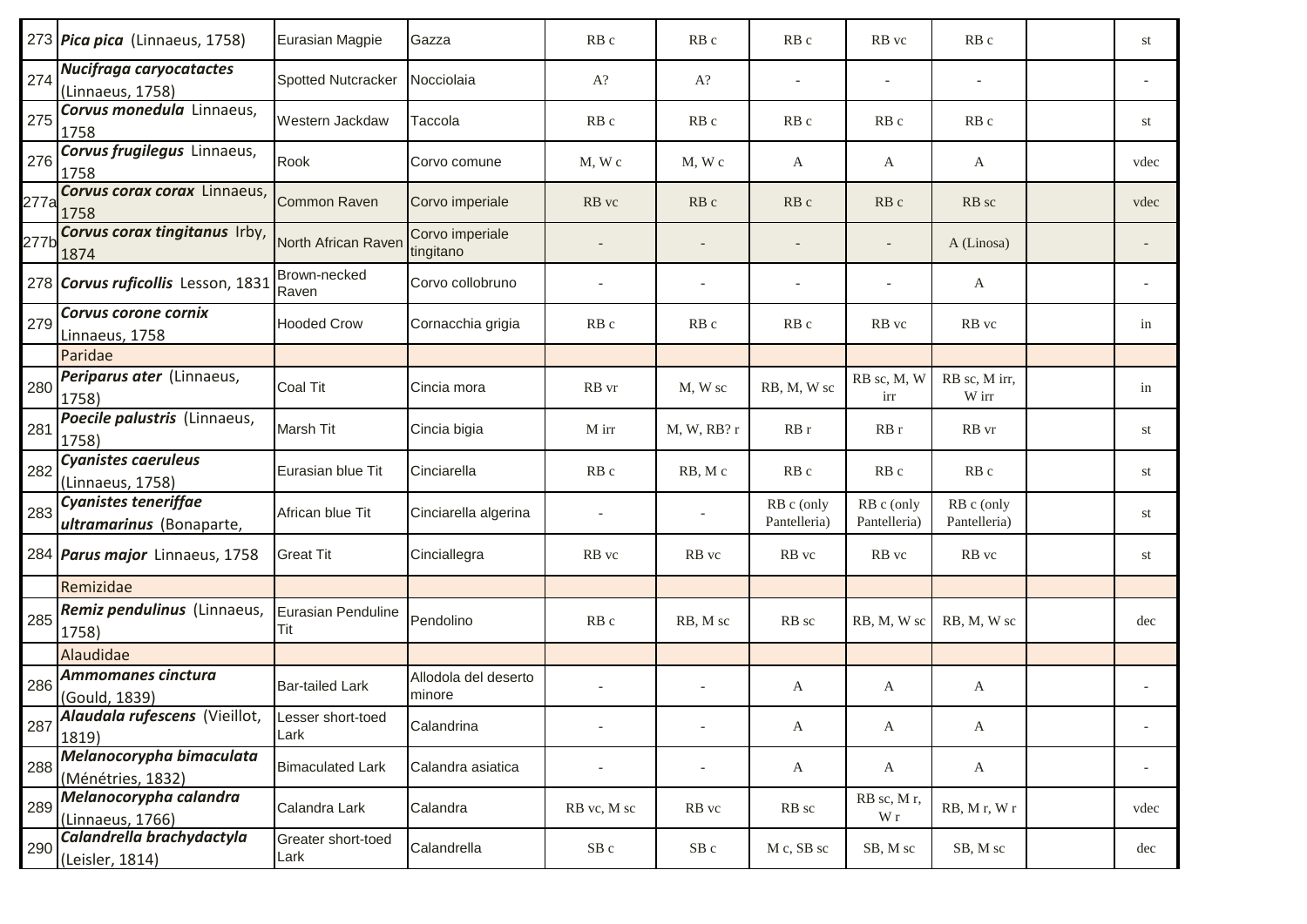| Lullula arborea (Linnaeus,<br>292<br>Woodlark<br>Tottavilla<br>$M, W, B$ sc<br>$M, W, B$ sc<br>M, W, RB sc<br>RB, M, W sc<br>RB, M, W sc<br>1758)<br>Alauda arvensis Linnaeus,<br>293<br>Eurasian Skylark<br>Allodola<br>M, W vc, B sc   M, W c, RB sc   RB r, M, W c   RB r, M, W sc<br>M, W vc, B sc<br>1758<br>Galerida cristata (Linnaeus,<br>294<br><b>Crested Lark</b><br>Cappellaccia<br>RB vc<br>RB vc<br>RB <sub>c</sub><br>RB <sub>c</sub><br>RB <sub>c</sub><br>1758)<br>Panuridae<br>Panurus biarmicus (Linnaeus,<br>Ex (ca. 1950),<br>295<br><b>Bearded Reedling</b><br>RB r<br>RBr<br><b>Basettino</b><br>B Ex, M occ<br>A<br>M occ<br>1758)<br>Cisticolidae<br>KB C<br>KB C<br>Cisticola juncidis cisticola<br>RB <sub>c</sub><br><b>Zitting Cisticola</b><br>(Pantelleria and<br>(Pantelleria<br>Beccamoschino<br>(Pantelleria)<br>(Temminck, 1820)<br>Lampedusa<br>Cisticola juncidis juncidis<br>Beccamoschino<br>296b<br><b>Zitting Cisticola</b><br>RB <sub>c</sub><br>$M$ , W vc, B c<br>RB, Mc<br>RB <sub>c</sub><br>RB <sub>c</sub><br>occidentale<br>(Rafinesque, 1810)<br>Acrocephalidae<br>Iduna pallida (Hemprich &<br>Eastern olivaceous<br>Canapino pallido<br>297<br>A<br>A<br>Warbler<br>orientale<br>Ehrenberg, 1833)<br>Western olivaceous<br>Canapino pallido<br>298 Iduna opaca (Cabanis, 1851)<br>A<br>A<br>occidentale<br>Warbler<br>Hippolais polyglotta (Vieillot,<br>299<br>Melodious Warbler<br>Canapino comune<br>M r, B occ<br>M r, B occ<br>M r<br>A<br>M sc<br>1817)<br>Hippolais icterina (Vieillot,<br>300<br><b>Icterine Warbler</b><br>Canapino maggiore<br>M c, B(?)<br>$M$ vc, $B(?)$<br>M sc<br>M c<br>M c<br>1817)<br>Acrocephalus paludicola<br>301<br><b>Aquatic Warbler</b><br>Pagliarolo<br>M r<br>M, B(?)<br>M irr<br>A<br>A<br>(Vieillot, 1817)<br>Acrocephalus melanopogon<br>Moustached<br>Forapaglie<br>302<br>M r<br>M, W sc, B?<br>M, W sc, B?<br>M, Wr<br>A<br>Warbler<br>castagnolo<br>(Temminck, 1823)<br><b>Acrocephalus</b><br>303<br>Sedge Warbler<br>Forapaglie comune<br>M c<br>M c<br>M sc<br>M sc<br>M sc<br>schoenobaenus (Linnaeus,<br><b>Acrocephalus palustris</b><br>Cannaiola<br>304<br>Marsh Warbler<br>M r<br>A<br>M vr<br>A<br>verdognola<br>(Bechstein, 1798)<br><b>Acrocephalus scirpaceus</b><br>Eurasian reed<br>SB sc, M c,<br>305<br>M, SB c<br>SB, Mc<br>Cannaiola comune<br>M, SB c<br>M, SB c<br>Warbler<br>W?<br>(Hermann, 1804) |      | A | A | A |  | Allodola golagialla | <b>Horned Lark</b> | Eremophila alpestris<br>(Linnaeus, 1758) | 291 |
|-------------------------------------------------------------------------------------------------------------------------------------------------------------------------------------------------------------------------------------------------------------------------------------------------------------------------------------------------------------------------------------------------------------------------------------------------------------------------------------------------------------------------------------------------------------------------------------------------------------------------------------------------------------------------------------------------------------------------------------------------------------------------------------------------------------------------------------------------------------------------------------------------------------------------------------------------------------------------------------------------------------------------------------------------------------------------------------------------------------------------------------------------------------------------------------------------------------------------------------------------------------------------------------------------------------------------------------------------------------------------------------------------------------------------------------------------------------------------------------------------------------------------------------------------------------------------------------------------------------------------------------------------------------------------------------------------------------------------------------------------------------------------------------------------------------------------------------------------------------------------------------------------------------------------------------------------------------------------------------------------------------------------------------------------------------------------------------------------------------------------------------------------------------------------------------------------------------------------------------------------------------------------------------------------------------------------------------------------------------------------------------------------------------------------------|------|---|---|---|--|---------------------|--------------------|------------------------------------------|-----|
| 296a                                                                                                                                                                                                                                                                                                                                                                                                                                                                                                                                                                                                                                                                                                                                                                                                                                                                                                                                                                                                                                                                                                                                                                                                                                                                                                                                                                                                                                                                                                                                                                                                                                                                                                                                                                                                                                                                                                                                                                                                                                                                                                                                                                                                                                                                                                                                                                                                                          | st   |   |   |   |  |                     |                    |                                          |     |
|                                                                                                                                                                                                                                                                                                                                                                                                                                                                                                                                                                                                                                                                                                                                                                                                                                                                                                                                                                                                                                                                                                                                                                                                                                                                                                                                                                                                                                                                                                                                                                                                                                                                                                                                                                                                                                                                                                                                                                                                                                                                                                                                                                                                                                                                                                                                                                                                                               | vdec |   |   |   |  |                     |                    |                                          |     |
|                                                                                                                                                                                                                                                                                                                                                                                                                                                                                                                                                                                                                                                                                                                                                                                                                                                                                                                                                                                                                                                                                                                                                                                                                                                                                                                                                                                                                                                                                                                                                                                                                                                                                                                                                                                                                                                                                                                                                                                                                                                                                                                                                                                                                                                                                                                                                                                                                               | dec  |   |   |   |  |                     |                    |                                          |     |
|                                                                                                                                                                                                                                                                                                                                                                                                                                                                                                                                                                                                                                                                                                                                                                                                                                                                                                                                                                                                                                                                                                                                                                                                                                                                                                                                                                                                                                                                                                                                                                                                                                                                                                                                                                                                                                                                                                                                                                                                                                                                                                                                                                                                                                                                                                                                                                                                                               |      |   |   |   |  |                     |                    |                                          |     |
|                                                                                                                                                                                                                                                                                                                                                                                                                                                                                                                                                                                                                                                                                                                                                                                                                                                                                                                                                                                                                                                                                                                                                                                                                                                                                                                                                                                                                                                                                                                                                                                                                                                                                                                                                                                                                                                                                                                                                                                                                                                                                                                                                                                                                                                                                                                                                                                                                               | Ex   |   |   |   |  |                     |                    |                                          |     |
|                                                                                                                                                                                                                                                                                                                                                                                                                                                                                                                                                                                                                                                                                                                                                                                                                                                                                                                                                                                                                                                                                                                                                                                                                                                                                                                                                                                                                                                                                                                                                                                                                                                                                                                                                                                                                                                                                                                                                                                                                                                                                                                                                                                                                                                                                                                                                                                                                               |      |   |   |   |  |                     |                    |                                          |     |
|                                                                                                                                                                                                                                                                                                                                                                                                                                                                                                                                                                                                                                                                                                                                                                                                                                                                                                                                                                                                                                                                                                                                                                                                                                                                                                                                                                                                                                                                                                                                                                                                                                                                                                                                                                                                                                                                                                                                                                                                                                                                                                                                                                                                                                                                                                                                                                                                                               | in   |   |   |   |  |                     |                    |                                          |     |
|                                                                                                                                                                                                                                                                                                                                                                                                                                                                                                                                                                                                                                                                                                                                                                                                                                                                                                                                                                                                                                                                                                                                                                                                                                                                                                                                                                                                                                                                                                                                                                                                                                                                                                                                                                                                                                                                                                                                                                                                                                                                                                                                                                                                                                                                                                                                                                                                                               | st   |   |   |   |  |                     |                    |                                          |     |
|                                                                                                                                                                                                                                                                                                                                                                                                                                                                                                                                                                                                                                                                                                                                                                                                                                                                                                                                                                                                                                                                                                                                                                                                                                                                                                                                                                                                                                                                                                                                                                                                                                                                                                                                                                                                                                                                                                                                                                                                                                                                                                                                                                                                                                                                                                                                                                                                                               |      |   |   |   |  |                     |                    |                                          |     |
|                                                                                                                                                                                                                                                                                                                                                                                                                                                                                                                                                                                                                                                                                                                                                                                                                                                                                                                                                                                                                                                                                                                                                                                                                                                                                                                                                                                                                                                                                                                                                                                                                                                                                                                                                                                                                                                                                                                                                                                                                                                                                                                                                                                                                                                                                                                                                                                                                               |      |   |   |   |  |                     |                    |                                          |     |
|                                                                                                                                                                                                                                                                                                                                                                                                                                                                                                                                                                                                                                                                                                                                                                                                                                                                                                                                                                                                                                                                                                                                                                                                                                                                                                                                                                                                                                                                                                                                                                                                                                                                                                                                                                                                                                                                                                                                                                                                                                                                                                                                                                                                                                                                                                                                                                                                                               |      |   |   |   |  |                     |                    |                                          |     |
|                                                                                                                                                                                                                                                                                                                                                                                                                                                                                                                                                                                                                                                                                                                                                                                                                                                                                                                                                                                                                                                                                                                                                                                                                                                                                                                                                                                                                                                                                                                                                                                                                                                                                                                                                                                                                                                                                                                                                                                                                                                                                                                                                                                                                                                                                                                                                                                                                               | flu  |   |   |   |  |                     |                    |                                          |     |
|                                                                                                                                                                                                                                                                                                                                                                                                                                                                                                                                                                                                                                                                                                                                                                                                                                                                                                                                                                                                                                                                                                                                                                                                                                                                                                                                                                                                                                                                                                                                                                                                                                                                                                                                                                                                                                                                                                                                                                                                                                                                                                                                                                                                                                                                                                                                                                                                                               | flu  |   |   |   |  |                     |                    |                                          |     |
|                                                                                                                                                                                                                                                                                                                                                                                                                                                                                                                                                                                                                                                                                                                                                                                                                                                                                                                                                                                                                                                                                                                                                                                                                                                                                                                                                                                                                                                                                                                                                                                                                                                                                                                                                                                                                                                                                                                                                                                                                                                                                                                                                                                                                                                                                                                                                                                                                               | dec  |   |   |   |  |                     |                    |                                          |     |
|                                                                                                                                                                                                                                                                                                                                                                                                                                                                                                                                                                                                                                                                                                                                                                                                                                                                                                                                                                                                                                                                                                                                                                                                                                                                                                                                                                                                                                                                                                                                                                                                                                                                                                                                                                                                                                                                                                                                                                                                                                                                                                                                                                                                                                                                                                                                                                                                                               | flu  |   |   |   |  |                     |                    |                                          |     |
|                                                                                                                                                                                                                                                                                                                                                                                                                                                                                                                                                                                                                                                                                                                                                                                                                                                                                                                                                                                                                                                                                                                                                                                                                                                                                                                                                                                                                                                                                                                                                                                                                                                                                                                                                                                                                                                                                                                                                                                                                                                                                                                                                                                                                                                                                                                                                                                                                               | dec  |   |   |   |  |                     |                    |                                          |     |
|                                                                                                                                                                                                                                                                                                                                                                                                                                                                                                                                                                                                                                                                                                                                                                                                                                                                                                                                                                                                                                                                                                                                                                                                                                                                                                                                                                                                                                                                                                                                                                                                                                                                                                                                                                                                                                                                                                                                                                                                                                                                                                                                                                                                                                                                                                                                                                                                                               |      |   |   |   |  |                     |                    |                                          |     |
|                                                                                                                                                                                                                                                                                                                                                                                                                                                                                                                                                                                                                                                                                                                                                                                                                                                                                                                                                                                                                                                                                                                                                                                                                                                                                                                                                                                                                                                                                                                                                                                                                                                                                                                                                                                                                                                                                                                                                                                                                                                                                                                                                                                                                                                                                                                                                                                                                               | st   |   |   |   |  |                     |                    |                                          |     |
| Acrocephalus agricola<br>306<br>Paddyfield Warbler<br>Cannaiola di Jerdon<br>$\mathbf{A}$<br>A<br>$\overline{\phantom{a}}$<br>$\overline{\phantom{a}}$<br>(Jerdon, 1845)                                                                                                                                                                                                                                                                                                                                                                                                                                                                                                                                                                                                                                                                                                                                                                                                                                                                                                                                                                                                                                                                                                                                                                                                                                                                                                                                                                                                                                                                                                                                                                                                                                                                                                                                                                                                                                                                                                                                                                                                                                                                                                                                                                                                                                                      |      |   |   |   |  |                     |                    |                                          |     |
| Acrocephalus arundinaceus<br>SB, M sc, W<br>307<br><b>Great reed Warbler</b><br>Cannareccione<br>M, SB c<br>M, SB c<br>M, SB c<br>SB, M sc<br>$_{\rm occ}$<br>(Linnaeus, 1758)                                                                                                                                                                                                                                                                                                                                                                                                                                                                                                                                                                                                                                                                                                                                                                                                                                                                                                                                                                                                                                                                                                                                                                                                                                                                                                                                                                                                                                                                                                                                                                                                                                                                                                                                                                                                                                                                                                                                                                                                                                                                                                                                                                                                                                                | st   |   |   |   |  |                     |                    |                                          |     |
| Locustellidae                                                                                                                                                                                                                                                                                                                                                                                                                                                                                                                                                                                                                                                                                                                                                                                                                                                                                                                                                                                                                                                                                                                                                                                                                                                                                                                                                                                                                                                                                                                                                                                                                                                                                                                                                                                                                                                                                                                                                                                                                                                                                                                                                                                                                                                                                                                                                                                                                 |      |   |   |   |  |                     |                    |                                          |     |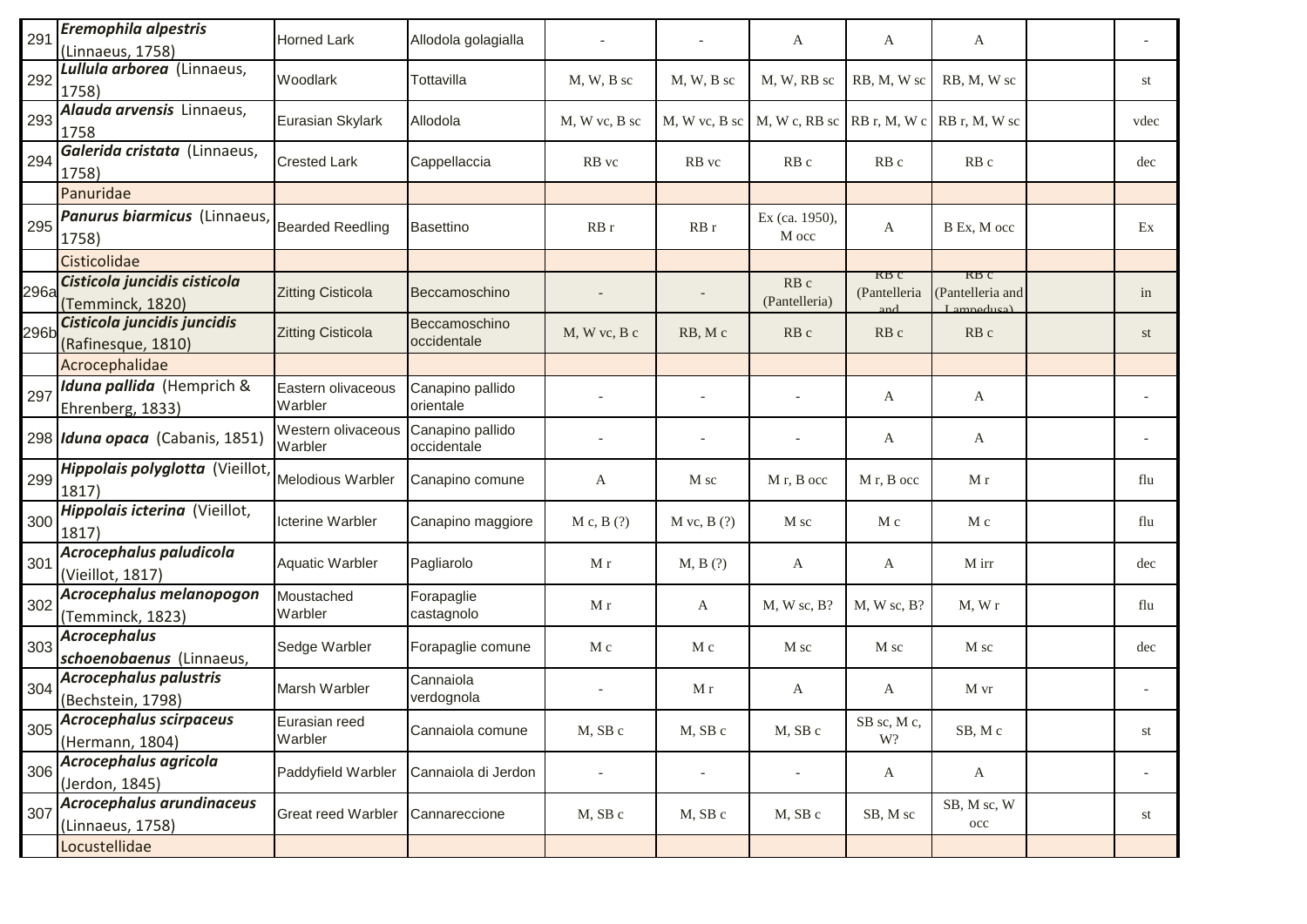| 308  | Locustella luscinioides (Savi,<br>1824)                     | Savi's Warbler                    | Salciaiola                 | M vr                     | $A$ ?                    | A or M irr               | A                  | M r                  |     |
|------|-------------------------------------------------------------|-----------------------------------|----------------------------|--------------------------|--------------------------|--------------------------|--------------------|----------------------|-----|
| 309  | Locustella naevia (Boddaert,<br>1783)                       | Common<br>grasshopper<br>Warbler  | Forapaglie<br>macchiettato | A                        | $A$ ?                    | A                        | A                  | M irr                |     |
|      | Hirundinidae                                                |                                   |                            |                          |                          |                          |                    |                      |     |
| 310  | Delichon urbicum (Linnaeus,<br>1758)                        | Common house<br><b>Martin</b>     | Balestruccio               | SB vc, W c               | SB vc                    | M, SB c                  | SB, Mc, W<br>irr   | SB, M c, W irr       | dec |
| 311  | Cecropis daurica (Laxmann,<br>1769)                         | Red-rumped<br>Swallow             | Rondine rossiccia          | M r                      | M irr                    | M, SB r                  | SB, M sc, W<br>occ | SB r, M sc, W<br>occ | in  |
| 312  | Hirundo rustica Linnaeus,<br>1758                           | <b>Barn Swallow</b>               | Rondine                    | M vc, B sc               | M, SB c                  | M, SB c                  | SB c, M vc,<br>W r | SB, M c, W irr       | dec |
| 313  | Ptyonoprogne rupestris<br>(Scopoli, 1769)                   | Eurasian crag<br>Martin           | Rondine montana            | RB <sub>c</sub>          | RB, Mc                   | RB, M, W sc              | RB, M, W sc        | RB, M, W sc          | dec |
| 314  | Riparia riparia (Linnaeus,<br>1758)                         | Sand Martin                       | Topino                     | M c                      | M vc                     | M c                      | M c, W irr         | M sc, W occ          | dec |
|      | Phylloscopidae                                              |                                   |                            |                          |                          |                          |                    |                      |     |
| 315  | Phylloscopus orientalis (C. L.<br>Brehm, 1855)              | Eastern Bonelli's<br>Warbler      | Luì bianco orientale       |                          |                          |                          | A                  | M irr                |     |
| 316  | Phylloscopus bonelli (Vieillot, Western Bonelli's<br>1819)  | Warbler                           | Luì bianco                 | M sc                     | M sc                     | M sc                     | M r                | M r                  | dec |
| 317  | <b>Phylloscopus sibilatrix</b><br>(Bechstein, 1793)         | Wood Warbler                      | Luì verde                  | $M c$ , $B r$ (?)        | M c, B(?)                | M c                      | M c                | M c                  | st  |
| 318  | <b>Phylloscopus inornatus</b><br>(Blyth, 1842)              | Yellow-browed<br>Warbler          | Luì forestiero             |                          |                          | A                        | A                  | M sc, W occ          |     |
| 319  | Phylloscopus humei (Brooks,<br>1878)                        | Hume's leaf Warbler Luì di Hume   |                            |                          |                          |                          | A                  | A                    |     |
| 320  | <b>Phylloscopus proregulus</b><br>(Pallas, 1811)            | Pallas's leaf<br>Warbler          | Luì di Pallas              |                          |                          |                          | A                  | A                    |     |
| 321  | Phylloscopus fuscatus (Blyth,<br>1842)                      | Dusky Warbler                     | Luì scuro                  |                          |                          |                          | A                  | $\mathbf{A}$         |     |
| 322a | <b>Phylloscopus trochilus</b><br>trochilus (Linnaeus, 1758) | <b>Willow Warbler</b>             | Lui grosso                 | $RB c$ (?)               | M, W vc                  | $M_{\rm c}$              | M vc, W irr        | $M_{\rm c}$          | flu |
|      | 322b Phylloscopus trochilus<br>acredula (Linnaeus, 1758)    | <b>Northern Willow</b><br>Warbler | Luì grosso nordico         |                          |                          | A                        |                    |                      |     |
| 323  | <b>Phylloscopus ibericus</b><br>Ticehurst, 1937             | Iberian Chiffchaff                | Luì iberico                | $\overline{\phantom{a}}$ |                          | $\overline{\phantom{a}}$ |                    | $\mathbf{A}$         |     |
| 324  | Phylloscopus collybita<br>(Vieillot, 1817)                  | Common Chiffchaff                 | Luì piccolo                | RB vc                    | $M, W$ vc, $B$ ?         | RB, M, Wc                | RB sc, M, W<br>vc  | RB, M, Wc            | st  |
| 325  | Phylloscopus tristis Blyth,<br>1843                         | Siberian Chiffchaff               | Luì siberiano              |                          | $\overline{\phantom{a}}$ | A                        | $\mathsf{A}$       | $\mathbf{A}$         |     |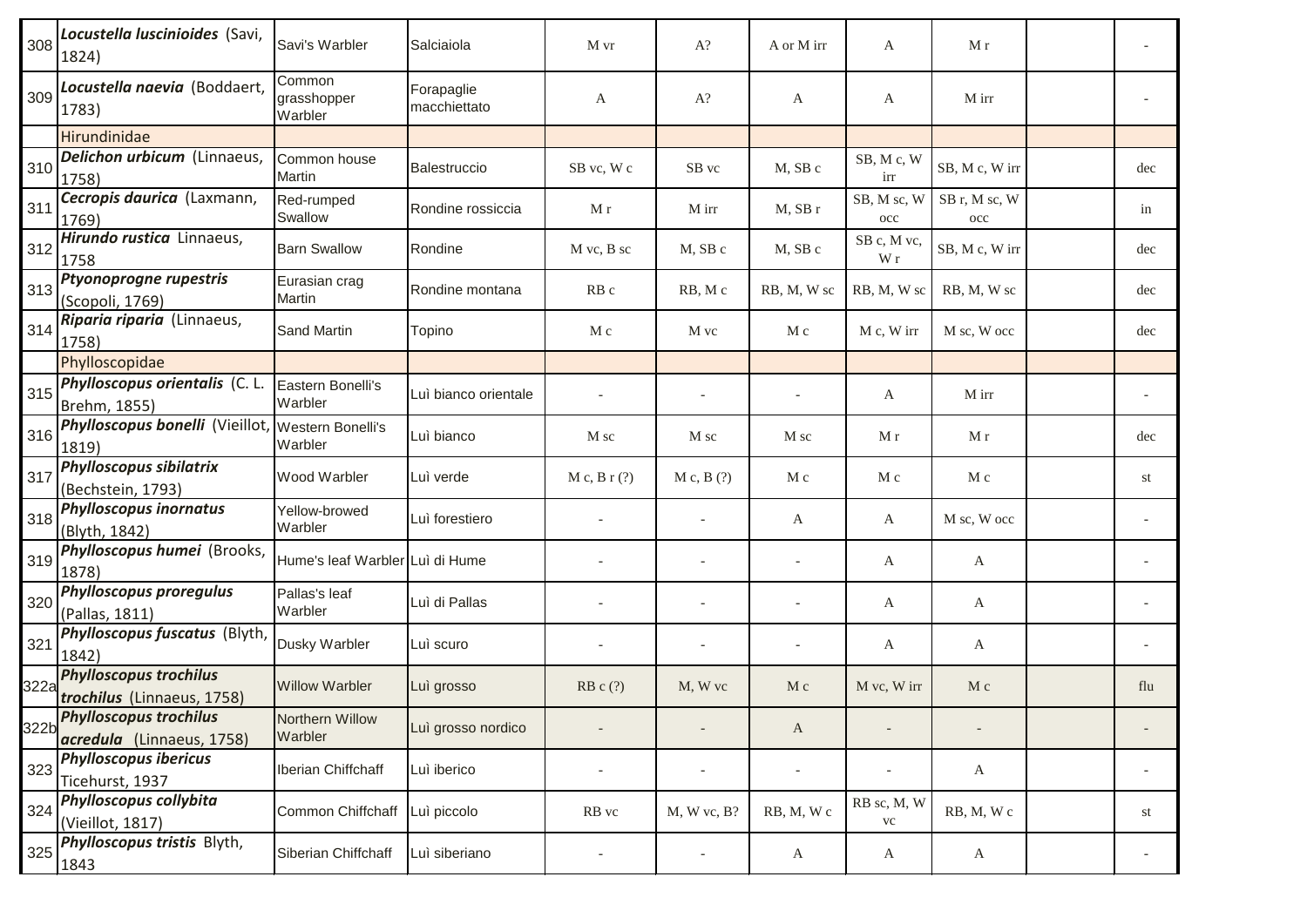| 326  | Phylloscopus schwarzi<br>(Radde, 1863)                 | Radde's Warbler              | Luì di Radde                   |                         |             |                         | A                           | A                          |     |
|------|--------------------------------------------------------|------------------------------|--------------------------------|-------------------------|-------------|-------------------------|-----------------------------|----------------------------|-----|
|      | Scotocercidae                                          |                              |                                |                         |             |                         |                             |                            |     |
| 327  | Cettia cetti (Temminck,<br>1820)                       | Cetti's Warbler              | Usignolo di fiume              | RB <sub>c</sub>         | RB c        | RB <sub>c</sub>         | RB <sub>c</sub>             | RB <sub>c</sub>            | st  |
|      | Aegithalidae                                           |                              |                                |                         |             |                         |                             |                            |     |
| 328a | <b>Aegithalos caudatus siculus</b><br>(Whitaker, 1901) | Sicilian long-tailed<br>Tit  | Codibugnolo<br>siciliano       | RB sc                   | RB sc       | RB sc                   | RB sc                       | RB sc                      | st  |
| 328b | Aegithalos caudatus italiae<br>Jourdain, 1910          | Italian Long-tailed<br>Tit   | Codibugnolo grigio<br>italiano |                         |             |                         | A                           | A                          |     |
|      | Sylviidae                                              |                              |                                |                         |             |                         |                             |                            |     |
| 329  | Sylvia atricapilla (Linnaeus,<br>1758)                 | Eurasian Blackcap            | Capinera                       | M, W vc, B sc           | RB, M vc    | RB c                    | RB vc, M, W<br>$\mathbf{c}$ | RB vc, M, W c              | st  |
|      | 330 Sylvia borin (Boddaert, 1783)                      | Garden Warbler               | Beccafico                      | M vc                    | M vc        | M c                     | M c                         | M c                        | dec |
|      | 331 Sylvia deserti (Loche, 1858)                       | African desert<br>Warbler    | Sterpazzola del<br>deserto     |                         |             |                         | A                           | A                          |     |
| 332  | Sylvia nisoria (Bechstein,<br>1792)                    | <b>Barred Warbler</b>        | Bigia padovana                 |                         |             | A                       | A                           | A                          |     |
| 333  | Sylvia hortensis (Gmelin,<br>1789)                     | Western Orphean<br>Warbler   | Bigia grossa<br>occidentale    | M vr                    | $M$ ?       | А                       | A                           | A                          |     |
| 334  | Sylvia curruca (Linnaeus,<br>1758)                     | Lesser Whitethroat           | Bigiarella                     | $M$ , $B$ vc $(?)$      | M sc        | M r                     | M r                         | M irr                      |     |
| 335  | Sylvia melanocephala<br>(Gmelin, 1789)                 | Sardinian Warbler            | Occhiocotto                    | RB vc                   | RB vc       | RB <sub>c</sub>         | RB vc, M?                   | RB vc                      | st  |
| 336a | Sylvia cantillans cantillans<br>(Pallas, 1764)         | Western subalpine<br>Warbler | Sterpazzolina<br>comune        | M c, B c                | SB sc, M vc | M, SB c                 | SB, Mc                      | SB, M c, W occ             | st  |
| 336b | Sylvia cantillans albistriata<br>(C. L. Brehm, 1855)   | Eastern subalpine<br>Warbler | Sterpazzolina<br>orientale     |                         |             | A                       | M r                         | M r                        |     |
| 337  | Sylvia subalpina Temminck,<br>1820                     | Moltoni's Warbler            | Sterpazzolina di<br>Moltoni    |                         |             |                         | M sc                        | M irr?                     |     |
| 338  | Sylvia ruppeli Temminck,<br>1823                       | Rüppell's Warbler            | Bigia di Rueppell              |                         | A           | A                       | A                           | A                          |     |
| 339  | Sylvia communis Latham,<br>1787                        | Common<br>Whitethroat        | Sterpazzola                    | $M c$ , $B$ sc          | M vc, B sc  | M, SB sc                | SB sc, M c                  | SB sc, M c                 | st  |
| 340  | Sylvia conspicillata<br>Temminck, 1820                 | Spectacled Warbler           | Sterpazzola della<br>Sardegna  | M, B sc                 | SB, Mc      | M, RB sc                | SB, M sc, W                 | SB, M, W sc                | flu |
|      | 341 Sylvia sarda Temminck, 1820 Marmora's Warbler      |                              | Magnanina sarda                | M r, B<br>(Pantelleria) | M, W sc     | Mr, RB<br>(Pantelleria) | M irr, RB<br>(Pantelleria)  | M irr, Ex<br>(Pantelleria) | dec |
| 342  | Sylvia undata (Boddaert,<br>1783)                      | Dartford Warbler             | Magnanina                      | RB r                    | M, W        | RB sc, Mr               | RB, M, W sc                 | RB sc, Mr                  | in  |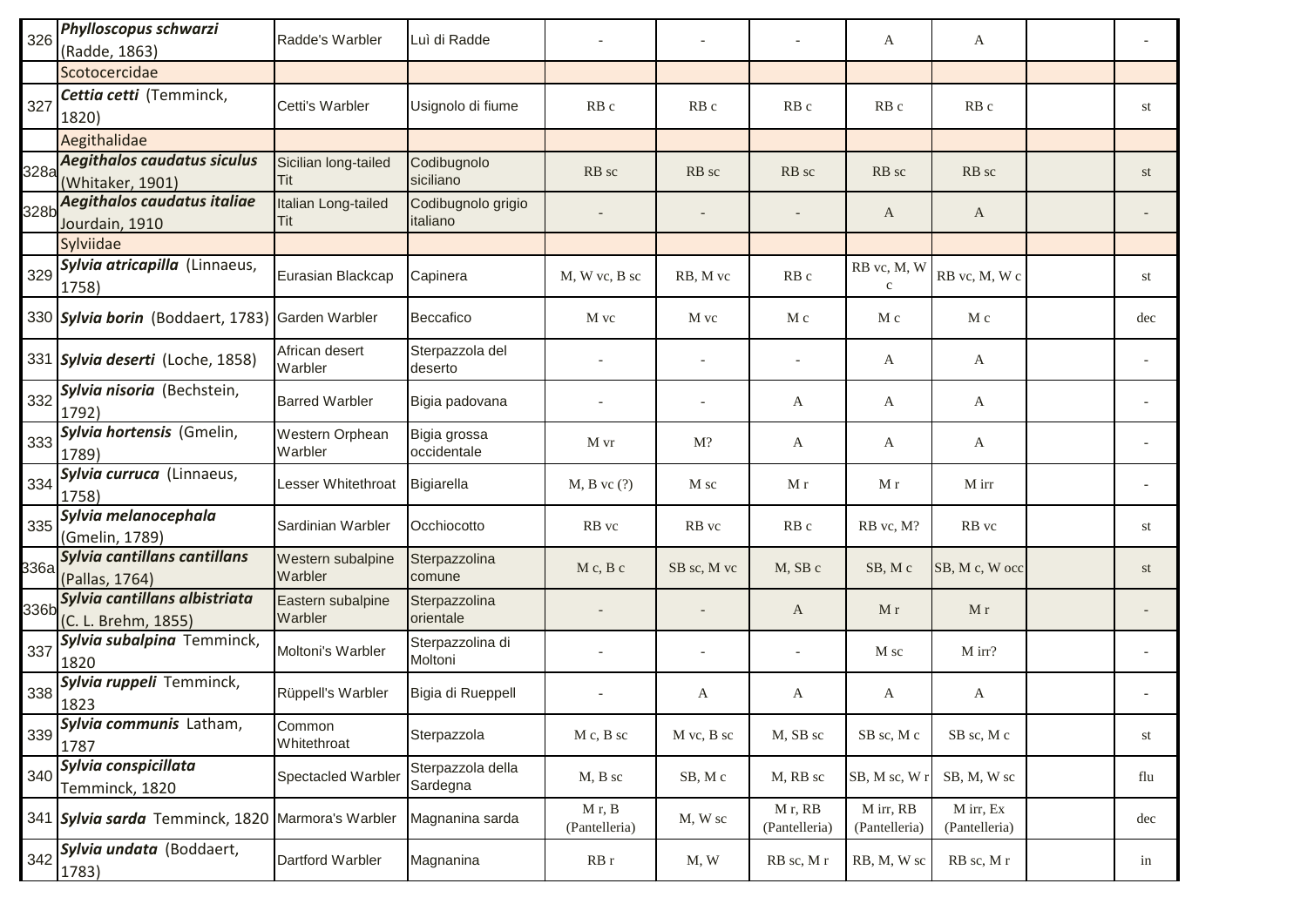| 343  | Sylvia deserticola Tristram,<br>1859                     | Tristram's Warbler        | Magnanina di<br>Tristram         |               |                 |                                       |                          | A               |                          |
|------|----------------------------------------------------------|---------------------------|----------------------------------|---------------|-----------------|---------------------------------------|--------------------------|-----------------|--------------------------|
|      | Certhiidae                                               |                           |                                  |               |                 |                                       |                          |                 |                          |
| 344  | Certhia brachydactyla C.L.<br>Brehm, 1820                | Short-toed<br>Treecreeper | Rampichino comune                | RB c          | RB c            | RB c                                  | RB c                     | RB c            | st                       |
|      | Sittidae                                                 |                           |                                  |               |                 |                                       |                          |                 |                          |
| 345  | Sitta europaea Linnaeus,<br>1758                         | Eurasian Nuthatch         | Picchio muratore                 | RB sc         | RB sc           | RB sc                                 | RB sc                    | RB sc           | st                       |
| 346  | <b>Tichodroma muraria</b><br>(Linnaeus, 1766)            | Wallcreeper               | Picchio muraiolo                 | A             | A               | A                                     | A                        | A               |                          |
|      | Troglodytidae                                            |                           |                                  |               |                 |                                       |                          |                 |                          |
| 347  | <b>Troglodytes troglodytes</b><br>(Linnaeus, 1758)       | Eurasian Wren             | Scricciolo                       | RB c          | RB c, M         | RB c                                  | RB c, M r                | RB vc           | in                       |
|      | Cinclidae                                                |                           |                                  |               |                 |                                       |                          |                 |                          |
| 348  | Cinclus cinclus (Linnaeus,<br>1758)                      | White-throated<br>Dipper  | Merlo acquaiolo                  | RB sc         | RB sc           | RB sc                                 | RB sc                    | RB sc           | st                       |
|      | Sturnidae                                                |                           |                                  |               |                 |                                       |                          |                 |                          |
| 349  | Sturnus vulgaris Linnaeus,<br>1758                       | Common Starling           | Storno                           | M, W vc       | M, W vc         | M, W, V, B<br>(first breed.)<br>1070) | RB r, M, W<br>${\rm VC}$ | RB r, M, W c    | dec                      |
| 350  | <b>Sturnus unicolor Temminck,</b><br>1820                | <b>Spotless Starling</b>  | Storno nero                      | RB c          | RB <sub>c</sub> | RB <sub>c</sub>                       | RB <sub>c</sub>          | RB <sub>c</sub> | st                       |
| 351  | Pastor roseus (Linnaeus,<br>1758)                        | <b>Rosy Starling</b>      | Storno roseo                     | А             | M occ           | A                                     | A                        | M irr           |                          |
|      | Turdidae                                                 |                           |                                  |               |                 |                                       |                          |                 |                          |
| 352  | Zoothera aurea (Holandre,<br>1825)                       | <b>Scaly Thrush</b>       | Tordo dorato                     |               |                 | A                                     | A                        | A               |                          |
| 353  | Turdus viscivorus Linnaeus,<br>1758                      | Mistle Thrush             | Tordela                          | M, W sc, B sc | M, W c, B sc    | RB, M, W sc                           | RB, M, W sc              | RB, M, W sc     | st                       |
| 354  | Turdus philomelos C. L.<br>Brehm, 1831                   | Song Thrush               | Tordo bottaccio                  | M, W vc       | M, W vc         | $M$ , W $c$                           | $M$ , $W$ $c$            | $M$ , W $c$     | dec                      |
|      | 355 Turdus iliacus Linnaeus, 1758 Redwing                |                           | Tordo sassello                   | M, Wr         | M, W irr        | M, W sc                               | M, W sc                  | M, W irr, r     | flu                      |
| 356  | Turdus merula Linnaeus,<br>1758                          | Common Blackbird          | Merlo                            | M, W vc, B sc | RB sc, M, W     | M, W, RB c                            | RB, M, Wc                | RB, M, Wc       | in                       |
|      | 357 Turdus pilaris Linnaeus, 1758 Fieldfare              |                           | Cesena                           | M, W sc       | M, W irr        | M, W sc                               | M, W sc                  | M sc, W irr     | flu                      |
| 358a | <b>Turdus torquatus torquatus</b><br>Linnaeus, 1758      | <b>Ring Ouzel</b>         | Merlo dal collare                | M sc          | M, W irr        | M, W sc                               | M sc, W irr              | M, W irr        | $\overline{\phantom{a}}$ |
| 358b | <b>Turdus torquatus alpestris</b><br>(C. L. Brehm, 1831) | Southern ring Ouzel       | Merlo dal collare<br>meridionale | M sc          | M, W irr        | M, W sc                               | M sc, W irr              | M, W irr        |                          |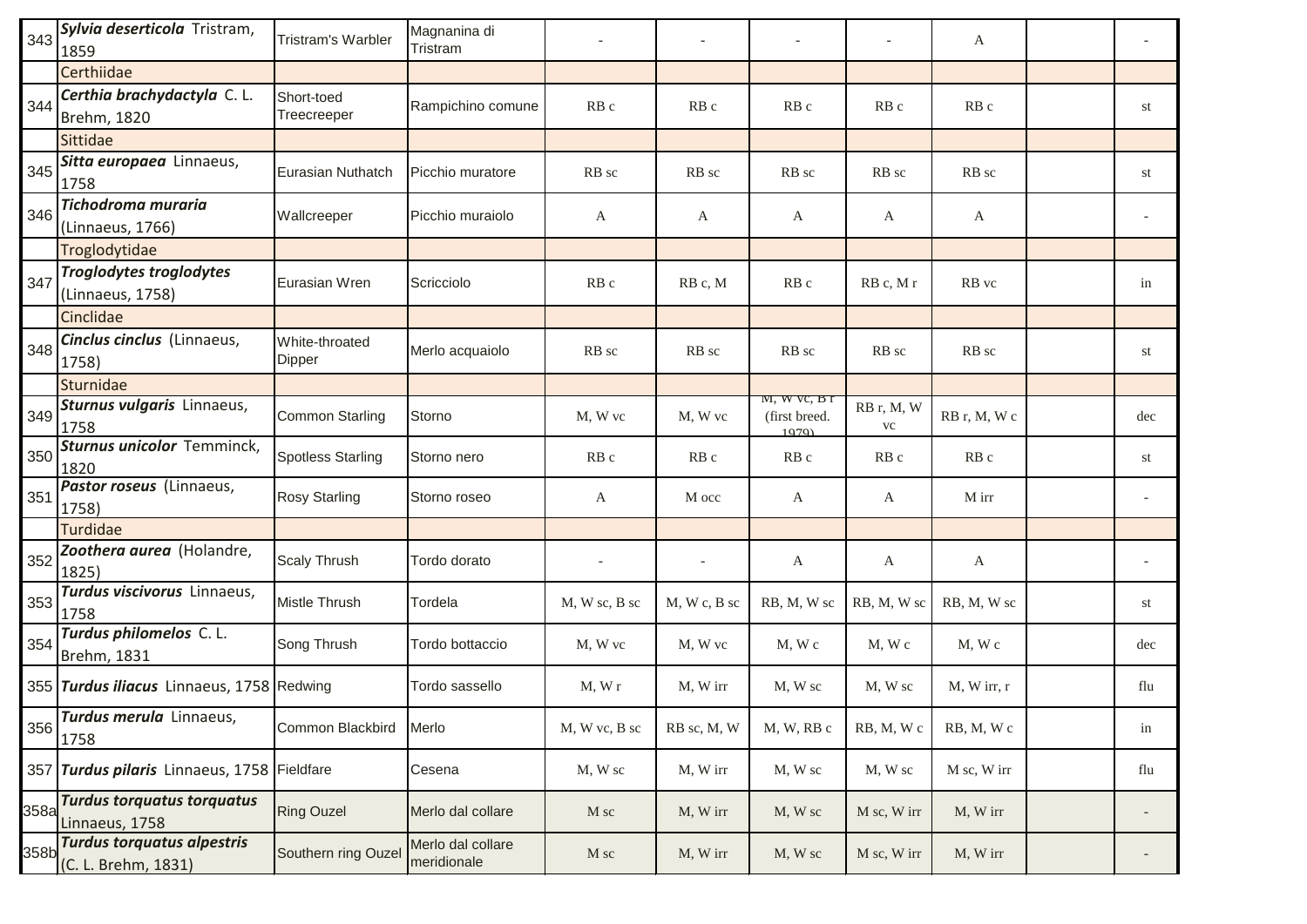| 359  | Turdus atrogularis Jarocki,<br>1819                   | <b>Black-throated</b><br>Thrush        | Tordo golanera             |                 |                  |                 |                          | A                                       |               |     |
|------|-------------------------------------------------------|----------------------------------------|----------------------------|-----------------|------------------|-----------------|--------------------------|-----------------------------------------|---------------|-----|
|      | Muscicapidae                                          |                                        |                            |                 |                  |                 |                          |                                         |               |     |
| 360  | Cercotrichas galactotes<br>(Temminck, 1820)           | <b>Rufous-tailed Scrub</b><br>Robin    | Usignolo d'Africa          | A               | A                | А               | M irr                    | M irr                                   |               |     |
| 361a | Muscicapa striata striata<br>(Pallas, 1764)           | <b>Spotted Flycatcher</b>              | Pigliamosche               | SB sc, M c      | SB sc, M vc      | SB, M sc        | SB sc, M c               | SB sc, M c                              |               | flu |
| 361b | Muscicapa striata tyrrhenica<br>Schiebel, 1910        | Mediterranean<br>Flycatcher            | Pigliamosche corso         |                 |                  |                 | $M$ ?                    | M <sub>r</sub> , B occ                  |               |     |
| 362  | Erithacus rubecula (Linnaeus,<br>1758)                | European Robin                         | Pettirosso                 | M, W vc, B sc   | M, W vc, B sc    | M, W c, RB sc   | RB sc, M, W<br><b>VC</b> | RB sc, M, W<br><b>VC</b>                |               | st  |
| 363a | Cyanecula svecica svecica<br>(Linnaeus, 1758)         | <b>Bluethroat</b>                      | Pettazzurro                |                 |                  | M irr           | M irr                    | M irr                                   |               |     |
| 363b | Cyanecula svecica cyanecula<br>(Meisner, 1804)        | White-spotted<br><b>Bluethroat</b>     | Pettazzurro<br>occidentale | M, W sc         | M irr, W sc      | M, W sc         | M sc, W r                | M, Wr                                   |               | dec |
| 364  | Luscinia luscinia (Linnaeus,<br>1758)                 | Thrush Nightingale                     | Usignolo maggiore          |                 |                  |                 | A                        | A                                       |               |     |
| 365  | Luscinia megarhynchos C.L.<br>Brehm, 1831             | Common<br>Nightingale                  | Usignolo                   | $M, B$ c        | SB sc, M vc      | M, SB c         | SB, Mc                   | SB, M sc                                |               | dec |
| 366  | Tarsiger cyanurus (Pallas,<br>1773)                   | Red-flanked Bluetail Codazzurro        |                            |                 |                  |                 | A                        | $\mathbf{A}$                            |               |     |
| 367  | Ficedula parva (Bechstein,<br>1792)                   | Red-breasted<br>Flycatcher             | Pigliamosche<br>pettirosso |                 |                  | M r             | M irr                    | M r                                     |               |     |
| 368  | Ficedula semitorquata<br>(Homeyer, 1885)              | Semicollared<br>Flycatcher             | Balia caucasica            |                 |                  | A               | A                        | $\mathbf{A}$                            | ustica aprile |     |
| 369  | Ficedula hypoleuca (Pallas,<br>1764)                  | European pied<br>Flycatcher            | Balia nera                 | M sc            | M sc             | M sc            | M c                      | M c                                     |               | in  |
| 370  | <b>Ficedula albicollis</b><br>(Temminck, 1815)        | <b>Collared Flycatcher</b>             | Balia dal collare          | M c             | M c              | M sc            | M sc, B occ              | M sc, B occ                             |               | dec |
| 371  | <b>Phoenicurus ochruros</b><br>(Gmelin, 1774)         | <b>Black Redstart</b>                  | Codirosso<br>spazzacamino  | RB <sub>c</sub> | RB, M, Wc        | RB, M, Wc       | RB, M, Wc                | RB, M, Wc                               |               | st  |
| 372  | <b>Phoenicurus phoenicurus</b><br>(Linnaeus, 1758)    | <b>Common Redstart</b>                 | Codirosso comune           | M c, SB r       | $M$ vc, $B$ ? W? | M c, SB vr      | M c, B occ               | M c, B occ                              |               | st  |
|      | $373$ Phoenicurus moussieri<br>(Olphe-Galliard, 1852) | Moussier's Redstart Codirosso algerino |                            |                 |                  | A               | A                        | M iff<br>(Pantelleria and<br>Lampeduca) |               |     |
| 374  | <b>Monticola saxatilis</b><br>(Linnaeus, 1766)        | Common rock<br>Thrush                  | Codirossone                | SB r, M c       | SB, M sc         | SB r, M sc      | SB, M sc                 | SB r, M sc                              |               | flu |
| 375  | <b>Monticola solitarius</b><br>(Linnaeus, 1758)       | Blue rock Thrush                       | Passero solitario          | RB vc           | RB <sub>c</sub>  | RB <sub>c</sub> | RB c, M irr              | RB c, M, W r                            |               | dec |
| 376  | Saxicola rubetra (Linnaeus,<br>1758)                  | Whinchat                               | Stiaccino                  | B r, M c        | B, M c           | M c             | M c, W occ               | M c                                     |               | st  |
| 377  | Saxicola torquatus rubicola<br>(Linnaeus, 1766)       | European Stonechat Saltimpalo          |                            | RB sc, M, W vc  | RB, M, W         | RB, M, Wc       | RB, M, Wc                | RB, M, Wc                               |               | in  |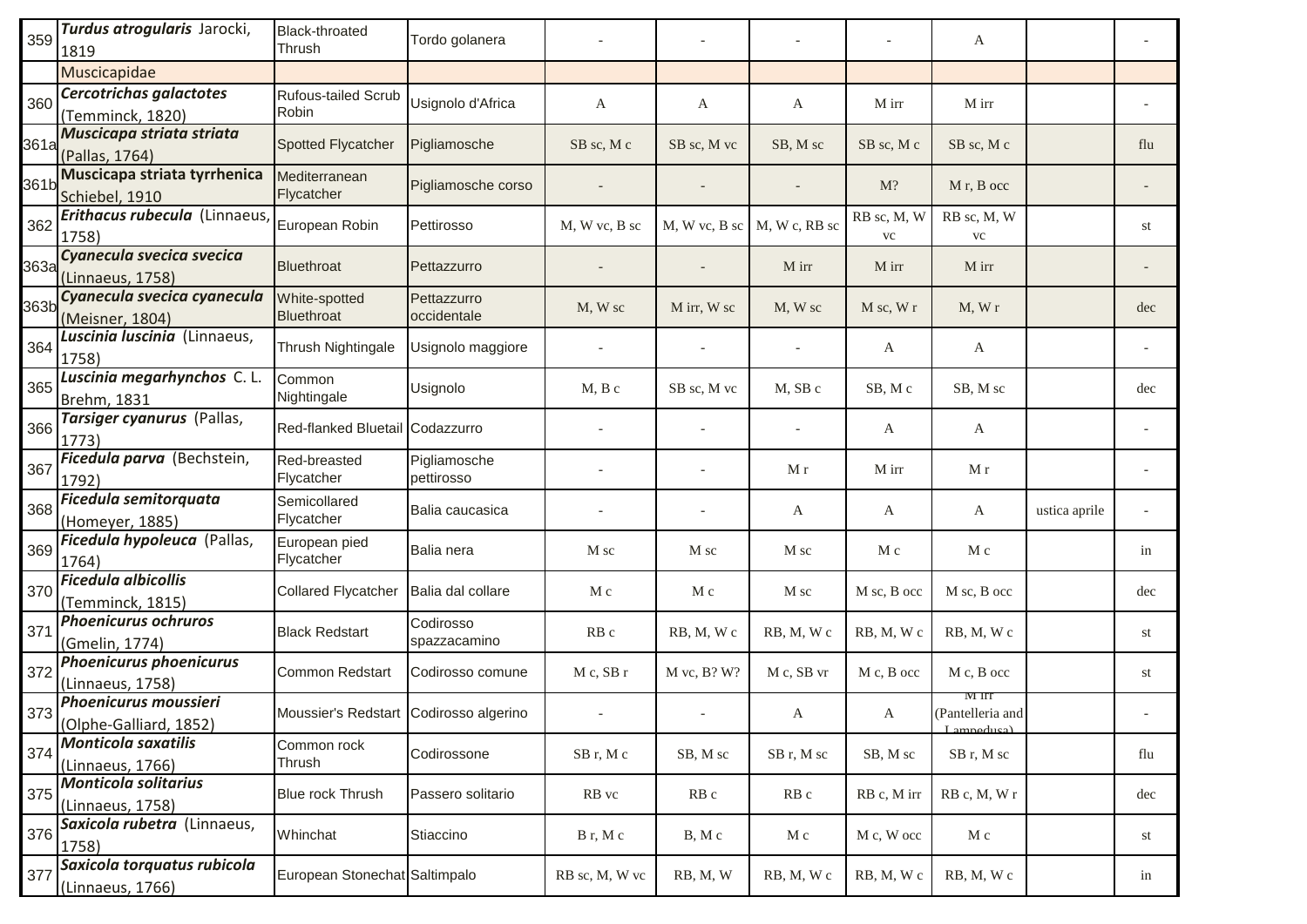| 378a | <b>Oenanthe oenanthe</b><br>oenanthe (Linnaeus, 1758)                                       | Northern Wheatear                        | Culbianco                      | SB r, M vc   | M vc, B sc     | M c, SB sc                       | SB, Mc            | SB, Mc                        | in   |
|------|---------------------------------------------------------------------------------------------|------------------------------------------|--------------------------------|--------------|----------------|----------------------------------|-------------------|-------------------------------|------|
| 378b | <b>Oenanthe oenanthe</b><br>leucorhoa (Gmelin, 1789)                                        | Greenland northern<br>Wheatear           | Culbianco della<br>Groenlandia |              |                |                                  | A                 | M vr                          |      |
| 379  | <b>Oenanthe isabellina</b><br>(Temminck, 1829)                                              | Isabelline Wheatear Culbianco isabellino |                                |              |                | M r                              | M r               | M r                           |      |
| 380  | <b>Oenanthe deserti</b><br>(Temminck, 1825)                                                 | Desert Wheatear                          | Monachella del<br>deserto      |              |                | A                                | A                 | M irr                         |      |
| 381a | <b>Oenanthe hispanica</b><br><b>hispanica</b> (Linnaeus, 1758)<br><b>Denanthe hispanica</b> | Western black-<br>eared Wheatear         | Monachella                     | M sc         | M sc           | M sc                             | M sc              | M sc                          | st   |
|      | 381b <i>melanoleuca</i> (Güldenstädt,<br>1775)                                              | Eastern black-eared<br>Wheatear          | Monachella orientale           | M sc         | M sc           | M sc, SB r                       | $M$ sc, $B$ r     | M sc, B occ,                  | st   |
| 382  | <b>Oenanthe pleschanka</b><br>(Lepechin, 1770)                                              | Pied Wheatear                            | Monachella<br>dorsonero        |              |                |                                  | A                 | A                             |      |
| 383  | Oenanthe leucura (Gmelin,<br>1789)                                                          | <b>Black Wheatear</b>                    | Monachella nera                | $M$ ?        | A              | M irr, vr                        | A                 | A                             |      |
| 384  | <b>Oenanthe leucopyga</b> (C. L.<br>Brehm, 1855)                                            | White-crowned<br>Wheatear                | Monachella<br>testabianca      |              |                | $\overline{\phantom{a}}$         |                   | A                             |      |
|      | Regulidae                                                                                   |                                          |                                |              |                |                                  |                   |                               |      |
| 385  | Regulus regulus (Linnaeus,<br>1758)                                                         | Goldcrest                                | Regolo                         | $M, W, B$ sc | $M$ , W sc, B? | M, W sc                          | M, W sc           | M, W sc                       | st   |
| 386  | Regulus ignicapilla<br>(Temminck, 1820)                                                     | <b>Common Firecrest</b>                  | Fiorrancino                    | RB c, M, W c | RB c, M, W vc  | RB, M, W sc                      |                   | $RB, M, W$ sc $RB$ c, M, W sc | flu  |
|      | Bombycillidae                                                                               |                                          |                                |              |                |                                  |                   |                               |      |
| 387  | <b>Bombycilla garrulus</b><br>(Linnaeus, 1758)                                              | Bohemian Waxwing Beccofrusone            |                                |              |                | A                                | A                 | A                             |      |
|      | Prunellidae                                                                                 |                                          |                                |              |                |                                  |                   |                               |      |
| 388  | Prunella collaris (Scopoli,<br>1769)                                                        | Alpine Accentor                          | Sordone                        | M, Wr        | M, Wr          | M, W sc                          | M, W sc           | M, W irr                      | st   |
| 389  | <b>Prunella modularis</b><br>(Linnaeus, 1758)                                               | <b>Dunnock</b>                           | Passera scopaiola              | M, W vc      | M, W c         | M, W sc                          | M, W sc           | M, W sc                       | vdec |
|      | Passeridae                                                                                  |                                          |                                |              |                |                                  |                   |                               |      |
|      | Passer domesticus (Linnaeus,<br>$1390$ $\boxed{1758}$                                       | House Sparrow                            | Passera<br>oltremontana        |              |                | $\sim$                           | A                 | A                             |      |
|      | 391 <i>Passer italiae</i> (Vieillot, 1817)                                                  | <b>Italian Sparrow</b>                   | Passera d'Italia               | $B$ ?        | B? (Messina)   | RB? (Aeolian<br>$\mathbf{I}$ s.) | RB?               | RB sc                         | st   |
| 392  | <b>Passer hispaniolensis</b><br>(Temminck, 1820)                                            | Spanish Sparrow                          | Passera sarda                  | RB c         | RB vc          | RB vc                            | RB vc, M, W<br>sc | RB c, M, W sc                 | flu  |
| 393  | Passer montanus (Linnaeus,<br>1758)                                                         | Eurasian tree<br>Sparrow                 | Passera mattugia               | RB sc        | RB, M          | RB sc                            | RB, M sc          | RB c                          | flu  |
| 394  | Petronia petronia (Linnaeus,<br>1766)                                                       | Rock Sparrow                             | Passera lagia                  | RB sc        | RB c           | RB sc                            | RB sc             | RB, M, W sc                   | st   |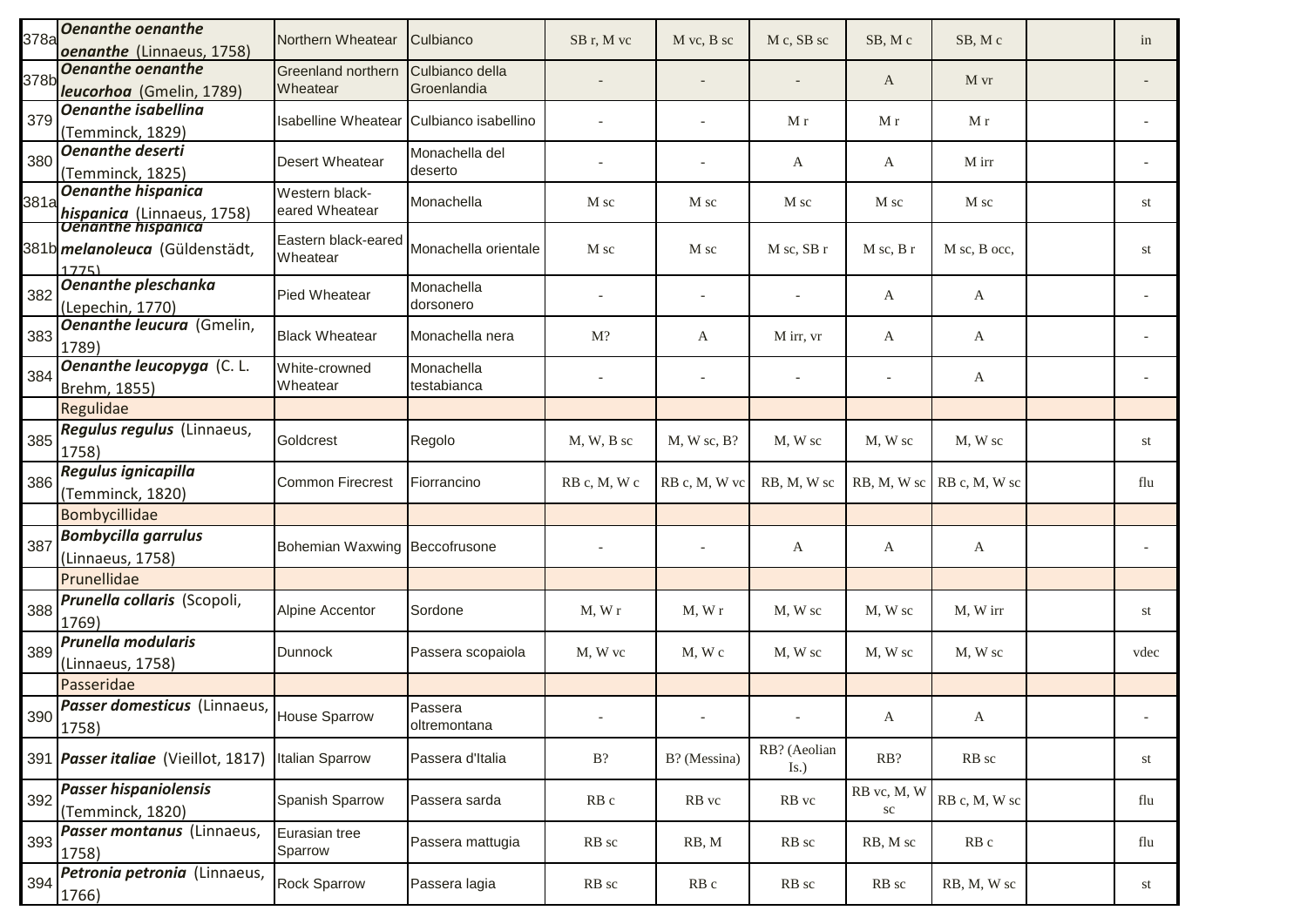| 395  | <b>Montifringilla nivalis</b><br>(Linnaeus, 1766)         | White-winged<br>Snowfinch                            | Fringuello alpino              |                  |                | A              | A                           | A                             |                          |
|------|-----------------------------------------------------------|------------------------------------------------------|--------------------------------|------------------|----------------|----------------|-----------------------------|-------------------------------|--------------------------|
|      | Motacillidae                                              |                                                      |                                |                  |                |                |                             |                               |                          |
| 396  | Anthus trivialis (Linnaeus,<br>1758)                      | <b>Tree Pipit</b>                                    | Prispolone                     | M vc             | M vc           | M c, B occ     | M c, W, B irr               | M c                           | dec                      |
| 397  | Anthus hodgsoni Richmond,<br>1907                         | Olive-backed Pipit                                   | Prispolone indiano             |                  |                |                |                             | M irr, W occ                  |                          |
| 398  | <b>Anthus cervinus</b> (Pallas,<br>1811)                  | <b>Red-throated Pipit</b>                            | Pispola golarossa              | M irr            | M sc           | M sc           | M sc, W irr                 | M r, W irr                    | flu                      |
| 399  | Anthus pratensis (Linnaeus,<br>1758)                      | <b>Meadow Pipit</b>                                  | Pispola                        | M, W vc          | M. W vc        | $M$ , W c      | $M$ , W $c$                 | $M$ , W $c$                   | dec                      |
| 400  | Anthus spinoletta (Linnaeus,<br>1758)                     | <b>Water Pipit</b>                                   | Spioncello                     | M irr, r         | M sc           | M, W sc        | M, W sc                     | M, Wr                         | flu                      |
| 401  | Anthus petrosus (Montagu,<br>1798)                        | Eurasian rock Pipit                                  | Spioncello marino              |                  |                |                | A                           | A                             |                          |
|      | 402 <b>Anthus richardi</b> Vieillot, 1818 Richard's Pipit |                                                      | Calandro maggiore              | M r              | M r            | M r            | M, Wr                       | M, Wr                         | flu                      |
| 403  | Anthus godlewskii<br>(Taczanowski, 1876)                  | <b>Blyth's Pipit</b>                                 | Calandro di Blyth              |                  |                |                |                             | A                             |                          |
| 404  | Anthus campestris (Linnaeus,<br>1758)                     | Tawny Pipit                                          | Calandro                       | $M c$ , $B$ sc   | M sc           | M sc, SB r     | SB sc, M sc,<br>W irr       | SB r, M sc                    | dec                      |
| 405a | Motacilla flava flava<br>Linnaeus, 1758                   | vvestern yellow<br>Wagtail, Blue-<br>ligtng W hehree | Cutrettola                     | M c              | M vc           | M c            | $M_{\rm c}$                 | $M_{\rm c}$                   |                          |
| 405b | Motacilla flava feldegg<br>Michahelles, 1830              | <b>Black-headed</b><br>Wagtail                       | Cutrettola capinera            | M c              | $M_{\rm c}$    | M c, B occ     | M c, W r, B<br>occ          | M c, B r, W<br>$_{\rm occ}$   | st                       |
| 405c | <b>Motacilla flava</b><br>cinereocapilla Savi, 1831       | Ashy-headed<br>Wagtail                               | Cutrettola<br>capocenerino     | M c              |                | M c            | Br, Mc                      | M c                           |                          |
| 405d | Motacilla flava beema<br>(Sykes, 1832)                    | Sykes' Wagtail                                       | Cutrettola orientale           |                  |                |                | M r                         | M r                           |                          |
| 405e | Motacilla flava flavissima<br>(Blyth, 1834)               | Yellow-crowned<br>Wagtail                            | Cutrettola britannica          |                  |                | A              | A                           | A                             |                          |
| 405f | Motacilla flava iberiae<br>Hartert, 1921                  | Iberian yellow<br>Wagtail                            | Cutrettola iberica             |                  |                | A              | A                           | A                             |                          |
|      | Motacilla flava thunbergi<br>405g<br>Billberg, 1828       | Dark-headed<br>wagtail                               | Cutrettola caposcuro           | M sc             | $\mathbf M$ sc | $\mathbf M$ sc | $\mathbf M$ sc              | $M$ sc                        |                          |
| 406  | Motacilla cinerea Tunstall,<br>1771                       | Grey Wagtail                                         | Ballerina gialla               | RB c, M c        | RB, M sc       | RB, M, W sc    |                             | $RB, M, W$ sc $RB$ c, M, W sc | st                       |
| 407  | Motacilla citreola Pallas,<br>1776                        | Citrine Wagtail                                      | Cutrettola testagialla         |                  | $A$ ?          | A              | A                           | $\mathbf{A}$                  | $\overline{\phantom{a}}$ |
| 408a | Motacilla alba alba<br>Linnaeus, 1758                     | White Wagtail                                        | Ballerina bianca               | $M, W$ vc, $B$ r | M, W vc        | RB sc, M, W c  | RB sc, M, W<br>$\mathbf{C}$ | RB sc, M, Wc                  | dec                      |
| 408b | Motacilla alba yarrellii<br><b>Gould, 1837</b>            | Pied Wagtail                                         | Ballerina bianca<br>britannica |                  | A              | $\mathbf{A}$   | A                           | $\mathbf{A}$                  |                          |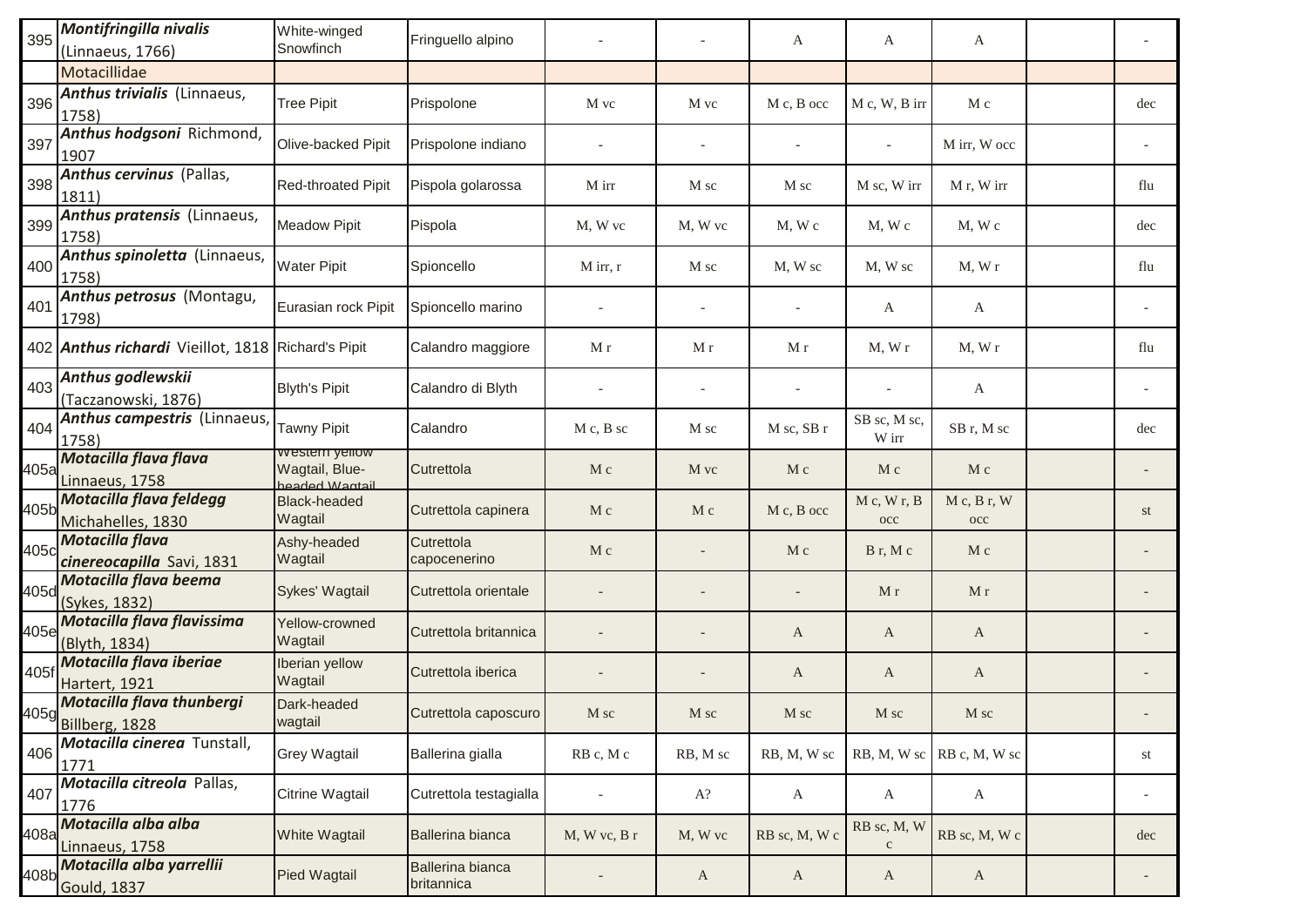|      | Fringillidae                                       |                               |                       |                          |               |                             |                             |                |      |
|------|----------------------------------------------------|-------------------------------|-----------------------|--------------------------|---------------|-----------------------------|-----------------------------|----------------|------|
| 409a | Fringilla coelebs coelebs                          | <b>Common Chaffinch</b>       | Fringuello            | $M$ , W vc, B r          | M, W vc, B sc | RB, M, Wc                   | RB, M, Wc                   | RB, M, W sc    | flu  |
|      | Linnaeus, 1758                                     |                               |                       |                          |               |                             |                             |                |      |
| 409b | Fringilla coelebs africana                         | <b>Atlas Chaffinch</b>        | Fringuello            |                          |               |                             | A, B occ                    | A, B occ       |      |
|      | Levaillant, 1850                                   |                               | magrebino             |                          |               |                             | (Lampedusa)                 | (Lampedusa)    |      |
| 410  | Fringilla montifringilla                           | <b>Brambling</b>              | Peppola               | $M$ , $Wr$               | M, Wr         | M, W, r                     | M, Wr                       | M, W irr       | st   |
|      | Linnaeus, 1758                                     |                               |                       |                          |               |                             |                             |                |      |
|      | <b>Coccothraustes</b>                              |                               |                       |                          |               |                             |                             |                |      |
|      | 411 coccothraustes (Linnaeus,                      | Hawfinch                      | Frosone               | $M$ , W $c$              | M, W vc       | M, W sc                     | M, W sc                     | $M$ , $W$ r    | vdec |
|      | 1758)                                              |                               |                       |                          |               |                             |                             |                |      |
| 412  | Carpodacus erythrinus                              | Common Rosefinch              | Ciuffolotto scarlatto | А                        |               |                             | A                           | A              |      |
|      | (Pallas, 1770)                                     |                               |                       |                          |               |                             |                             |                |      |
| 413  | Pyrrhula pyrrhula (Linnaeus,<br>1758)              | Eurasian Bullfinch            | Ciuffolotto           | А                        | M, W occ      | A                           | A                           | A              |      |
| 414  | <b>Bucanetes githagineus</b>                       | <b>Trumpeter Finch</b>        | Trombettiere          | A                        | A             | $M$ irr, r                  | A                           | M irr          |      |
|      | (Lichtenstein, 1823)<br>Chloris chloris (Linnaeus, |                               |                       |                          |               |                             |                             |                |      |
| 415  | 1758)                                              | European<br>Greenfinch        | Verdone               | M, W vc, B, r            | $M, W, B$ sc  | RB sc, M, W c               | RB sc, M, W<br>$\mathbf{C}$ | RB c, M, W sc  | in   |
|      | Linaria flavirostris (Linnaeus,                    |                               |                       |                          |               |                             |                             |                |      |
| 416  | 1758)                                              | Twite                         | Fanello nordico       |                          |               |                             | A                           | A              |      |
| 417  | Linaria cannabina (Linnaeus,<br>1758)              | Common Linnet                 | Fanello               | M, W vc, B sc            | M, W vc, B r  | RB, M, Wc                   | RB, M, Wc                   | RB, M, Wc      | in   |
| 418  | <b>Acanthis flammea cabaret</b>                    | Lesser Redpoll                | Organetto minore      |                          | A             | A                           | A                           | A              |      |
|      | (Statius Müller, 1776)<br>Loxia curvirostra        |                               |                       |                          |               |                             |                             |                |      |
| 419  | curvirostra (Linnaeus, 1758)                       | <b>Red Crossbill</b>          | Crociere              | M irr, sc                | M irr, sc     | RB r, M, W irr              | RB sc, M, W<br>irr          | RB r, M, W irr | flu  |
| 420  | <b>Carduelis carduelis</b>                         | European Goldfinch Cardellino |                       | M, W vc, B c             | RB vc         | RB, M, Wc                   | RB vc, MW                   | RB, M, Wc      | flu  |
|      | (Linnaeus, 1758)                                   |                               |                       |                          |               |                             | $\mathbf c$                 |                |      |
| 421  | Carduelis citrinella (Pallas,                      | <b>Citril Finch</b>           | Venturone alpino      |                          |               |                             | A                           | $\mathbf{A}$   |      |
|      | 1764)<br>Serinus serinus (Linnaeus,                |                               |                       |                          |               |                             |                             |                |      |
| 422  | 1766)                                              | European Serin                | Verzellino            | M, W vc, B sc            | M, W, RB vc   | RB, M, Wc                   | RB vc, M, W<br>$\mathbf{C}$ | RB, M, Wc      | flu  |
|      | 423 Spinus spinus (Linnaeus,                       | Eurasian Siskin               | Lucherino             | M, W irr, r              | $M, W$ irr, r | M, W r, RB vr RB r, N, W sc |                             | RB, M, W sc    | st   |
| −∠∪  | 1758)                                              |                               |                       |                          |               |                             |                             |                |      |
|      | Calcariidae                                        |                               |                       |                          |               |                             |                             |                |      |
| 424  | <b>Calcarius lapponicus</b>                        | Lapland Longspur              | Zigolo della          | $\overline{\phantom{0}}$ |               | $\overline{\phantom{a}}$    | $\mathbf{A}$                | $\mathbf{A}$   |      |
|      | (Linnaeus, 1758)                                   |                               | Lapponia              |                          |               |                             |                             |                |      |
| 425  | Plectrophenax nivalis                              | Snow Bunting                  |                       |                          |               | $M$ irr, r                  |                             |                |      |
|      | (Linnaeus, 1758)                                   |                               | Zigolo delle nevi     | $\overline{\phantom{a}}$ |               |                             | $\mathbf{A}$                | $\mathbf{A}$   |      |
|      | Emberizidae                                        |                               |                       |                          |               |                             |                             |                |      |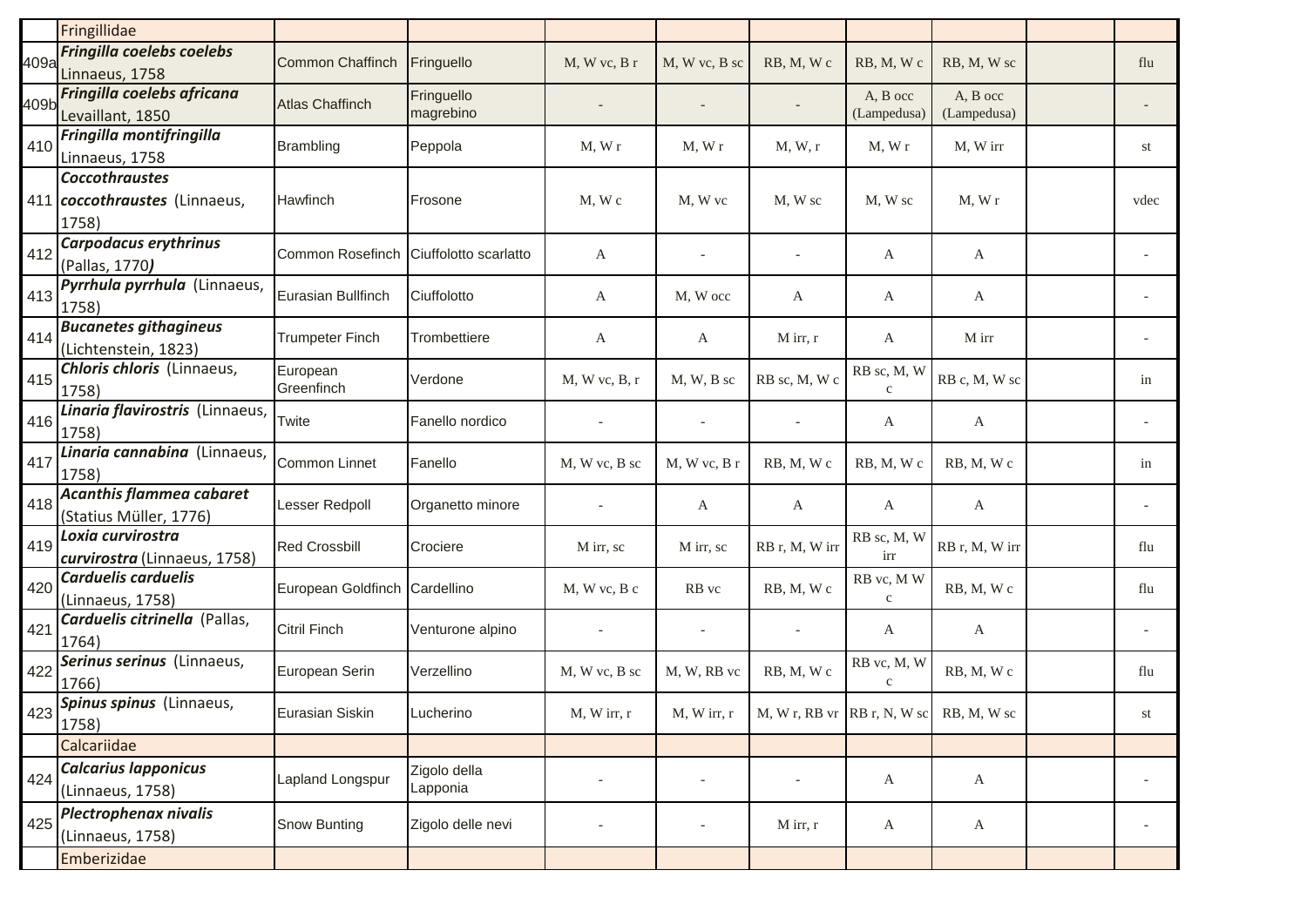| 426            | Emberiza melanocephala<br>Scopoli, 1769                                                           | <b>Black-headed</b><br><b>Bunting</b> | Zigolo capinero        | А                         | A                                | $M$ irr, r                                                  | A                                      | A                                   |               |      |  |  |  |
|----------------|---------------------------------------------------------------------------------------------------|---------------------------------------|------------------------|---------------------------|----------------------------------|-------------------------------------------------------------|----------------------------------------|-------------------------------------|---------------|------|--|--|--|
| 427            | Emberiza bruniceps Brandt,<br>1841                                                                | Red-headed<br><b>Bunting</b>          | Zigolo testaranciata   |                           |                                  | A                                                           | A                                      | A                                   |               |      |  |  |  |
| 428            | Emberiza calandra Linnaeus,<br>1758                                                               | Corn Bunting                          | Strillozzo             | RB <sub>c</sub>           | RB, M vc                         | RB c, M, W sc                                               | RB c, M, W<br>SC                       | RB, M, Wc                           |               | flu  |  |  |  |
|                | 429 Emberiza cia Linnaeus, 1766                                                                   | <b>Rock Bunting</b>                   | Zigolo muciatto        | RB sc                     | RB <sub>c</sub>                  | RB sc                                                       | RB sc                                  | RB sc                               |               | st   |  |  |  |
| 430            | Emberiza hortulana<br>Linnaeus, 1758                                                              | <b>Ortolan Bunting</b>                | Ortolano               | M, B (?), W c             | M, B (?), W sc                   | M irr, sc                                                   | M irr, vr                              | M irr                               | ustica aprile | vdec |  |  |  |
| 431            | <b>Emberiza caesia</b><br>Cretzschmar, 1827                                                       | Cretzschmar's<br><b>Bunting</b>       | Ortolano grigio        | A                         |                                  |                                                             |                                        | A                                   |               |      |  |  |  |
| 432            | Emberiza cirlus Linnaeus,<br>1766                                                                 | Cirl Bunting                          | Zigolo nero            | RB c                      | RB <sub>c</sub>                  | RB c                                                        | RB c, M, W<br>$\rm{sc}$                | RB, M, Wc                           |               | st   |  |  |  |
| 433            | Emberiza citrinella Linnaeus,<br>1758                                                             | Yellowhammer                          | Zigolo giallo          | M r                       | M, W sc                          | A                                                           | A                                      | A                                   |               |      |  |  |  |
| 434            | <b>Emberiza schoeniclus</b><br>(Linnaeus, 1758)                                                   | Common reed<br><b>Bunting</b>         | Migliarino di palude   | M, Wc, Br                 | M, Wc                            | M, W sc                                                     | M, W sc                                | M, Wr                               |               | dec  |  |  |  |
| 435            | Emberiza pallasi (Cabanis,<br>1851)                                                               | Pallas's reed<br><b>Bunting</b>       | Migliarino di Pallas   |                           |                                  |                                                             |                                        | A                                   |               |      |  |  |  |
| 436            | Emberiza aureola Pallas,<br>1773                                                                  | Yellow-breasted<br><b>Bunting</b>     | Zigolo dal collare     |                           |                                  |                                                             | A                                      | A                                   |               |      |  |  |  |
|                | 437 Emberiza rustica Pallas, 1776 Rustic Bunting                                                  |                                       | Zigolo boschereccio    |                           |                                  | A                                                           | A                                      | A                                   |               |      |  |  |  |
|                | 438 Emberiza pusilla Pallas, 1776 Little Bunting                                                  |                                       | Zigolo minore          | A                         |                                  | A                                                           | A                                      | A                                   |               |      |  |  |  |
|                |                                                                                                   |                                       |                        |                           |                                  |                                                             |                                        |                                     |               |      |  |  |  |
|                | List of the alien species presently known in Sicily. Nomenclature according to Gill et al. (2020) |                                       |                        |                           |                                  |                                                             |                                        |                                     |               |      |  |  |  |
|                | <b>Scientific name</b>                                                                            | Authority                             | Name                   | Nome                      | Breeding range                   |                                                             |                                        |                                     |               |      |  |  |  |
|                | Colinus virginianus                                                                               | (Linnaeus, 1758)                      | Northern Bobwhite      | Colino della<br>Virginia  | NA, MA : ec, se USA and e Mexico |                                                             |                                        |                                     |               |      |  |  |  |
| $\overline{2}$ | Alectoris chukar                                                                                  | (Gray, JE, 1830)                      | Chukar Partridge       | Chukar                    | EU : e Europe                    |                                                             |                                        |                                     |               |      |  |  |  |
| 3              | Chrysolophus pictus                                                                               | (Linnaeus, 1758)                      | Golden Pheasant        | Fagiano dorato            | OR : c, s China                  |                                                             |                                        |                                     |               |      |  |  |  |
| 4              | Cygnus atratus                                                                                    | (Latham, 1790)                        | <b>Black Swan</b>      | Cigno nero                | AU : Australia and New Zealand   |                                                             |                                        |                                     |               |      |  |  |  |
| 5              | Alopochen aegyptiaca                                                                              | (Linnaeus, 1766)                      | <b>Egyptian Goose</b>  | Oca egiziana              |                                  | AF : s Mauritania to s Egypt and Ethiopia s to South Africa |                                        |                                     |               |      |  |  |  |
| 6              | Bucephala albeola                                                                                 | (Linnaeus, 1758)                      | <b>Bufflehead</b>      | Quattrocchi<br>minore     |                                  |                                                             | NA: Alaska, Canada and nw USA          |                                     |               |      |  |  |  |
| 7              | Tadorna cana                                                                                      | (Gmelin, JF, 1789)                    | South African Shelduck | Casarca del Sud<br>Africa |                                  |                                                             | AF: Namibia, Botswana and South Africa |                                     |               |      |  |  |  |
| 8              | Cairina moschata                                                                                  | (Linnaeus, 1758)                      | Muscovy Duck           | Anatra muta               |                                  |                                                             |                                        | NA, MA, SA : s Texas to n Argentina |               |      |  |  |  |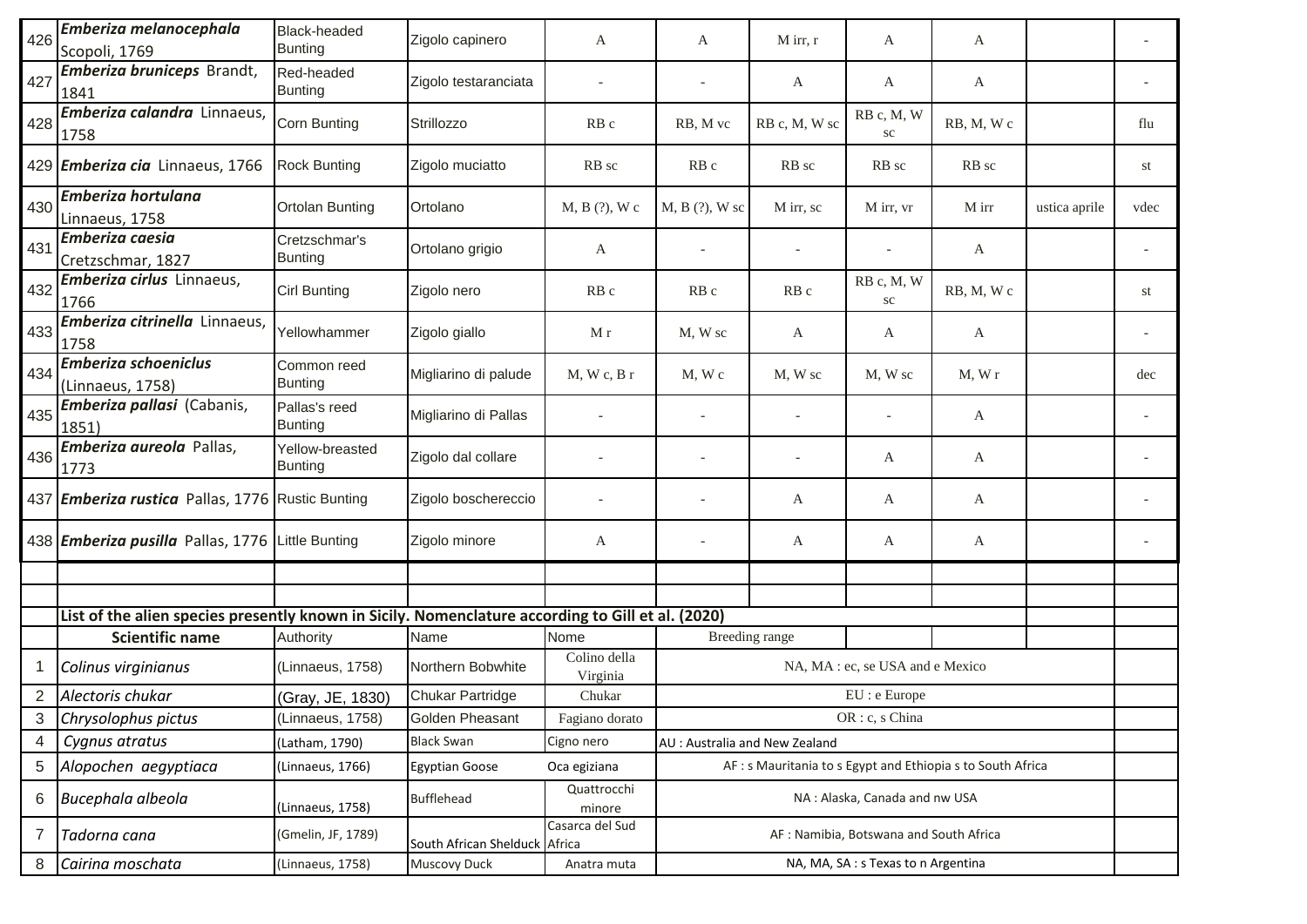| 9  | Aix galericulata                          | (Linnaeus, 1758)             | <b>Mandarin Duck</b>         | Anatra mandarina                | EU : se Siberia, Korean Pen., Japan and e China                           |  |  |  |  |  |
|----|-------------------------------------------|------------------------------|------------------------------|---------------------------------|---------------------------------------------------------------------------|--|--|--|--|--|
| 10 | Anas erythrorhyncha                       | Gmelin, JF, 1789             | Red-billed Teal              | Anatra dal becco<br>rosso       | AF: s Sudan and Ethiopia to South Africa                                  |  |  |  |  |  |
| 11 | Oxyura jamaicensis                        | (Gmelin, JF, 1789)           | <b>Ruddy Duck</b>            | Gobbo della<br>Giamaica         | NA, MA: s Canada, USA and West Indies                                     |  |  |  |  |  |
| 12 | Streptopelia roseogrisea                  | (Sundevall, 1857)            | <b>African Collared Dove</b> | Tortora dal collare<br>africana | AF : ne, c, w; also sw Arabian Pen.                                       |  |  |  |  |  |
| 13 | Geronticus eremita                        | (Linnaeus, 1758)             | Northern Bald Ibis           | Ibis eremita                    | AF : Morocco and Algeria, Middle Eastern population?                      |  |  |  |  |  |
| 14 | Threskiornis aethiopicus                  | (Latham, 1790)               | African Sacred Ibis          | Ibis sacro                      | AF: Africa s of the Sahara, Iraq                                          |  |  |  |  |  |
| 15 | Haliaeetus vocifer                        | (Daudin, 1800)               | African Fish Eagle           | Aquila urlatrice                | AF: widespread                                                            |  |  |  |  |  |
| 16 | <b>Nymphicus hollandicus</b>              | (Kerr, 1792)                 | Cockatiel                    | Calopsitta                      | AU : Australia                                                            |  |  |  |  |  |
| 17 | Psittacus erithacus                       | Linnaeus, 1758               | Grey Parrot                  | Pappagallo<br>cenerino          | AF :: se Ivory Coast to Kenya, Tanzania and Angola, and Gulf of Guinea is |  |  |  |  |  |
| 18 | Thectocercus acuticaudatus                | (Vieillot, 1818)             | Blue-crowned<br>Parakeet     | Conuro<br>capoazzurro           | SA: n, e, se                                                              |  |  |  |  |  |
| 19 | Psittacula eupatria                       | (Linnaeus, 1766)             | Alexandrine Parakeet         | Parrocchetto<br>alessandrino    | OR : India through se Asia                                                |  |  |  |  |  |
| 20 | Melopsittacus undulatus                   | (Shaw, 1805)                 | Budgerigar                   | Parrocchetto<br>ondulato        | AU : Australia                                                            |  |  |  |  |  |
| 21 | Agapornis roseicollis                     | (Vieillot, 1818)             | Rosy-faced Lovebird          | Inseparabile dal<br>collo rosa  | AF : sw                                                                   |  |  |  |  |  |
| 22 | Agapornis fischeri                        | Reichenow, 1887              | Fischer's Lovebird           | Inseparabile di<br>Fischer      | AF : Tanzania                                                             |  |  |  |  |  |
| 23 | Corvus albus                              | Müller, PLS, 1776            | Pied Crow                    | Corvo bianconero                | AF: Mauritania to Sudan and Somalia, s to s South Africa and Madagascar   |  |  |  |  |  |
| 24 | Leiothrix lutea                           | (Scopoli, 1786)              | Red-billed Leiothrix         | Usignolo del<br>Giappone        | OR : Himalayas to e China and ne Vietnam                                  |  |  |  |  |  |
| 25 | Gracula religiosa                         | Linnaeus, 1758               | Common Hill Myna             | Merlo indiano                   | OR: widespread                                                            |  |  |  |  |  |
| 26 | Lamprotornis superbus                     | Rüppell, 1845                | <b>Superb Starling</b>       | Storno superbo                  | AF :: Ethiopia and Somalia to Tanzania                                    |  |  |  |  |  |
| 27 | Passer luteus                             | (Lichtenstein, MHK,<br>1823) | Sudan Golden Sparrow         | Passero dorato                  | AF: Mauritania and Senegal to Sudan, Eritrea and Ethiopia                 |  |  |  |  |  |
| 28 | Ploceus subaureus                         | Smith, A, 1839               | Eastern Golden<br>Weaver     | Tessitore dorato<br>africano    | AF: e, se                                                                 |  |  |  |  |  |
| 29 | Amandava amandava                         | (Linnaeus, 1758)             | Red Avadavat                 | Bengalino comune                | OR: widespread                                                            |  |  |  |  |  |
|    |                                           |                              |                              |                                 |                                                                           |  |  |  |  |  |
|    | <b>Legend Breeding range</b>              |                              |                              |                                 |                                                                           |  |  |  |  |  |
|    | North America (NA)-includes the Caribbean |                              |                              |                                 |                                                                           |  |  |  |  |  |
|    | Middle America (MA)-Mexico through Panama |                              |                              |                                 |                                                                           |  |  |  |  |  |
|    | South America (SA)                        |                              |                              |                                 |                                                                           |  |  |  |  |  |